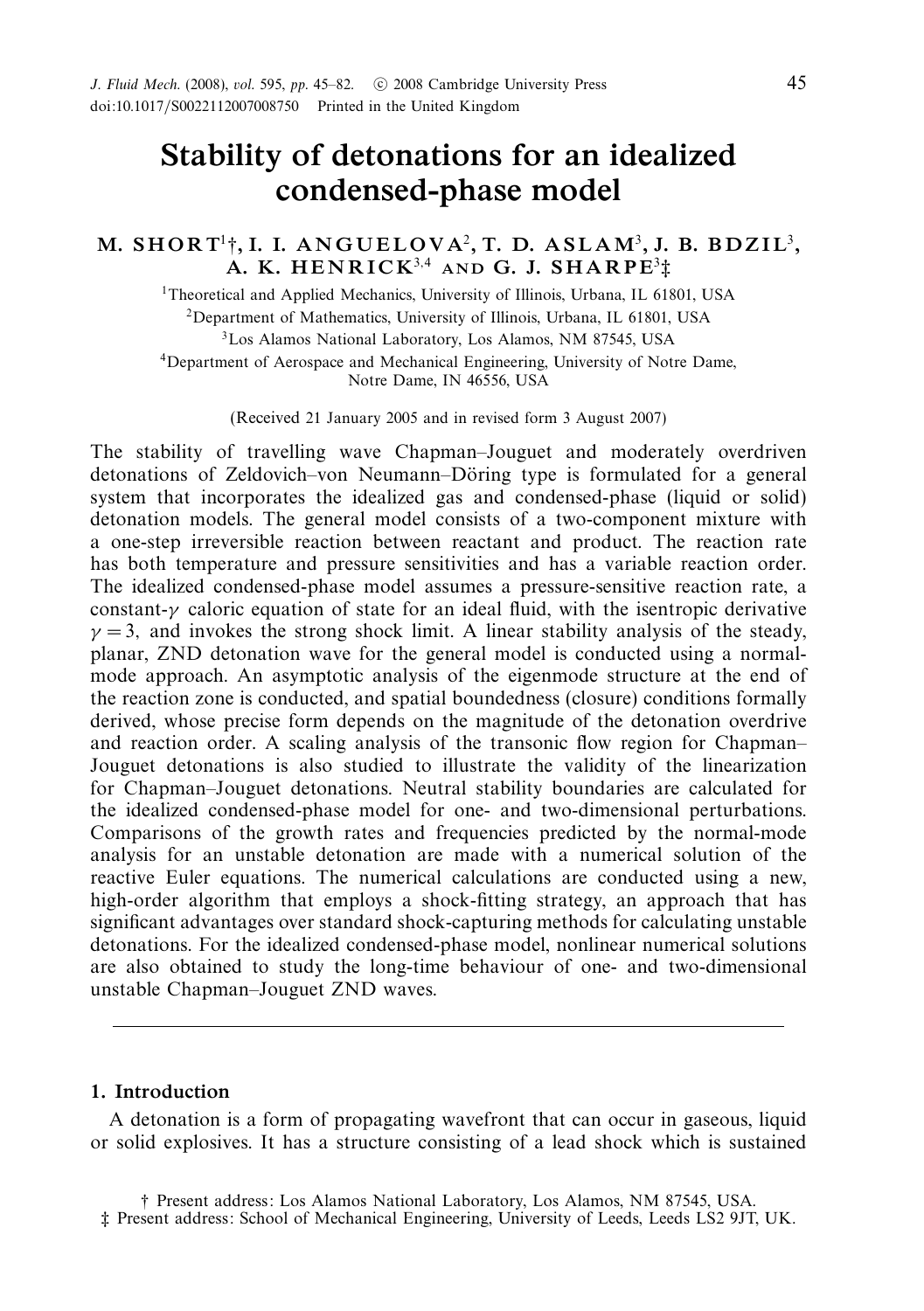by chemical reaction in a following reaction zone. In gases, detonation fronts tend to propagate in a highly unsteady manner, the most common illustration of which is the formation of spectacular fish-scale patterns on the walls of rectangular shock tubes lined with soot-covered aluminium foil (Fickett & Davis 1979). Detonation speeds in gases occur in the range of  $1000-2000 \text{ m s}^{-1}$ , with peak shock pressures of the order of 10–100 kPa. On the other hand, in solid explosives, detonation speeds occur in the range 6000–8000 m s<sup>-1</sup>, with peak pressures of the order of tens of gigapascals (Fickett & Davis 1979).

The mathematical and numerical modelling of detonation waves is almost invariably undertaken in the context of the compressible, inviscid Euler equations of motion accounting for heat addition from chemical reaction. Steady, planar detonation wave solutions can be constructed in the context of this model. The most familiar are known as ZND waves, after Zeldovich, von Neumann and Döring (Fickett  $\&$  Davis 1979). The ZND wave profile consists of a sharp (discontinuous) shock front, followed by a finite zone of chemical reaction (in which the flow is subsonic relative to the shock), which terminates at a location termed here as the 'final point'. The (inert) flow downstream of the final point is dependent on the nature of the rear boundary. Fickett  $\&$ Davis (1979) restrict the term ZND to the case of a single irreversible reaction of positive thermicity (a quantity which measures the conversion of chemical bond energy to macroscopic translational energy), and we will adopt this convention in the following. Each wave of ZND type has a minimum sustainable detonation speed,  $D_{CL}$ , known as the Chapman–Jouguet (or CJ) speed where a sonic flow point (relative to the detonation shock) arises at the final point. Such waves have the property that the reaction zone between the shock and sonic point is acoustically isolated from the flow structure downstream of the sonic point. Any ZND wave travelling with a speed higher than  $D_{CL}$  is called overdriven, and must be mechanically supported in some fashion, e.g. by a driving piston. In this case, the region of flow between the shock and supporting boundary is subsonic. Between the final point and the supporting boundary there is a region of spatially uniform flow. For waves of CJ type, the detonation can be supported, in which case the region downstream of the final point consists of sonic spatially uniform flow, or unsupported, in which case there is a region of unsteady supersonic flow downstream of the sonic final point, where an expansion (or Taylor) wave connects the state at the final point to the rear boundary. In some cases, the Taylor wave may not be directly attached to the final point.

In gaseous explosives, such steady, planar solutions are rarely observed in practice. Consequently, the linear and nonlinear stability of steady, planar, gas phase detonations has been studied extensively via analytical and numerical investigations. These analyses are based on a flow model consisting of the reactive form of the Euler equations, as discussed above, but in addition assume caloric and thermal equations of state for an ideal reactive gas. The most commonly studied reaction model involves an assumption of one-step, irreversible, mole-preserving chemistry with an Arrhenius temperature-sensitive rate form and simple depletion (i.e. unit reaction order). With these assumptions, we will label this system as the idealized gas phase model. Analyses of the linear stability properties of detonations governed by the idealized gas phase model, that solve the linearized system without asymptotic approximation, include those by Erpenbeck (1964), Lee & Stewart (1990), Bourlioux, Majda & Roytburd (1991*a*), Bourlioux & Majda (1992), Sharpe (1997) and Short & Stewart (1998). All these studies, except Erpenbeck (1964), employ a normal-mode approach. These papers highlight a bifurcation parameter family consisting of four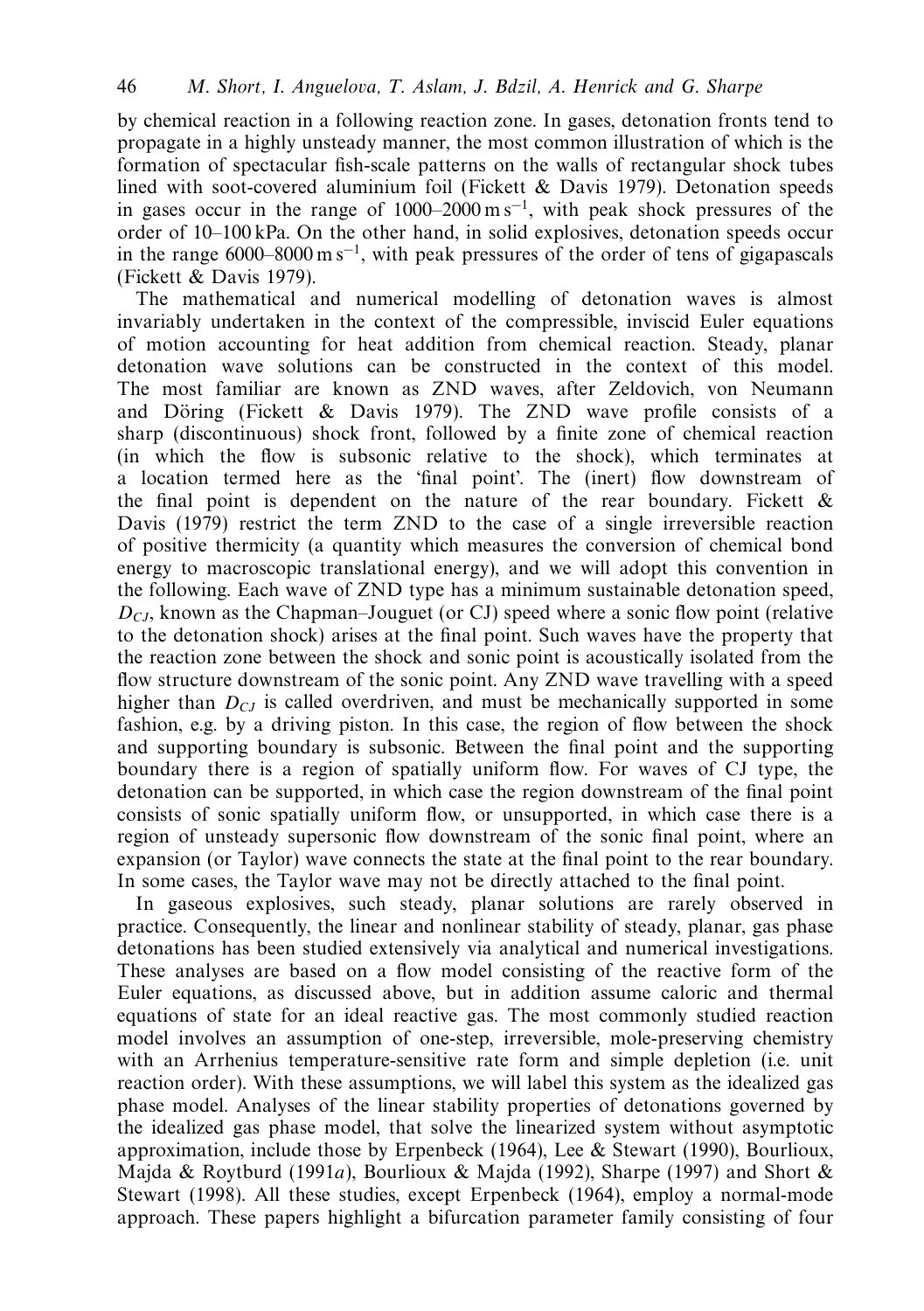primary members: the detonation overdrive, the activation energy of the reaction, the heat release and the isentropic derivative. Although there are exceptions, the basic stability behaviour within certain ranges can be characterized as follows: detonations tend to become unstable to one- and multi-dimensional disturbances for decreasing overdrive, increasing heat release, increasing activation energy and decreasing isentropic derivative. Several linear stability studies of detonations with more complex reaction models have also been conducted, including two-step models (e.g. Short & Sharpe 2003), three-step (e.g. Short & Dold 1996; Short & Quirk 1997; Sanchez et al. 2001) and pathological models (e.g. Sharpe 1999). Gorchkov et al. (2007) have recently presented a stability formulation that applies to general equations of state and arbitrarily complex reaction mechanisms.

Most of the studies on nonlinear detonation stability have been conducted via high resolution numerical simulation of detonations governed by the idealized gas phase model (e.g. Bourlioux et al. 1991*a*; Bourlioux & Majda 1992; Sharpe & Falle 1999; Gamezo et al. 2000; Sharpe 2001; Ng et al. 2005; Henrick, Aslam & Powers 2006; Henrick 2007). These studies appear to capture successfully the main form of (quasi) one-dimensional instabilities observed experimentally, including single-period limit cycle oscillations, period-doubling bifurcated solutions and apparently chaotic evolutions. They also capture the multi-dimensional fish-scale patterns caused by the propagation of triple shock point interactions transverse to the main detonation front. These basic features remain when multi-step chemistry is employed (e.g. Radulescu et al. 2002). In addition to the direct simulation approaches, both one- and twodimensional weakly nonlinear evolution equations about linear neutral stability points have also been constructed (Bourlioux et al. 1991*a*; Majda & Roytburd 1992). Several asymptotic approaches also have been formulated for investigating the linear and nonlinear stability of detonation, that invoke a limiting decomposition of the underlying steady wave to make analytical progress. Examples include include low-frequency formulations (e.g. Yao & Stewart 1996; Short & Sharpe 2003), high overdrive limits (e.g. Clavin & He 1996; Clavin, He & Williams 1997) and weak heat release limits (e.g. Short & Stewart 1999; Clavin & Williams 2002; Daou & Clavin 2003).

On the other hand, quantification of the reaction wave structure in detonating liquid and solid explosives is limited. The extreme high-pressure environment (∼30–50 GPa), high wave speeds  $(6-8 \text{ km s}^{-1})$  and the lack of optical transparency of solid explosives make experimental diagnostic data collection and imaging difficult. Moreover, unlike in gases, the high pressure of the product materials in detonating condensed-phase explosives means there is no concept of a rigid confining wall. Particularly for lightly confined explosives, the wall compressibility (low impedance) and lateral expansion of the flow at the charge edge would act as a poor reflector of any transverse waves generated by an unstable detonation front. In addition, for light confinement, so-called failure waves can be generated at the confiner boundary. These interact with each other in a similar fashion to triple point interactions in gas phase detonations, forming patterns similar to those observed on soot foil records, but their structure is different from the triple shock wave structure seen in gaseous detonations (Fickett & Davis 1979).

That said, there is convincing experimental evidence that detonations in acetonediluted and heterogeneous liquid nitromethane do exhibit an irregular unstable front structure (Davis 1981; Engelke & Bdzil 1983). On the other hand, laser-based interferometry measurements of particle velocities in the reaction zone of several other condensed-phase explosives do not indicate any evidence of large-scale spatial instabilities. Such measurements have been conducted for detonations in pure and commercial grade liquid nitromethane (Sheffield *et al.* 2002), in the heterogeneous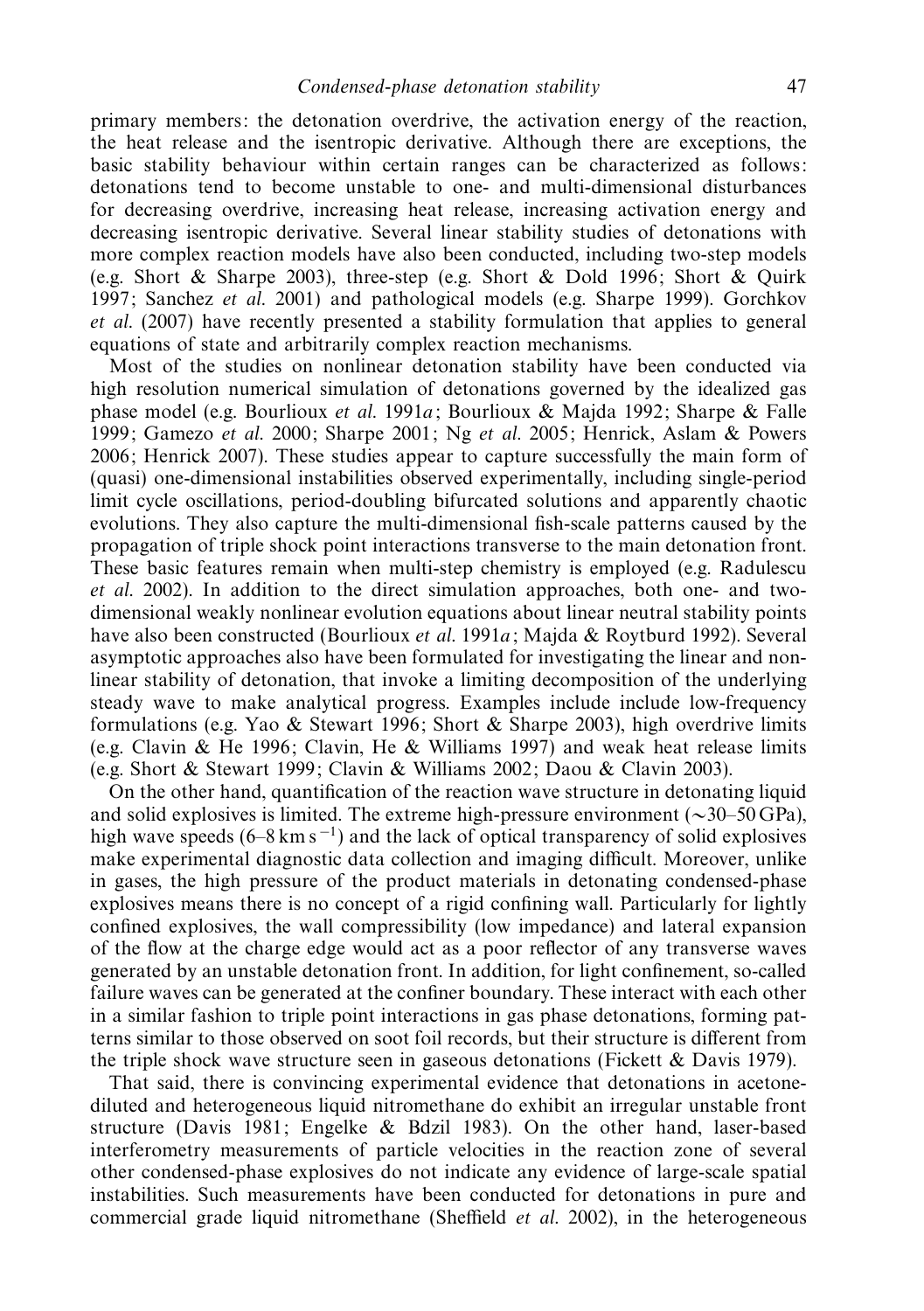HMX-based solid explosive PBX-9501 (Gustavsen, Sheffield & Alcon 2000), and in the TATB-based solid explosive PBX-9502 (Seitz et al. 1989). Since the particle velocity traces are broadly reproducible for a given explosive, one can conclude that the underlying reaction zone structure must be close to the idealized onedimensional ZND structure, and that any three-dimensional multi-wave instability that is present would have to be of significantly smaller amplitude than the bulk one-dimensional spatial variation through the reaction zone (Sheffield et al. 2002). Measurements of velocity against front curvature for detonations propagating in cylindrical sticks of PBX-9502 (Hill, Bdzil  $&$  Aslam 2002) show a very regular continuous variation, a finding that also reinforces this conclusion. Based on these observations, it would appear that detonations in a majority of condensed-phase explosives (except for certain forms of diluted nitromethane) do not show significant time-dependent reaction zone instability.

From a modelling viewpoint, the ability to accurately predict detonation behaviour in condensed-phase explosives is hampered by the lack (and complexity) of accurate equations of state and of suitable reaction models. One popular, and straightforward, model that is often used in the context of condensed-phase detonation modelling consists of a one-step, irreversible reaction with a pressure-sensitive reaction rate (*r*) of the form

$$
r = k(1 - \lambda)^{\nu} p^{n}, \qquad (1.1)
$$

where *k* is a rate constant,  $\lambda$  is a reaction progress variable,  $\nu$  is the reaction order, and *n* is a measure of the pressure sensitivity. Upstream pressure is ignored (the so-called strong shock limit). This model also consists of a constant-*γ* caloric equation of state appropriate to an ideal gas, in which the isentropic derivative  $\gamma$  is assumed to take the value  $\gamma = 3$ . The choice of  $\gamma$  gives a detonation pressure at the CJ point that is in the appropriate range for condensed-phase systems. This model, which we hereafter now refer to as the 'idealized condensed-phase model', has been extensively used for the theoretical analysis of the properties of condensed-phase detonations (Fickett  $\&$ Davis 1979; Bdzil *et al.* 2003). Pressure-sensitive reaction rates are also one of the primary components of the popular 'ignition and growth' style of reactive burn models commonly used for modelling detonations in high explosive systems (Lee & Tarver 1980; Tarver, Kury & Breithaupf 1997).

The main concern of the present paper is the study of the stability of steady, planar (ZND) detonations for the idealized condensed-phase model. The ZND detonation structure defined by this model has some interesting properties that distinguishes itself from the ZND detonation structure obtained from the idealized gas phase model. For instance, the reaction rate always takes its maximum at the shock. Also, while for simple depletion  $(\nu = 1)$  the reaction zone is formally of infinite spatial extent for both overdriven ( $f > 1$ ) and Chapman–Jouguet ( $f = 1$ ) waves (as it is for  $v > 1$ ), for sub-unity reaction orders,  $\nu < 1$ , the reaction zone is of finite spatial extent for  $f \ge 1$ . Here *f* represents the detonation overdrive factor. In addition, for overdriven waves with  $\nu > 0$ , the thermodynamic state variables all possess a zero spatial gradient at the final point (where  $\lambda = 1$ ), as is the case for Chapman–Jouguet ( $f = 1$ ) waves with  $\nu$  > 1/2. For square-root depletion ( $\nu$  = 1/2) and  $f$  = 1, the thermodynamic variables have a finite spatial gradient at  $\lambda = 1$ , and for  $f = 1$ ,  $\nu < 1/2$ , this spatial gradient is infinite at  $\lambda = 1$ . In this paper, we restrict the reaction order to lie in the range  $1/2 \le v \le 1$ . For the linear stability analysis, we will consider both CJ ( $f = 1$ ) and moderately overdriven waves ( $f > 1$ ,  $f - 1 = O(1)$ ). The analysis for weakly overdriven waves,  $f - 1 \ll 1$ , will be considered in a future article.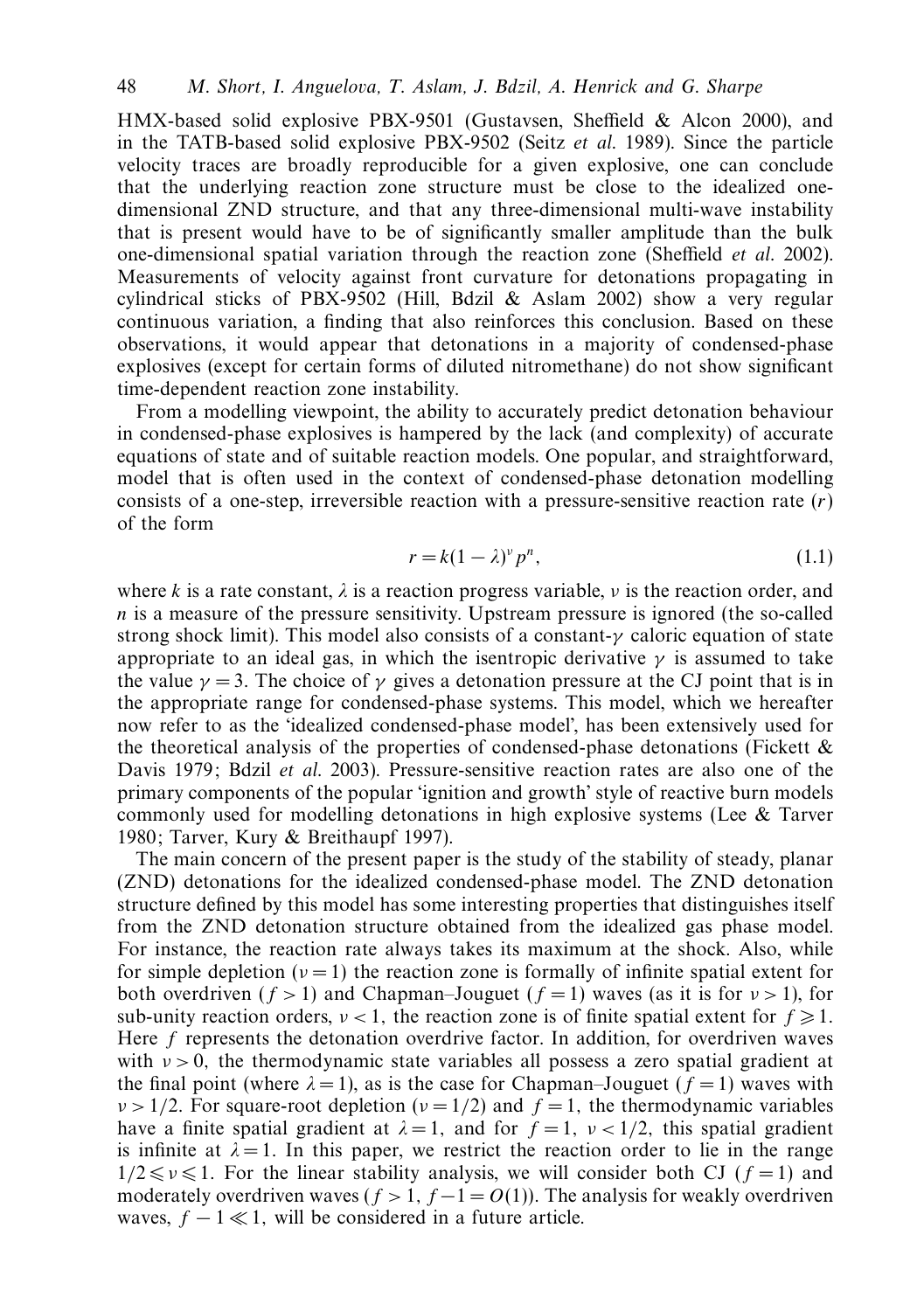The paper is laid out as follows: in  $\S2$ , we provide a description of the general detonation model, from which both the idealized condensed-phase and gas-phase models can be extracted. The ZND detonation structure for the idealized condensedphase model for both CJ and moderately overdriven waves is explored in § 3. In §4, the linear stability analysis of a ZND detonation for the general detonation model is formulated using a normal-mode approach. Of particular importance for this analysis is the derivation of appropriate spatial boundedness conditions at the end of the steady reaction zone for the eigenfunction system. This is studied in  $\S$ 5, where it is found that closure conditions are required that cover six different cases: for CJ waves ( $f = 1$ ) with reaction orders  $v = 1/2$ ,  $1/2 < v < 1$ , and  $v = 1$ ; and for moderately overdriven waves  $(f > 1, f - 1 = O(1))$  with reaction orders  $v = 1/2, 1/2 < v < 1$  and  $\nu = 1$ . In §6, additional comments are made regarding the role of the transonic layer at the end of the detonation reaction zone for CJ detonations in the linear stability formulation, and on the nature of the decay of linearly perturbed stable detonations. In § 7, solutions of the linear stability formulation for ZND detonation waves defined by the idealized condensed-phase model are presented. Comparisons of the predictions of the normal-mode analysis with some one- and two-dimensional direct numerical integration calculations of unstable detonation waves under the idealized condensedphase model are made in §8. In §9, one- and two-dimensional nonlinear evolutions of unstable Chapman–Jouguet detonations for the idealized condensed-phase model are investigated.

# *2. General detonation model*

#### 2.1. Equations

The non-dimensional equations of motion coupled with an equation for species conservation for the two component reaction  $\mathcal{F} \rightarrow \mathcal{P}$  are given by

$$
\frac{\mathbf{D}v}{\mathbf{D}t^{l}} - v(\nabla^{l} \cdot \mathbf{u}^{l}) = 0, \quad \frac{\mathbf{D}\mathbf{u}^{l}}{\mathbf{D}t^{l}} = -v\nabla^{l}p, \quad \frac{\mathbf{D}e}{\mathbf{D}t^{l}} = -pv(\nabla^{l} \cdot \mathbf{u}^{l}), \quad \frac{\mathbf{D}\lambda}{\mathbf{D}t^{l}} = \bar{W}(p, v, \lambda), \tag{2.1}
$$

for the volume *v,* pressure *p,* specific internal energy *e,* laboratory frame velocity  $u^l = (u^l, w^l)$  and reaction progress variable  $\lambda$  (=1−fuel mass fraction). We adopt the constant-*γ* caloric equation of state appropriate for an ideal gas,

$$
e = e(p, v, \lambda) = \frac{pv}{(\gamma - 1)} - Q\lambda,
$$
\n(2.2)

where *Q* is the heat of reaction in converting  $\mathcal F$  to  $\mathcal P$ , and  $\gamma$  is the isentropic derivative. The (chemically) frozen sound speed  $c$  is obtained from  $(2.2)$  as

$$
c^2 = v^2(p + e_{,v})/e_{,p} = \gamma pv.
$$
 (2.3)

The reaction rate is given by

$$
\bar{W} = \begin{cases} kp^n (1 - \lambda)^v \exp(-\theta / pv), & 0 \le \lambda < 1, \\ 0, & \lambda = 1, \end{cases}
$$
 (2.4)

where  $\lambda = 0$  represents unreacted fuel and  $\lambda = 1$  is fully depleted fuel. This rate choice has three variable components: an algebraic pressure sensitivity measured by *n,* an Arrhenius temperature sensitivity measured by the activation energy *θ ,* and the reaction (or depletion) order *ν.* The one-step reaction model with a fractional or integer reaction order represents a global approximation to a complex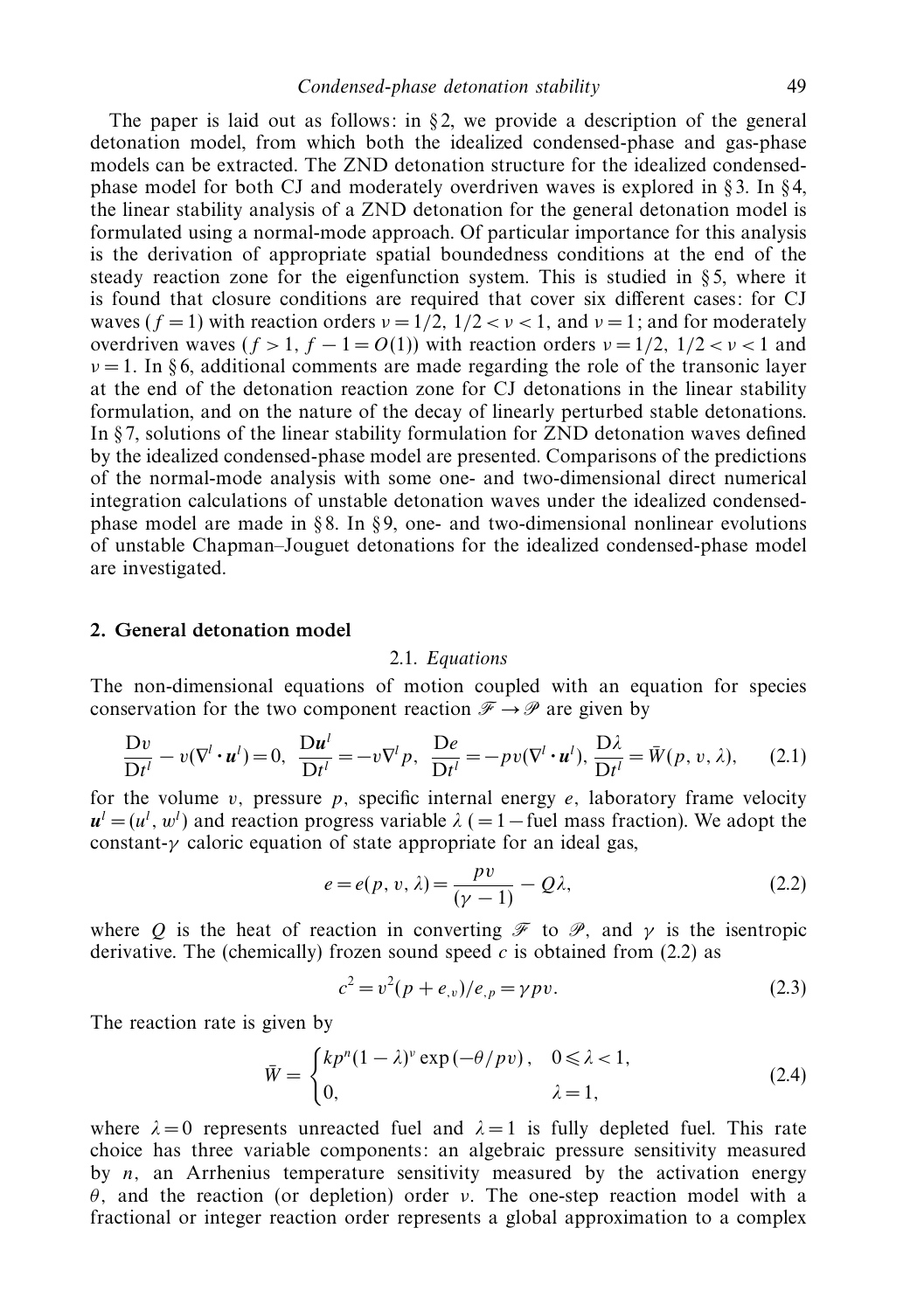set of reactions that occur during the detonation of high explosives, and is an approximation frequently employed in detonation modelling studies (Fickett & Davis 1979; Bdzil *et al.* 2003). For this study, the reaction order is taken to lie in the range  $1/2 \leq v \leq 1$ .

The above equations have been non-dimensionalized such that

$$
v = \frac{\tilde{v}}{\tilde{v}_u}, \quad u = \frac{\tilde{u}}{\tilde{D}}, \quad p = \frac{\tilde{p}}{\tilde{D}^2/\tilde{v}_u}, \quad x = \frac{\tilde{x}}{\tilde{l}}, \quad t = \frac{\tilde{t}}{\tilde{l}/\tilde{D}},
$$

$$
e = \frac{\tilde{e}}{\tilde{D}^2}, \quad c^2 = \frac{\tilde{c}^2}{\tilde{D}^2}, \quad Q = \frac{\tilde{Q}}{\tilde{D}^2}, \quad \theta = \frac{\tilde{E}}{\tilde{D}^2},
$$
(2.5)

where  $\tilde{v}_u$  is the upstream specific volume, *D* is the dimensional (ZND) planar<br>steady detention velocity and  $\tilde{F}$  is the dimensional activation energy. The rate steady detonation velocity and *E* is the dimensional activation energy. The rate constant *k* is determined by the reference length scale  $\tilde{l}$  which sets  $\lambda = 1/2$  at  $x = 1$  in the non-dimensionalized ZND wave, i.e. the standard half-reaction length scaling.

For ease of analysis, we now introduce a reaction progress variable transformation given by

$$
\beta = (1 - \lambda)^{1/2},\tag{2.6}
$$

where  $\beta = 1$  is unreacted fuel and  $\beta = 0$  is fully depleted, whereupon the species conservation equation becomes

$$
\frac{\mathcal{D}\beta}{\mathcal{D}t} = -\frac{1}{2}kp^n\beta^{2\nu-1}\exp\left(-\theta/pv\right) = W.
$$
\n(2.7)

Note that

$$
W_{,p} = \left(\frac{n}{p} + \frac{\theta}{vp^2}\right)W, \quad W_{,v} = \frac{\theta}{v^2p}W, \quad W_{,\beta} = (2\nu - 1)\frac{W}{\beta}, \quad (2.8)
$$

so that  $W_{\beta} = 0$  for square-root depletion order ( $\nu = 1/2$ ).

### 2.2. Shock relations

The equations of motion are subject to the standard set of Euler conservation laws across the lead shock front. Given a shock with velocity  $V^l = V^l(x^l, t)$ , these jump relations are

$$
[\rho(\mathbf{u}^{l} - \mathbf{V}^{l}) \cdot \mathbf{n}^{l}] = 0, \quad [\rho \mathbf{u}^{l}(\mathbf{u}^{l} - \mathbf{V}^{l}) \cdot \mathbf{n}^{l} + p\mathbf{n}^{l}] = 0, \n[m (\mathbf{e} + \frac{1}{2}\mathbf{u}^{l} \cdot \mathbf{u}^{l}) + p(\mathbf{u}^{l} \cdot \mathbf{n}^{l})] = 0,
$$
\n(2.9)

for shock normal  $n^l$ , where

$$
m = \rho(\mathbf{u}^l - \mathbf{V}^l) \cdot \mathbf{n}^l \tag{2.10}
$$

is the constant mass flux across the shock, and the density  $\rho = v^{-1}$ . If the shock surface is  $F(\mathbf{x}^l, t) = 0$ , the shock normal and normal shock velocity are denoted by

$$
\mathbf{n}^{l} = \frac{\nabla^{l} F}{|\nabla^{l} F|}, \quad \mathbf{V}^{l} \cdot \mathbf{n}^{l} = -\frac{1}{|\nabla^{l} F|} \frac{\partial F}{\partial t}.
$$
 (2.11)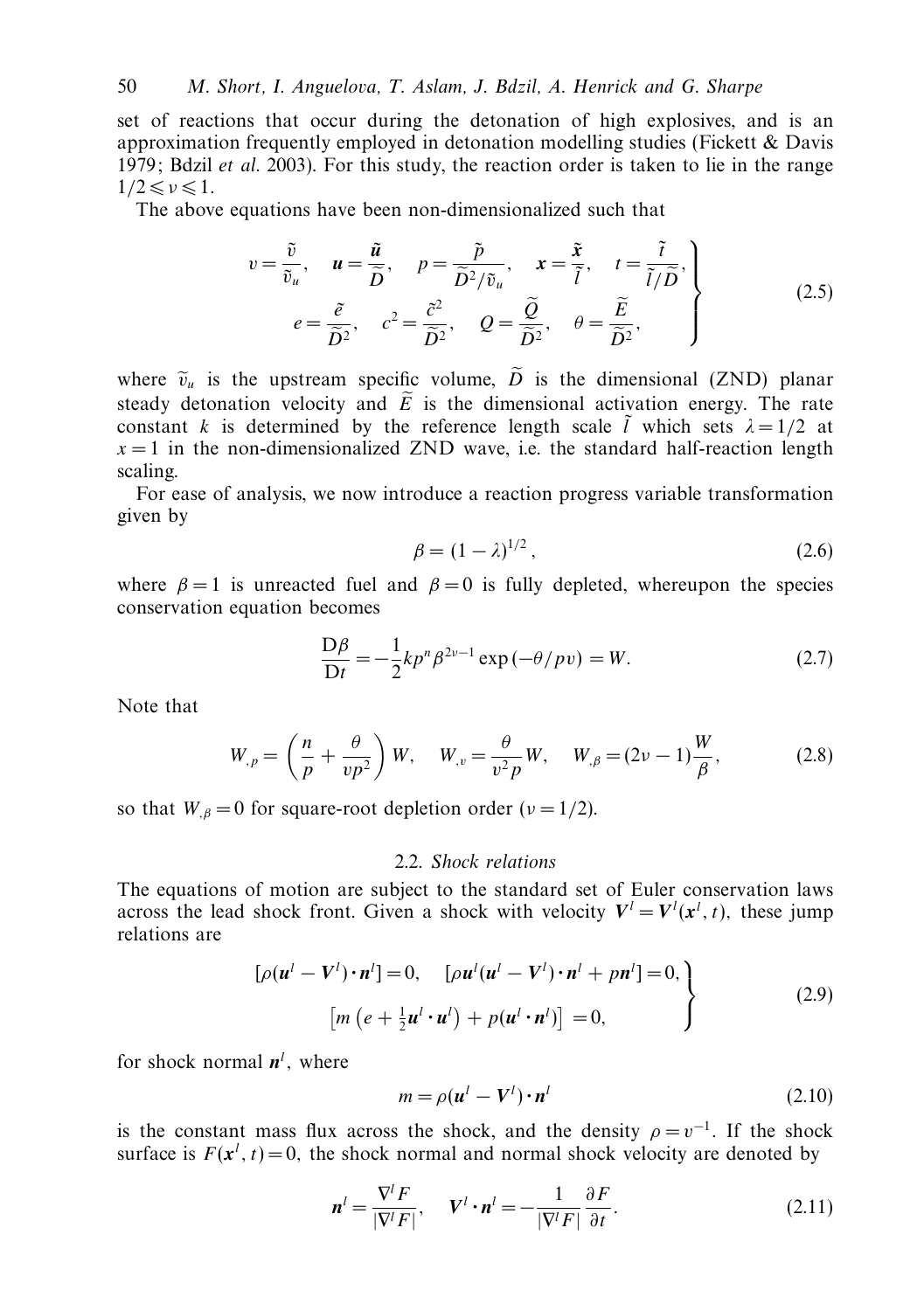# 2.3. Idealized gas and condensed-phase models

To define the idealized gas and condensed-phase detonation models, we introduce the parameter

$$
\delta = \frac{\tilde{c}_u^2}{\tilde{D}_{CJ}^2}, \quad 0 \le \delta < 1,
$$
\n(2.12)

which represents the inverse of the square of the Chapman–Jouguet detonation Mach number  $(\tilde{D}_{CJ}/\tilde{c}_u)$ . The idealized condensed-phase model is set by assuming an activation energy independent reaction rate  $(\theta = 0)$ , the strong shock limit (defined by *δ* = 0)*,* and an isentropic derivative *γ* = 3*.* The ideal gas phase model is defined by assuming a pressure-independent reaction rate  $(n = 0)$ , finite shock strength  $(\delta > 0)$ , an isentropic derivative typically in the range  $1 < \gamma \leq 1.6$ , and simple reactant depletion  $(\nu = 1)$ .

# *3. One-dimensional steady-state solutions*

The above model supports a one-dimensional, steady, travelling wave solution. In a reference frame  $x = x^l - t^l$ , with a shifted velocity defined as  $u = u^l - 1$ , the travelling wave structure can be described in terms of the reaction variable *β* through the relations

$$
v = -u, \quad p = 1 + \frac{\delta}{\gamma f} + u,
$$
  

$$
u = -\frac{\gamma}{(\gamma + 1)} \left( 1 + \frac{\delta}{\gamma f} \right) + \frac{(1 - \delta)}{(\gamma + 1)\sqrt{f}} \left[ (f - 1) \frac{(1 - \delta^2/f)}{(1 - \delta)^2} + \beta^2 \right]^{1/2}.
$$
 (3.1)

Here *f* is the usual detonation overdrive factor,  $f = D^2\delta$ , where *D* is the detonation Mach number. The planar Chapman–Jouguet wave has  $f = 1$ , and is the limiting steady travelling wave in which the flow is identically sonic at the point of complete reaction (final point), or  $c = -u$  at  $\beta = 0$ . The scaled heat of reaction *Q* is related to *δ* by

$$
Q = \frac{(1 - \delta)^2}{2f(\gamma^2 - 1)},
$$
\n(3.2)

so that in the strong shock limit  $(\delta = 0)$ ,  $Q = 1/[2f(\gamma^2 - 1)]$ . The detonation shock lies at  $x = 0$ , while the reaction zone structure lies in the region  $x < 0$ .

The spatial extent of the steady reaction zone for a given *β* is

$$
x = \int_{1}^{\beta} \frac{u}{W} d\beta
$$
 (3.3)

where for  $f \ge 1$  as  $\beta \to 0$ ,  $W = O(\beta^{2\nu-1})$  and  $u = O(1)$ . Thus, for simple depletion  $(v=1)$ ,  $x = O(\ln \beta)$  as  $\beta \rightarrow 0$ , and so that the reaction zone formally has an infinite spatial extent for both Chapman–Jouguet ( $f = 1$ ) and overdriven ( $f > 1$ ) waves. On the other hand, for  $1/2 \le v < 1$ , the integral (3.3) has the asymptotic behaviour  $x = x_0 + O(\beta^{2(1-\nu)})$  as  $\beta \to 0$ , for a finite constant  $x_0$ , so that the reaction zone is of finite spatial extent for both Chapman–Jouguet and overdriven waves ( $f \ge 1$ ). Also, the size of the spatial gradient of *u* (and consequently *p* and *v* from (3.1)) as  $\beta \rightarrow 0$ is given by  $u_x = O(\beta^{2\nu})$  for moderately overdriven waves  $(f > 1, f - 1 = O(1))$  and  $u_{1,x} = O(\beta^{2\nu-1})$  for  $f = 1$ . For depletion orders in the range  $1/2 \le \nu \le 1$ , the spatial gradients of the variables *p*, *u* and *v* in the steady travelling wave vanish at  $\beta = 0$  for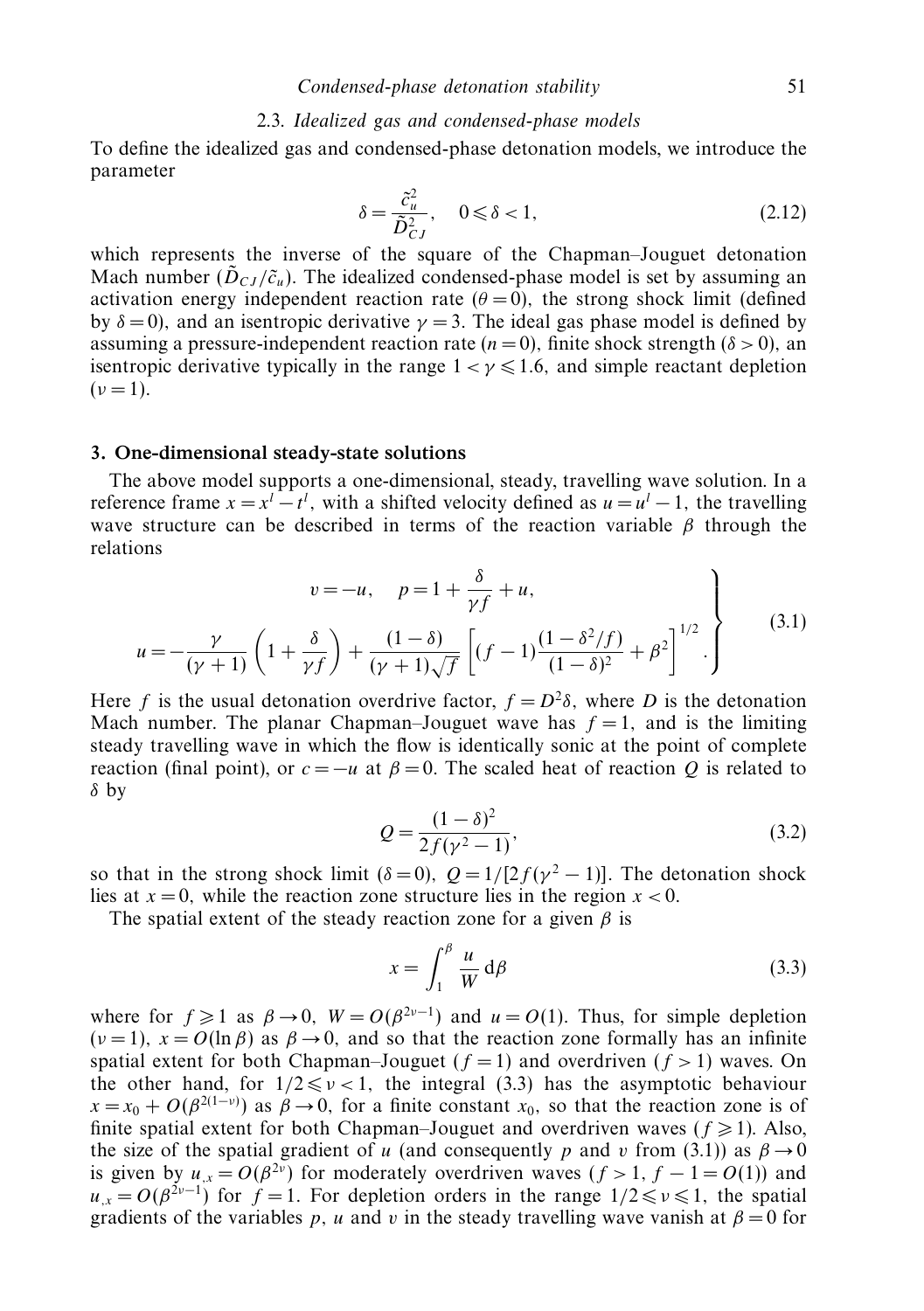

FIGURE 1. Steady wave pressure variation (*p*) with *x* for: (*a*)  $f = 1$ ,  $n = 2$ ,  $\gamma = 3$  and *ν* = 1*/*2 (solid), *ν* = 3*/*4 (dotted) and *ν* = 1 (dashed); (b) *γ* = 3*, ν* = 1*/*2*,* and *n* = 2*, f* = 1 (dash-dot-dot-dot),  $n = 4$ ,  $f = 1$  (dotted),  $n = 2$ ,  $f = 1.1$  (solid),  $n = 4$ ,  $f = 1.1$  (dashed).

all overdriven waves, as they do for Chapman–Jouguet waves provided the depletion order is in the range  $1/2 < v \le 1$ . However, for  $v = 1/2$ ,  $u_{,x} = O(1)$  as  $\beta \to 0$ , i.e. the spatial gradients of *p, u* and *v* are finite. Consequently, for supported Chapman– Jouguet waves there will be a discontinuity in  $u_{x}$  at  $\beta = 0$  for  $v = 1/2$ , but  $u_{x}$  is continuous and equal to zero at  $\beta = 0$  for  $1/2 < \nu \le 1$ . Similarly,  $u_{,x}$  is continuous and equal to zero for all overdriven waves with  $1/2 \le v \le 1$ . Finally, the reaction rate  $\bar{W} = 0$  at  $\lambda = 1$  ( $\beta = 0$ ) for  $1/2 \le v \le 1$ . However, for  $v = 1/2$ , the rate of change of reaction rate,  $\overline{W}_{x} = O(1)$  at  $\lambda = 1$ , while  $\overline{W}_{x} = 0$  at  $\lambda = 1$  for  $1/2 < \nu \le 1$ . Thus, for  $\nu = 1/2$ , the rate of change of reaction rate will be discontinuous at  $\lambda = 1$ . In terms of the reaction coordinate  $\beta$ , these are equivalent to the conditions  $W = O(1)$  for  $\nu = 1/2$ and  $W = 0$  for  $1/2 < v \le 1$  at  $\beta = 0$ .

We now examine some planar, steady detonation wave structures for the idealized condensed-phase model ( $\theta = 0$ ,  $\delta = 0$ ). Figure 1(a) shows the pressure variation through the steady Chapman–Jouguet  $(f = 1)$  detonation reaction zone (up to the first point where  $\beta = 0$ ) for three reaction depletion orders, with  $n = 2$  and  $\gamma = 3$ . Beyond the first equilibrium point (where  $\beta = 0$ ), there will be a uniform state corresponding to that shown at  $\beta = 0$  for supported Chapman–Jouguet waves, or typically a nonuniform, unsteady expansion wave state for unsupported waves. It is clearly seen that the detonation has a finite reaction zone length for *ν <* 1*,* which also increases in length as *ν* increases. Similarly, figure 1(b) shows that as *n* increases (for fixed  $\nu(<1)$ ) and  $f(\geq 1)$ , the reaction zone increases in length, but also develops a significant reaction tail (e.g. for  $f = 1$ ,  $\nu = 1/2$ ,  $\nu = 3$  and  $n = 8$ , the steady reaction zone has a formal length of  $x = -81.72$ . However, one-half of the fuel  $(0 \le \lambda \le 1/2)$  is depleted in the range  $-1 \le x \le 0$ , while the remaining  $(1/2 \le \lambda \le 1)$  is depleted over the much larger range  $-81.72 \le x \le -1$ ). For a fixed value of *ν* and *n*, the length of the reaction zone reduces in size as the wave becomes more overdriven, i.e. as *f* increases. Also, for square-root depletion ( $\nu = 1/2$ ) and Chapman–Jouguet waves ( $f = 1$ ), the spatial gradient of pressure  $(p_{,x})$  is  $O(1)$  at  $\beta = 0$ , but for  $v > 1/2$ ,  $p_{,x} = 0$  at  $\beta = 0$ (figure 1*a*). For overdriven waves ( $f > 1$ ), on the other hand,  $p_x = 0$  for  $v \ge 1/2$  at  $\beta = 0$  (figure 1*b*).

Although the choice of  $\gamma = 3$  is an appropriate one for many liquid and solid explosives (Fickett  $\&$  Davis 1979), it is instructive to examine the steady wave variation for other choices of  $\gamma$  (  $\geq$  2). Figure 2 shows the pressure variation through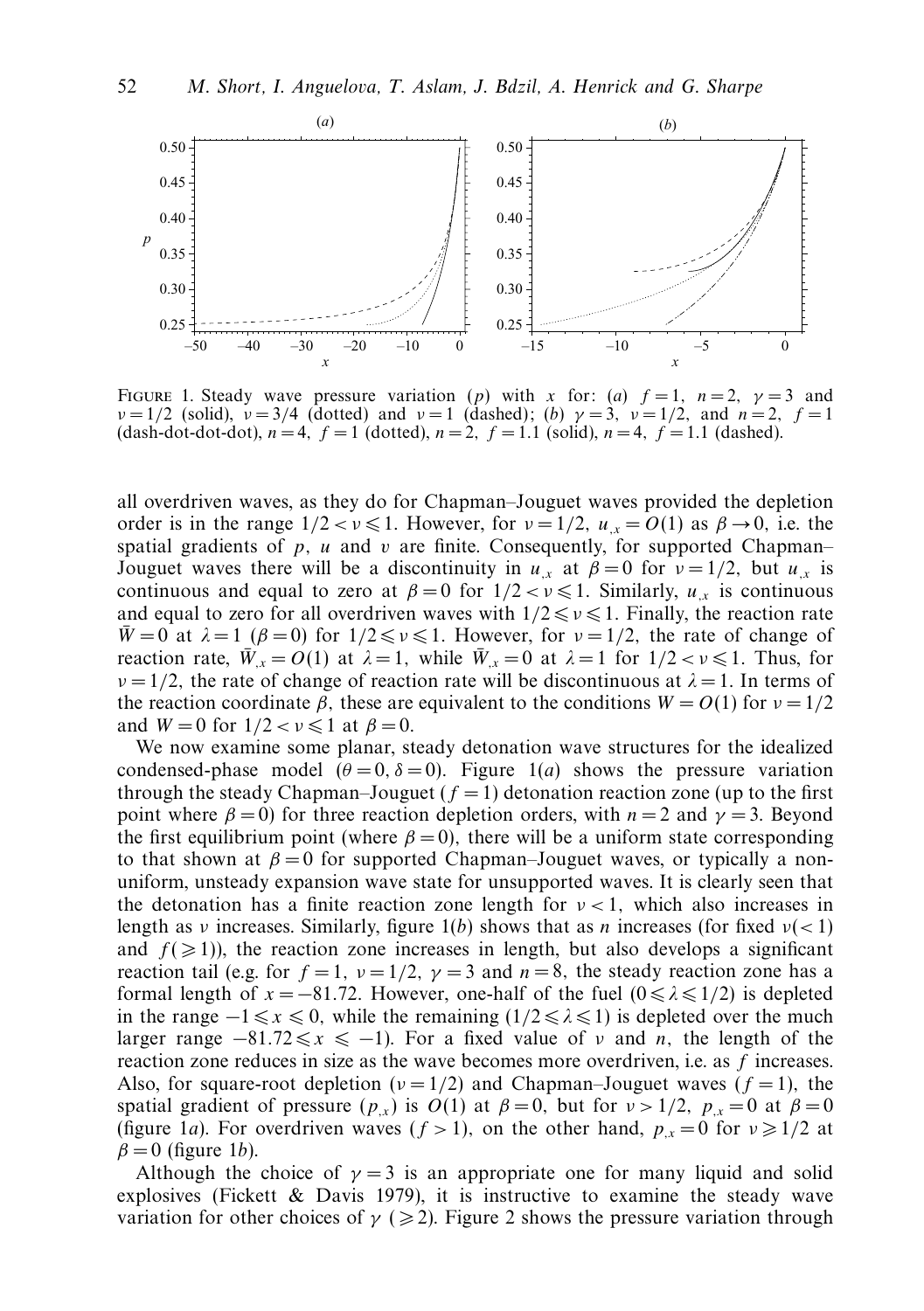

FIGURE 2. Steady wave pressure variation (*p*) with *x* for  $f = 1$ ,  $n = 2$ ,  $v = 1/2$  and  $\gamma = 2$ (dotted),  $\gamma = 3$  (solid),  $\gamma = 4$  (dashed).



FIGURE 3. (a) Steady wave rate variation  $\bar{W}$  and (b) steady wave rate of change of  $\bar{W}$ ,  $\bar{W}$ <sub>r</sub>, with *x* for  $n = 2$ ,  $\gamma = 3$ ,  $f = 1$  with  $\nu = 1/2$  (solid),  $\nu = 3/4$  (dotted) and  $\nu = 1$  (dashed).

the steady detonation wave for  $f = 1$ ,  $v = 1/2$  and  $n = 2$  for various  $\gamma$ . For  $\gamma = 4$ , the shock pressure is lower and the reaction zone length is shorter than that for  $\gamma$  < 4. Decreasing  $\gamma$  increases the shock pressure, and lengthens the reaction zone. Finally, figure 3(*a*) shows the variation in the steady wave reaction rate  $\overline{W}$  for  $n = 2$ , *f* = 1,  $\nu = 3$  and  $\nu = 1/2$ ,  $\nu = 3/4$  and  $\nu = 1$ . In all cases, since the pressure is a maximum at the shock, the reaction rate  $\bar{W}$  is also a maximum there. This marks an important structural deviation from the standard temperature-sensitive Arrhenius rate law, where the reaction rate reaches a maximum at a point internal to the reaction zone, and typically closer to the final point than the shock. Figure  $3(b)$  shows the corresponding rate gradient  $\bar{W}_x$ , which is non-zero for  $v = 1/2$  at  $\lambda = 1$ , but zero for *ν* > 1/2 at  $λ = 1$ .

#### *4. Linear stability analysis*

Here the normal-mode linear stability analysis for the steady travelling wave detonation solutions identified in § 3 is outlined. Although this is carried out for the general detonation model, which incorporates both idealized gas and condensed-phase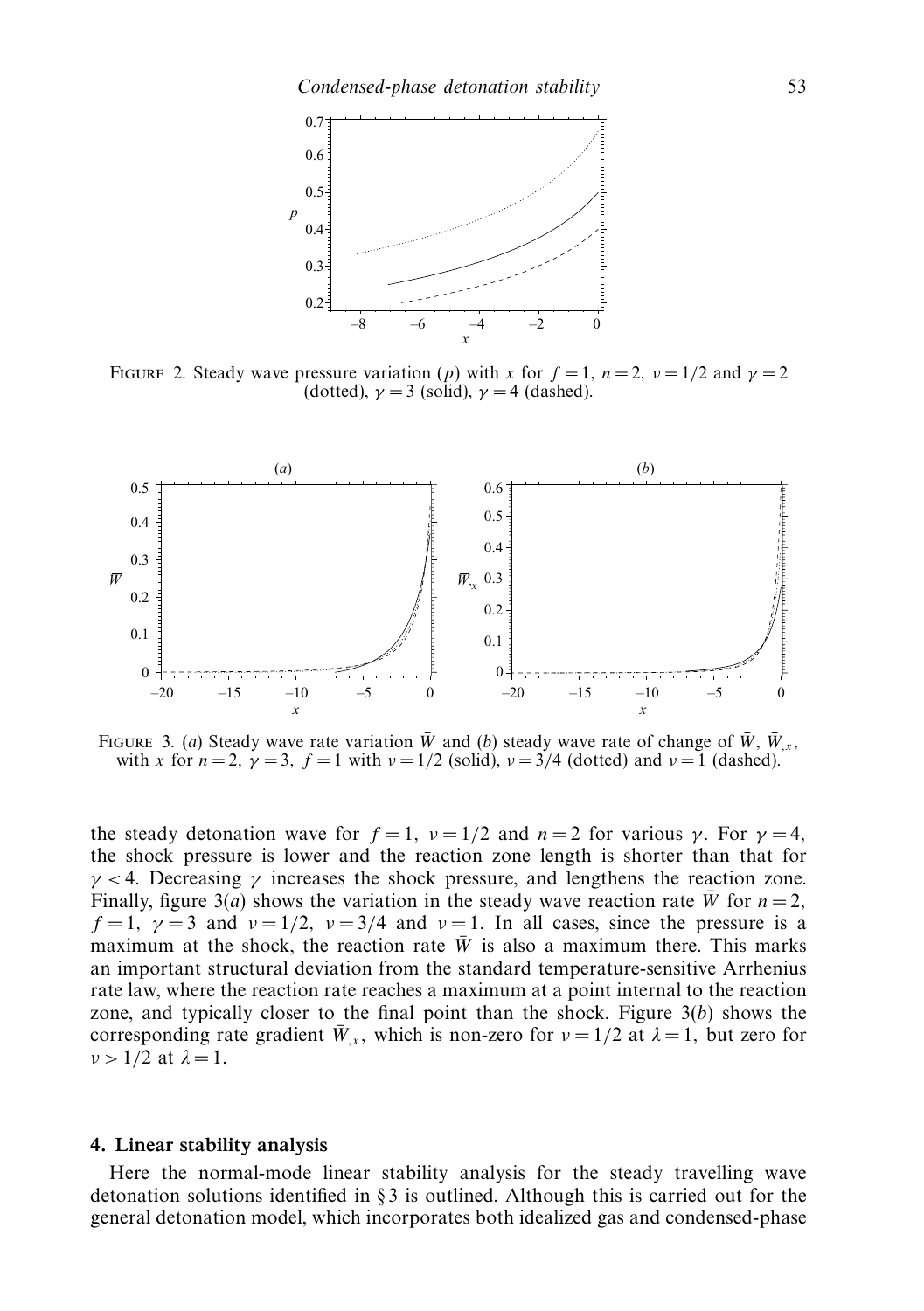systems, the stability results shown in  $\S 7$  will be specific to the idealized condensedphase model.

# 4.1. Coordinate transformation

It is convenient to introduce a general coordinate transformation from  $(x^l, z^l, t^l)$  to  $(x, z, t)$  such that the shock location is fixed at  $x = 0$ , i.e.

$$
x = xl - t - \Psi(z, t), \quad zl = z, \quad tl = t,
$$
\n(4.1)

where  $x^l = t^l + \Psi(z^l, t^l)$  is the shock locus in the laboratory frame. Thus the gradient operator  $\nabla$  in the new frame is determined by the relations

$$
\frac{\partial}{\partial x^l} = \frac{\partial}{\partial x}, \quad \frac{\partial}{\partial z^l} = -\frac{\partial \Psi}{\partial z} \frac{\partial}{\partial x} + \frac{\partial}{\partial z}, \quad \frac{\partial}{\partial t^l} = -\left(1 + \frac{\partial \Psi}{\partial t}\right) \frac{\partial}{\partial x} + \frac{\partial}{\partial t}.
$$
(4.2)

We also define a new velocity vector  $u$ , where  $u^l = u + i$ .

# 4.2. Stability equations

The equations governing small (linear) perturbations to the steady travelling wave in § 3 are constructed via the linear expansion

$$
\Psi = \epsilon \bar{\Psi}(z, t), z = z^* + \epsilon \bar{z}(x, z, t), \epsilon \ll 1,
$$
\n(4.3)

which corresponds to an  $O(\epsilon)$  deviation from the ZND state, and where

$$
z = (v, u, w, p, \beta)^{\mathrm{T}}
$$
\n
$$
(4.4)
$$

represents the vector of dependent variables. The superscript <sup>∗</sup> refers to the underlying steady wave solution. Normal-mode solutions to the  $O(\epsilon)$  linearized system are then obtained via

$$
\bar{\Psi} = \Psi_0 e^{\alpha t + ikz}, \quad \bar{z} = \Psi_0 z'(x) e^{\alpha t + ikz}, \quad \Psi_0 = O(1); \tag{4.5}
$$

for growth rate  $\alpha$  and wavenumber  $k$ , where the ' quantities indicate the  $(x)$  spatially dependent eigenfunctions.

For the present analysis, it will prove convenient to change the independent variable in the eigenfunctions from *x* to  $\beta^*$ , where  $\beta^*_{,x} = W^*/u^*$ , so that

$$
\frac{\mathrm{d}}{\mathrm{d}x} = \frac{W^*}{u^*} \frac{\mathrm{d}}{\mathrm{d}\beta^*}.\tag{4.6}
$$

After some algebra, we arrive at the set of equations that govern the linear stability of a detonation with the generalized rate (2.4), namely

$$
\frac{W^*\eta^*}{u^*}z'_{,\beta^*} = \widehat{\mathbf{A}}^*z' + \hat{s}^*,
$$
\n(4.7)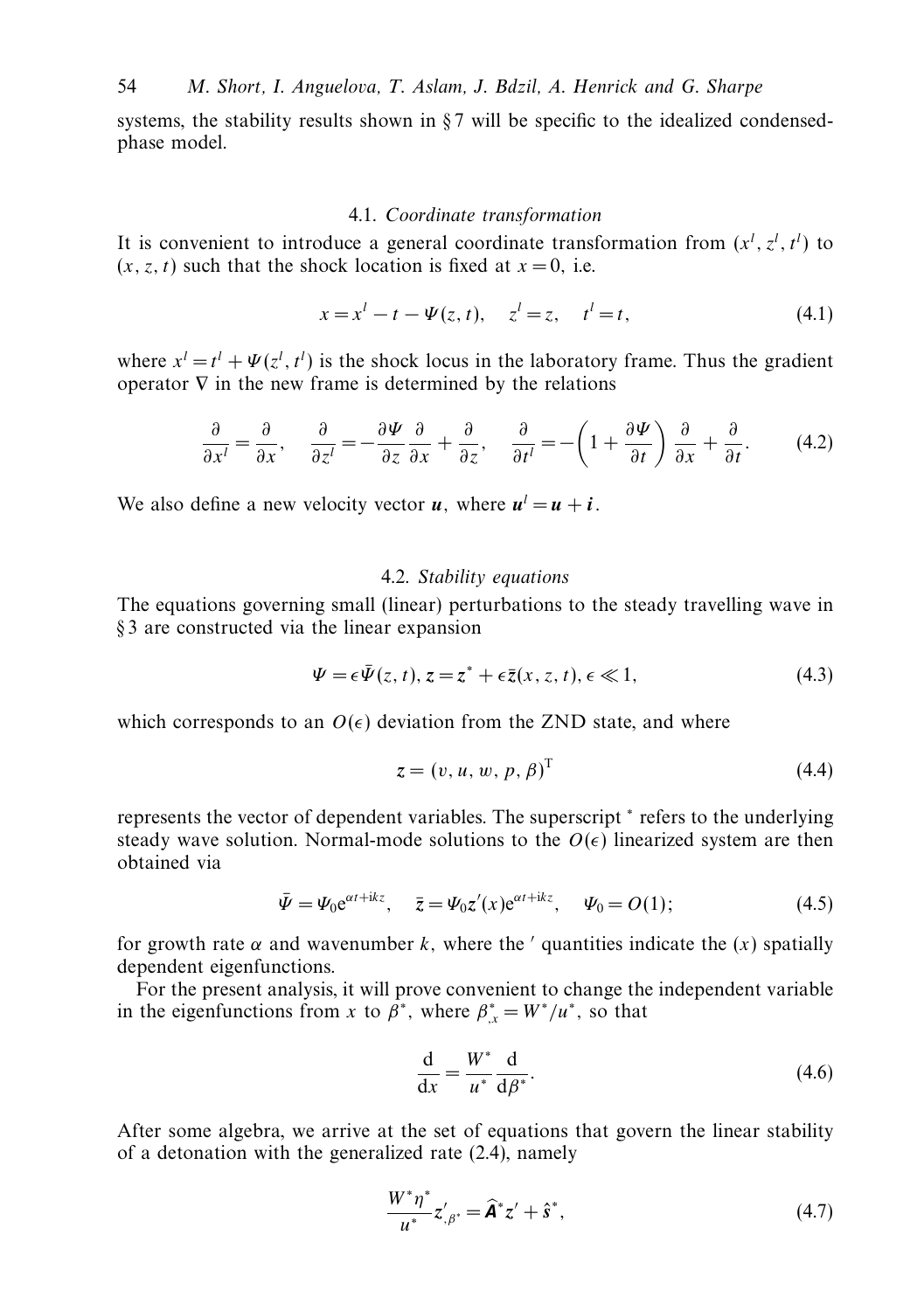where the matrix  $\hat{A}^*$  is defined in terms of steady state quantities as  $\hat{A} =$ 

$$
-\begin{pmatrix}\n(\alpha \eta - W u u_{,\beta})/u + 2\beta Q(\gamma - 1)W_{,\nu} & (-\alpha u^2 + W u_{,\beta}(c^2 - 3u^2)/u)/u \\
c^2 W u_{,\beta}/u^2 - 2\beta Q(\gamma - 1)W_{,\nu} & u(\alpha + 2W u_{,\beta}/u) \\
0 & 0 & 0 \\
-W u_{,\beta}(u^2 - 2c^2)/u^2 - 2\beta Q(\gamma - 1)W_{,\nu} & (\alpha c^2 + W u_{,\beta}(c^2 + u^2)/u)/u \\
-W_{,\nu} \eta/u & W_{\eta}/u^2\n\end{pmatrix}
$$
\n
$$
-ic^2 k \quad u(\alpha + \gamma W u_{,\beta}/u) + 2\beta Q(\gamma - 1)W_{,\rho} \quad 2Q(\gamma - 1)(W + \beta W_{,\beta})
$$
\n
$$
-\frac{ic^2 k}{\alpha \eta / u} \quad -\frac{ik\eta}{\alpha \eta / u} \quad 0
$$
\n
$$
-ic^2 k \quad u(\alpha + \gamma W u_{,\beta}/u) - 2\beta Q(\gamma - 1)W_{,\rho} \quad -2Q(\gamma - 1)(W + \beta W_{,\beta})
$$
\n
$$
-\frac{ik\eta}{\alpha \eta / u} \quad -\frac{ik\eta}{\alpha \eta / u} \quad 0
$$
\n
$$
-W_{,\rho} \eta / u \quad \alpha \eta / u - W_{,\beta} \eta / u \quad (4.8)
$$

and the vector *s* is

$$
s = -[\alpha Wu_{,\beta}(3u^2 - c^2)/u^2, -2W\alpha u_{,\beta}, ikWu_{,\beta}\eta/u, -\alpha Wu_{,\beta}(c^2 + u^2)/u^2, -\alpha W\eta/u^2].
$$
\n(4.9)

The variable  $\eta$  is the sonic parameter for the steady wave defined as

$$
\eta = u^2 - c^2. \tag{4.10}
$$

# 4.3. Shock relations

Using the conservation relations (2.9) and expressions for the shock normal and velocity (2.11), the perturbation variables will satisfy the relations

$$
u' = \frac{2(1 + \delta/f)}{\gamma + 1} \alpha, \quad p' = \frac{4}{\gamma + 1} \alpha, \quad w' = -\frac{2(1 - \delta/f)}{\gamma + 1} ik,
$$
  

$$
v' = -\frac{4\delta/f}{\gamma + 1} \alpha, \quad \beta' = 0,
$$
 (4.11)

at  $\beta^* = 1$ , assuming no reaction occurs in the shock.

# *5. Eigenfunction boundedness analysis*

An additional boundary condition is required to close the system (4.7) through (4.11) in order to determine the eigenvalue *α.* Nominally, this must guarantee spatial boundedness of the eigenfunction system either at  $\beta^* = 0$  or  $x^* = -\infty$ , as for the previously examined case of idealized gas phase detonations for simple depletion  $\overline{(v=1)}$  and for either Chapman–Jouguet ( $\overline{f=1}$ ) or overdriven ( $\overline{f>1}$ ) waves (Sharpe 1997). The spatial structure of the solutions to (4.7) as  $\beta \rightarrow 0$  are obtained below.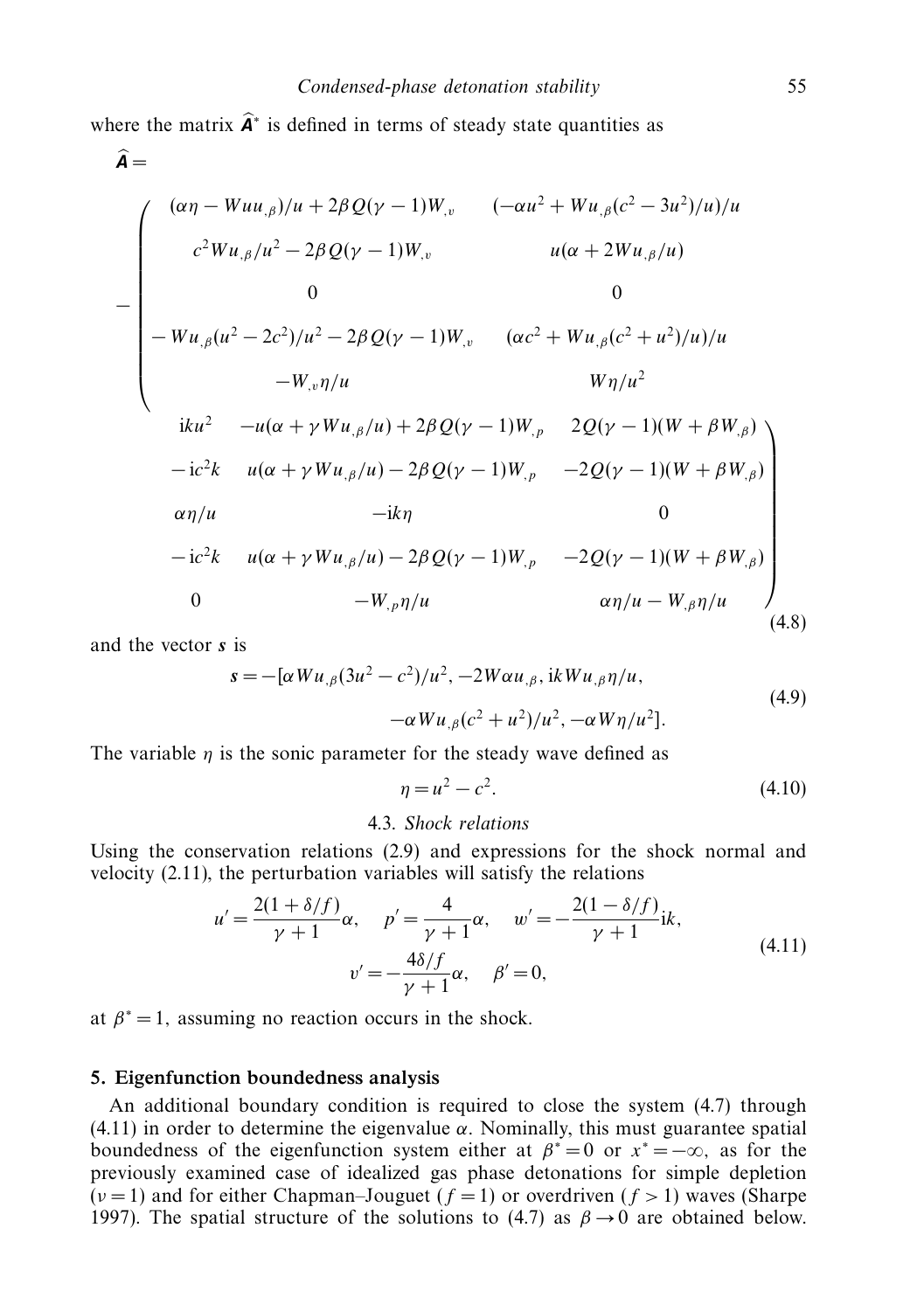From this point forward, we drop the superscript  $*$  that is used to denote steady wave components. Also, for the overdriven cases, we will only consider moderate overdrive where  $f > 1$ ,  $f - 1 = O(1)$ . The structure for weakly overdriven systems where  $f > 1$ ,  $f - 1 \ll 1$ , introduces some additional complications due to presence of both coordinate ( $\beta \rightarrow 0$ ) and parameter expansions (in  $f - 1$ ) that will be detailed in a separate paper. Consequently, the notation  $f > 1$  used below is taken to imply the moderate overdrive limit  $f > 1$ ,  $f - 1 = O(1)$ .

#### 5.1. *Analysis of steady wave structure β* → 0

Before evaluating the structure of the solutions of the system (4.7) in the limit  $\beta \rightarrow 0$ , some additional details on the structure of the steady travelling detonation in various regimes as  $\beta \rightarrow 0$  are required.

First, some results for steady Chapman–Jouguet detonations  $(f = 1)$  and arbitrary depletion order *v* are noted. The steady-state variation with  $\beta$  is obtained from (3.1), without approximation, as

$$
u = u_0 + \beta u_1, \quad p = p_0 + \beta p_1, \quad v = v_0 + \beta v_1,\tag{5.1}
$$

where

$$
u_0 = -\frac{\gamma}{(\gamma + 1)} \left( 1 + \frac{\delta}{\gamma} \right), \quad p_0 = \frac{1}{(\gamma + 1)} \left( 1 + \frac{\delta}{\gamma} \right), \quad v_0 = -u_0.
$$
 (5.2)

Thus *u, p* and *v* are  $O(1)$  as  $\beta \rightarrow 0$ , i.e. have finite amplitude at the end of the reaction zone. The sonic parameter  $(\eta = u^2 - c^2)$  in the steady wave is given by

$$
\eta = \beta \tilde{\eta}
$$
, where  $\tilde{\eta} = \tilde{\eta}_0 + \beta \tilde{\eta}_1$  and  $\tilde{\eta}_0 = -\frac{(1-\delta)(\gamma+\delta)}{\gamma+1}$ , (5.3)

again without approximation, so that  $\eta = O(\beta)$  as  $\beta \rightarrow 0$ , i.e. vanishes at the end of the reaction zone for Chapman–Jouguet waves. Also, the velocity gradient with respect to  $\beta$  is given by

$$
u_{,\beta} = \frac{1-\delta}{\gamma+1} = u_1,\tag{5.4}
$$

so that  $u_{,\beta} = O(1)$  as  $\beta \rightarrow 0$ , i.e. has a finite amplitude for  $f = 1$  at  $\beta = 0$ .

On the other hand, for overdriven detonations  $(f > 1)$ , again with arbitrary depletion order *ν,* the steady-state variables are expanded in the form

$$
u \sim u_0 + O(\beta^2)
$$
,  $p \sim p_0 + O(\beta^2)$ ,  $v \sim v_0 + O(\beta^2)$  (5.5)

as  $\beta \rightarrow 0$ , where

$$
u_0 = -\frac{\gamma}{(\gamma + 1)} \left( 1 + \frac{\delta}{\gamma f} \right) + \frac{(f - 1)(1 - \delta^2/f)}{(\gamma + 1)\sqrt{f}(1 - \delta)}, \quad v_0 = -u_0,
$$
  

$$
p_0 = \frac{1}{(\gamma + 1)} \left( 1 + \frac{\delta}{\gamma f} \right) + \frac{(f - 1)(1 - \delta^2/f)}{(\gamma + 1)\sqrt{f}(1 - \delta)}.
$$
 (5.6)

In this case, the sonic parameter  $\eta = O(1) < 1$  at  $\beta = 0$ , i.e. the flow is subsonic at the final point. The velocity gradient  $u_{\beta}$  is such that  $u_{\beta} = O(\beta)$  as  $\beta \rightarrow 0$ , i.e. vanishing for overdriven waves at  $\beta = 0$ . Figure 4*a* shows an example of the different limiting behaviours of the steady detonation velocity gradient near  $\beta = 0$  for  $f = 1$ and  $f = 1.1$ , under the idealized condensed-phase model ( $\delta = 0, \theta = 0, \gamma = 3$ ).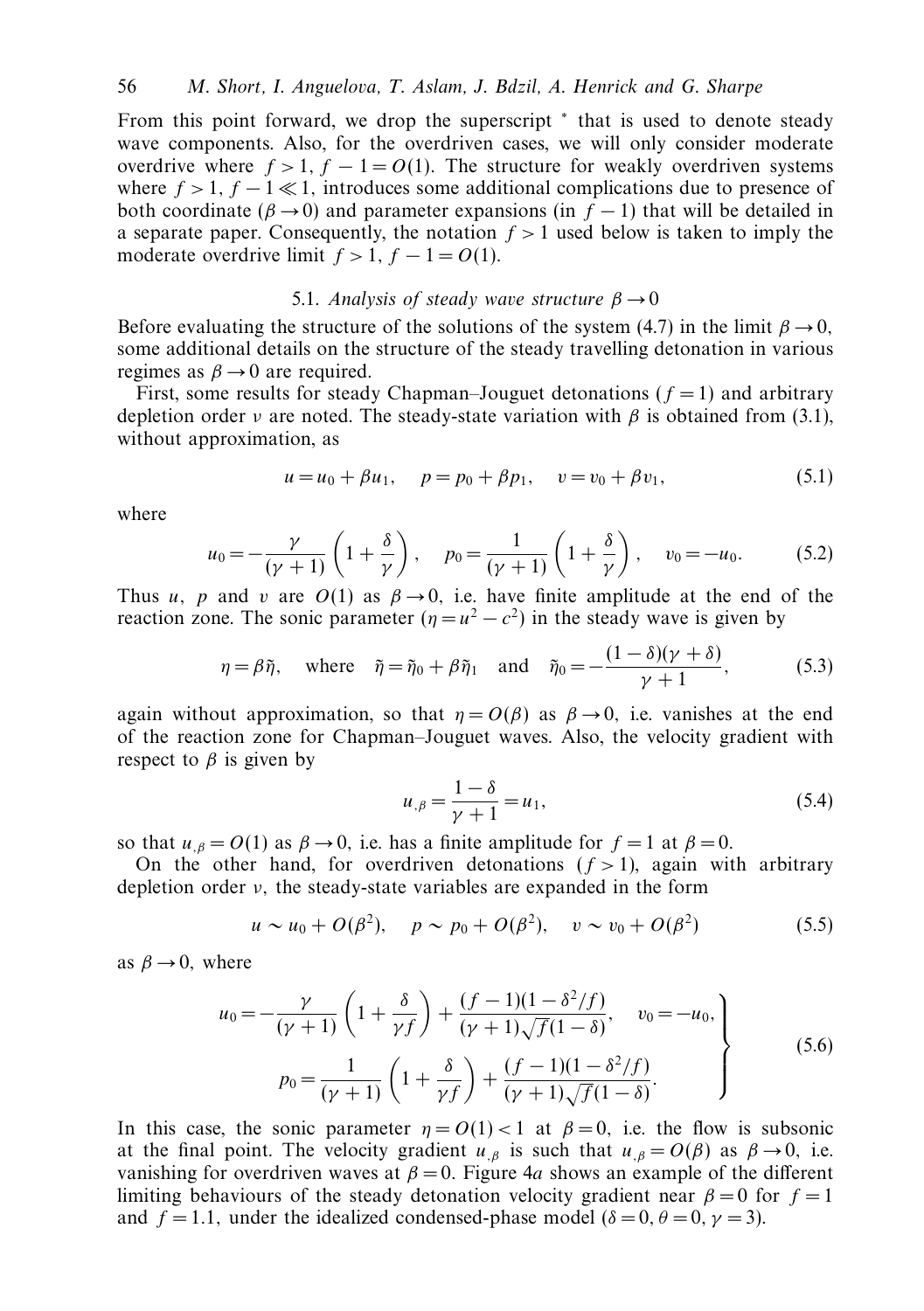

FIGURE 4. (a) Steady velocity variation with *β* for  $n = 2$ ,  $\nu = 1/2$  and  $f = 1$  (solid),  $f = 1.1$ (dashed). (b) Steady rate variation with  $\beta$  for  $n = 2$ , and  $f = 1$ ,  $\nu = 1/2$  (solid),  $f = 1$ ,  $\nu = 0.75$ (dotted),  $f = 1.1$ ,  $v = 0.5$  (dashed) and  $f = 1.1$ ,  $v = 3/4$  (dash-dot-dot-dot).

Finally, for arbitrary *ν,* the reaction rate (*W*) has the asymptotic form

$$
W = \widetilde{W}\beta^{2\nu - 1}, \quad \text{where} \quad \widetilde{W} \sim \widetilde{W}_0 + \beta \widetilde{W}_1 + O(\beta^2) \quad \text{and} \quad \widetilde{W}_0 = -\frac{k p_0^n}{2} e^{-\theta/p_0 v_0}.
$$
 (5.7)

For overdriven waves  $(f > 1)$ , the  $O(\beta)$  correction to *W* vanishes, i.e.  $W_1 = 0$ , but for Chapman–Jouguet waves  $(f = 1)$ ,  $W_1 = O(1)$ . Also, for depletion orders in the range  $1/2 < v \le 1$ ,  $W \sim o(1)$  as  $\beta \to 0$  with *W* vanishing at  $\beta = 0$ , but for square-root depletion  $\nu = 1/2$ ,  $W \sim O(1)$ , i.e. has finite amplitude at  $\beta = 0$ . The various behaviours for *W* are shown in figure 4(*b*).

With the results  $(5.1)$ – $(5.7)$  in hand, an examination of the linear system  $(4.7)$ – $(4.10)$ reveals that there are two potential sources of singular behaviour for the eigenfunction solutions as  $\beta \rightarrow 0$ . These are associated with the vanishing of steady sonic parameter, *η* → 0, which occurs for Chapman–Jouguet waves, and/or a zero in the reaction rate  $W \rightarrow 0$ , which may occur for depletion orders  $v > 1/2$ . In all, six different cases need to be considered, and these are examined in § 5.3–5.5 below. It is found that for  $f = 1$ , *β* = 0 is an irregular singular point for  $1/2 < v ≤ 1$ , and a regular singular point for  $\nu = 1/2$ *.* For  $f > 1$ ,  $f - 1 = O(1)$ ,  $\beta = 0$  is a regular singular point for  $\nu = 1$  and an ordinary point for  $\nu < 1$ . For each case, asymptotic solutions to (4.7) for  $\beta \rightarrow 0$  can be found in the form

$$
z' = \sum_{i=1}^{5} C_i z'_{hi} + z'_p, \tag{5.8}
$$

where the  $z'_{hi}$  and  $z'_{p}$  correspond to homogeneous and particular solutions respectively of (4.7) in the limit  $\beta \rightarrow 0$ , and the  $C_i$  are complex constants.

#### 5.2. Equilibrium zone analysis when  $\beta = 0$  is an ordinary point

Before examining each specific case, we need to obtain some additional information about the spatial behaviour of perturbations in the equilibrium zone of a detonation when  $f > 1$  and  $1/2 \le v < 1$ . As noted above, it transpires that  $\beta = 0$  is an ordinary point of the system (4.7) for cases in which both  $1/2 \le v < 1$  and  $f > 1$ . An analysis beyond the point  $\beta = 0$  is then required to determine the appropriate boundedness condition. When  $\nu < 1$ , the steady travelling detonation has a reaction zone of finite spatial extent (independently of whether  $f = 1$  or  $f > 1$ ), and for overdriven waves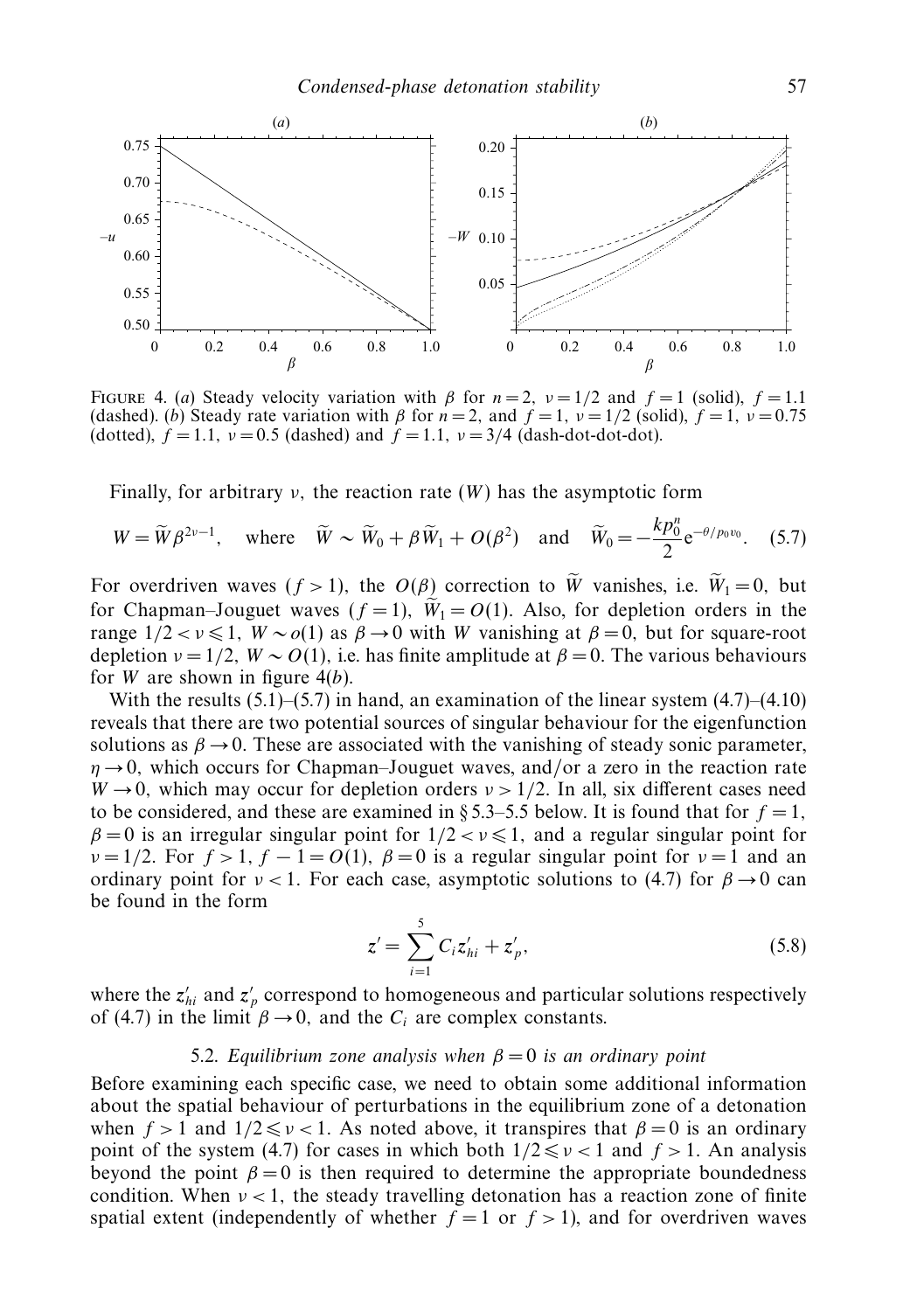(*f >* 1) an equilibrium region of uniform, subsonic flow must exist beyond the end of the reaction zone. Unsteady linear perturbations to the uniform state in this region, of the normal-mode form (4.5), will satisfy the equations

$$
\mathbf{z}_{a,x}' = \mathbf{A}_0 \mathbf{z}_a', \quad \mathbf{z}_a = (v, u, w, p)^{\mathrm{T}}
$$
 (5.9)

where

$$
\tilde{A} = -\frac{1}{\eta} \begin{pmatrix} \alpha \eta / u & -\alpha u & \mathrm{i} k u^2 & -\alpha u \\ 0 & \alpha u & -\mathrm{i} c^2 k & \alpha u \\ 0 & 0 & \alpha \eta / u & -\mathrm{i} k \eta \\ 0 & \alpha c^2 / u & -\mathrm{i} c^2 k & \alpha u \end{pmatrix},\tag{5.10}
$$

and the subscript zero is used to denote steady state conditions at  $\beta = 0$ . The eigenvalues of  $A_0$  are

$$
\lambda_1 = -\frac{\alpha}{\eta_0}(u_0 - c_0\omega), \quad \lambda_2 = -\frac{\alpha}{\eta_0}(u_0 + c_0\omega), \quad \lambda_{3,4} = -\frac{\alpha}{u_0}, \quad (5.11)
$$

where

$$
\omega = \sqrt{1 - \eta_0 k^2 / \alpha^2}.\tag{5.12}
$$

taking  $Re(\omega) > 0$ . The solution for  $z'_a$  is

$$
z'_a = \sum_{i=1}^4 C_i r_i e^{\lambda_i x}, \qquad (5.13)
$$

where the  $C_i$  are complex constants, and the eigenvectors  $r_i$  are given by

$$
\mathbf{r}_1 = \left[ -i u \alpha (c - u \omega) / c \eta k, i \alpha (u - c \omega) / k \eta, 1, i \alpha c (c - u \omega) / k u \eta \right]_0^T,
$$
\n
$$
\mathbf{r}_2 = \left[ -i u \alpha (c + u \omega) / c \eta k, i \alpha (u + c \omega) / k \eta, 1, i \alpha c (c + u \omega) / k u \eta \right]_0^T,
$$
\n
$$
\mathbf{r}_3 = \left[ 1, 0, 0, 0 \right]_0^T, \quad \mathbf{r}_4 = \left[ 0, i k u / \alpha, 1, 0 \right]_0^T.
$$
\n(5.14)

The solution components corresponding to  $\lambda_1$  and  $\lambda_2$  represent the propagation of pressure waves in directions toward, and away from, the rear of the reaction zone respectively along the forward and backward facing  $dx/dt = u \pm c$  characteristics in the steady wave. The solution components corresponding to  $\lambda_3$  and  $\lambda_4$  are associated with entropy and vorticity variations that occur along particle paths.

When  $\text{Re}(\alpha) > 0$ , i.e. for unstable modes,  $\text{Re}(\lambda_1) < 0$ , while  $\text{Re}(\lambda_2)$ ,  $\text{Re}(\lambda_3)$  and  $Re(\lambda_4)$  are all positive. Consequently, as  $x \to -\infty$ , the mode corresponding to  $r_1$  is spatially unbounded and must be eliminated. This is achieved by multiplying (5.13) by the left eigenvector corresponding to  $\lambda_1$ , and setting the result to zero. This gives

$$
u' - \frac{u_0 \omega}{c_0} p' - \frac{ik u_0}{\alpha} w' = 0,
$$
\n(5.15)

which is the required boundedness condition when  $Re(\alpha) > 0$ . Since the mode corresponding to  $\lambda_1$  describes the propagation of acoustic signals from the equilibrium zone into the rear of the reaction zone, the condition (5.15) is equivalent to having a zero-amplitude signal along all the reaction zone-facing characteristics, i.e. it is an acoustic radiation condition. For neutrally stable modes,  $Re(\alpha) = 0$ , the mode corresponding to  $\lambda_1$  is now spatially bounded at  $x = -\infty$ , as are the modes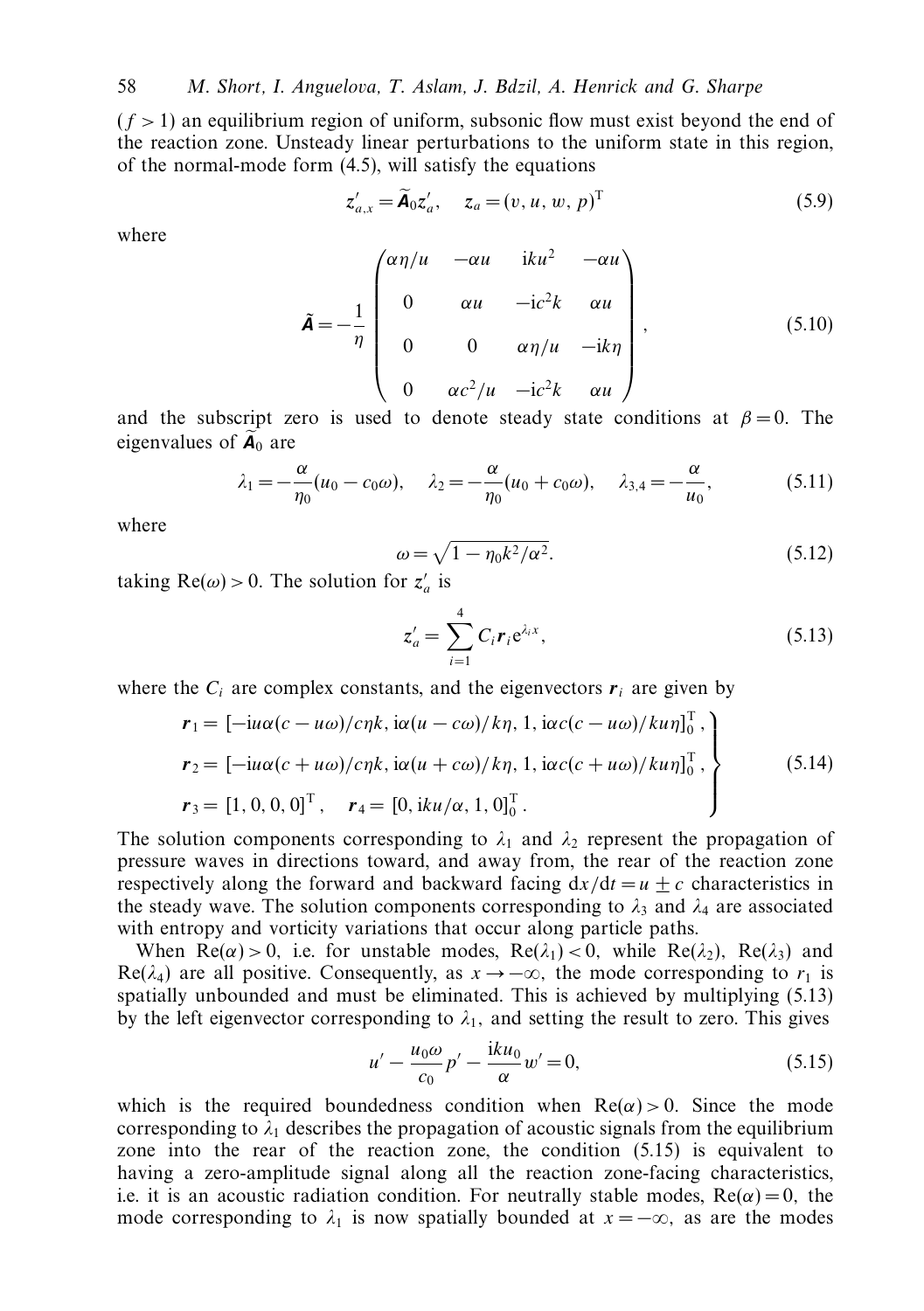corresponding to  $\lambda_2$ ,  $\lambda_3$  and  $\lambda_4$ . In this case, no boundedness condition can be applied. However, the condition to be applied in this case is again the elimination of the mode corresponding to  $\lambda_1$ , based on the causality principle that the instability of the detonation wave structure should not be influenced by waves propagating upstream from infinity. Consequently the condition that is applied for  $\text{Re}(\alpha) = 0$  is again (5.15). For Re( $\alpha$ )  $\geq$  0, (5.15) is applied at  $\beta$  = 0. Of course, the condition (5.15) is that imposed by D'yakov (1954) and Kontorovich (1957) in the normal-mode examination of the stability of an inert step shock for  $\text{Re}(\alpha) \geq 0$ .

5.3. Analysis for 
$$
v = 1/2
$$

## 5.3.1. Chapman–Jouguet  $f = 1$

For a square-root depletion order and for Chapman–Jouguet detonations, we have  $\eta = O(\beta)$  and  $W = O(1)$  as  $\beta \rightarrow 0$ . The system (4.7) may then be written as

$$
\beta z'_{,\beta} = \tilde{\mathbf{A}} z' + \tilde{s}, \quad \tilde{\mathbf{A}} = \sum_{i=0}^{\infty} \beta^i \tilde{\mathbf{A}}_i, \quad \tilde{s} = \sum_{i=0}^{\infty} \beta^i \tilde{s}_i,
$$
 (5.16)

where each of the  $\tilde{A}_i$  and  $\tilde{s}_i$  are  $O(1)$  matrices, independent of  $\beta$ . Thus  $\beta = 0$  is a regular singular point of (5.16), and solutions can be obtained in a standard fashion (Wasow 2002). The five independent homogeneous solutions take the form

$$
z'_{hi} \sim r_{0i} + O(\beta), i = 1, 2, 3, 4; \quad z'_{h5} \sim \beta^{\lambda_5} (r_{05} + O(\beta)); \tag{5.17}
$$

as  $\beta \rightarrow 0$ , with right eigenvectors

$$
r_{01} = [-\alpha_2/\alpha_1, 1, 0, 0, 0]^{\mathrm{T}}, \quad r_{02} = [-\alpha_3/\alpha_1, 0, 1, 0, 0]^{\mathrm{T}}, \quad r_{03} = [-\alpha_4/\alpha_1, 0, 0, 1, 0]^{\mathrm{T}},
$$

$$
r_{04} = [-\alpha_5/\alpha_1, 0, 0, 0, 1]^{\mathrm{T}}, \quad r_{05} = [-1, 1, 0, 1, 0]^{\mathrm{T}},
$$
(5.18)

where

$$
\alpha_1 = \frac{u_0 u_1}{\tilde{\eta}_0}, \quad \alpha_2 = \frac{u_0}{\tilde{\eta}_0} \left( \frac{\alpha u_0}{\tilde{W}_0} + 2u_1 \right), \quad \alpha_3 = -\frac{\mathrm{i} k u_0^3}{\tilde{\eta}_0 \tilde{W}_0},
$$
\n
$$
\alpha_4 = \frac{u_0}{\tilde{\eta}_0} \left( \frac{\alpha u_0}{\tilde{W}_0} + \gamma u_1 \right), \quad \alpha_5 = -2Q(\gamma - 1)\frac{u_0}{\tilde{\eta}_0}.
$$
\n(5.19)

 $\ddot{\eta}_0 \, \setminus \, W_0$ <br>A particular integral can be found in the form

$$
z'_p \sim z'_{p0} + O(\beta), \ z'_{p0} = [2\alpha u_1 u_0/\tilde{\eta}_0 \lambda_5, -2\alpha u_1 u_0/\tilde{\eta}_0 \lambda_5, 0, -2\alpha u_1 u_0/\tilde{\eta}_0 \lambda_5, 0]^\text{T}.
$$
 (5.20)  
The eigenvalue  $\lambda_5$  appearing in  $z'_{h5}$  is given by

$$
\lambda_5 = -1 - \frac{2\alpha u_0}{(1 - \delta)\widetilde{W}_0},\tag{5.21}
$$

and since  $0 \le \delta < 1$ ,  $u_0 < 0$  and  $W_0 < 0$ , we have that  $\text{Re}(\lambda_5) < 0$  wherever  $Re(\alpha) > -(1 - \delta)W_0/2u_0 \le 0$ . Consequently, for neutrally stable or unstable modes, i.e. with  $\text{Re}(\alpha) \ge 0$ , the mode  $z'_{h5}$  is spatially unbounded as  $\beta \to 0$ , while the modes  $z'_{hi}$ ,  $i = 1..4$ , are spatially bounded as  $\beta \rightarrow 0$ , each limiting to a finite amplitude. Eliminating the spatially unbounded mode  $z'_{h5}$  from the system (5.8) by setting  $C_5 = 0$ results in the leading-order compatibility relation

$$
u' + p' - \frac{iku_0}{\alpha}w' - 2Q(\gamma - 1)\frac{\dot{W}_0}{\alpha u_0}\beta' + \frac{\dot{W}_0u_1}{\alpha u_0}(v' + 2(u' - \alpha) + \gamma p') + O(\beta) = 0, \quad (5.22)
$$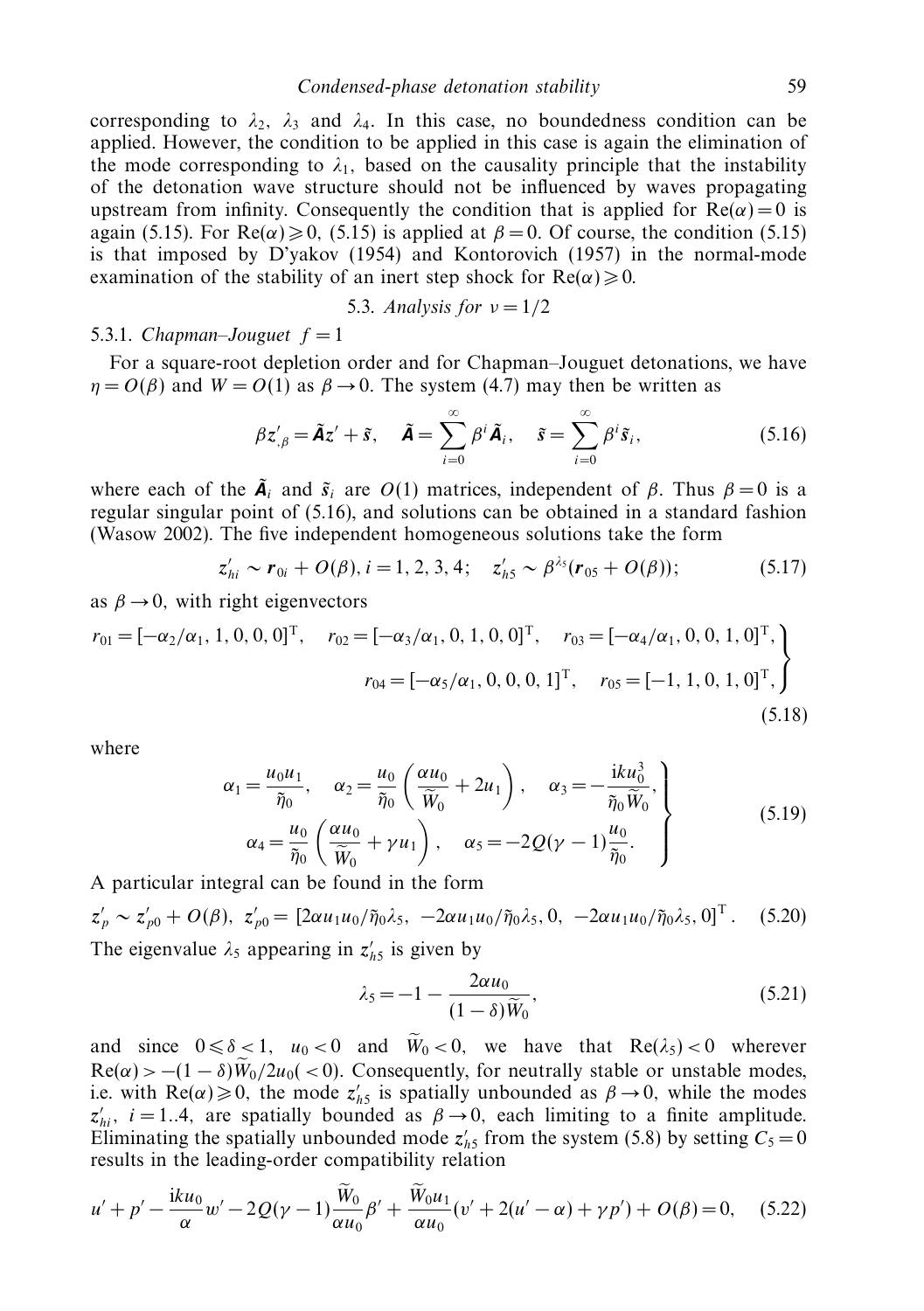between the components of *z* , that ensures only spatially bounded solutions are present as  $\beta \rightarrow 0$ . The correction terms are of size  $O(\beta)$  as determined from (5.17). The last two terms proportional to  $W_0$  that appear on the left-hand side of (5.22) are<br>a manifestation of the finite gradient  $w_0$  of the steady wave solution at the and of a manifestation of the finite gradient  $u_x$  of the steady wave solution at the end of the reaction zone (see  $\S 3$ ).

### 5.3.2. Overdriven *f >* 1

For the overdriven case  $(f > 1)$  with square-root depletion,  $\eta = O(1)$  and  $W = O(1)$ as  $\beta \rightarrow 0$ , and the system (4.7) may be written as

$$
z'_{,\beta} = \tilde{\mathbf{A}}z' + \tilde{s}, \quad \tilde{\mathbf{A}} = \sum_{i=0}^{\infty} \beta^i \tilde{\mathbf{A}}_i, \quad \tilde{s} = \sum_{i=0}^{\infty} \beta^i \tilde{s}_i.
$$
 (5.23)

Thus  $\beta = 0$  is an ordinary point of the system (5.23), and solutions may be obtained in a positive integer power series form. In this case, we apply the condition (5.15) at  $\beta = 0$  for Re( $\alpha$ )  $\geq 0$  as discussed in § 5.2.

5.4. 
$$
1/2 < \nu < 1
$$

5.4.1. Chapman–Jouguet  $f = 1$ 

For depletion orders in the range  $1/2 < v < 1$  and for Chapman–Jouguet waves,  $\eta = O(\beta)$  and  $W = O(\beta^{2\nu-1})$ , and the system (4.7) may be expanded in the form

$$
\beta^{2\nu} z'_{,\beta} = \tilde{\mathbf{A}} z' + \beta^{2\nu - 1} \tilde{s}, \quad \tilde{\mathbf{A}} \sim \tilde{\mathbf{A}}_0 + \beta^{2\nu - 1} \tilde{\mathbf{A}}_1 + \beta \tilde{\mathbf{A}}_2, \quad \tilde{s} \sim \tilde{s}_0 + \beta \tilde{s}_1, \tag{5.24}
$$

as  $\beta \rightarrow 0$ . Thus  $\beta = 0$  is an irregular singular point of (5.24). The homogeneous solutions have the asymptotic form

$$
z'_{hi} = \mathbf{r}_{0i} + O(\beta^{2\nu-1}, \beta^{2-2\nu}), \quad i = 1, 2, 3,
$$
  
\n
$$
z'_{h4} = \beta^{2\nu-1} (\mathbf{r}_{04} + O(\beta^{2\nu-1}, \beta^{2-2\nu})),
$$
  
\n
$$
z'_{h5} = \frac{1}{\beta} e^{\lambda_5/\beta^{2\nu-1}} (\mathbf{r}_{05} + O(\beta^{2\nu-1}, \beta^{2-2\nu})),
$$
\n(5.25)

where

$$
r_{01} = [1, 0, 0, 0, 0]^{\mathrm{T}}, \quad r_{02} = [0, 1, 0, -1, 0]^{\mathrm{T}}, \quad r_{03} = \left[0, 1, \frac{2\alpha}{iku_0}, 1, 0\right]^{\mathrm{T}}, \quad r_{04} = [0, 0, 0, 0, 1]^{\mathrm{T}}, \quad r_{05} = [-1, 1, 0, 1, 0]^{\mathrm{T}}.
$$
 (5.26)

The size of the correction terms in (5.25) depend on whether  $1/2 < v < 3/4$ , or  $3/4 < v < 1$ . A particular integral is

$$
z_p' = \beta^{2\nu - 1} ([-u_1 \widetilde{W}_0/u_0, u_1 \widetilde{W}_0/u_0, 0, u_1 \widetilde{W}_0/u_0, 0]^{\mathrm{T}} + O(\beta^{2\nu - 1}, \beta^{2 - 2\nu})).
$$
 (5.27)

The eigenvalue  $\lambda_5$  is given by

$$
\lambda_5 = 2\alpha u_0^2 / \widetilde{W}_0 \widetilde{\eta}_0 (2\nu - 1),\tag{5.28}
$$

so that  $\text{Re}(\lambda_5) > 0$  when  $\text{Re}(\alpha) > 0$ . Consequently, for unstable modes, with  $\text{Re}(\alpha) > 0$ , the mode  $z'_{h5}$  is spatially unbounded as  $\beta \to 0$ . For Re( $\alpha$ ) = 0, the mode  $z'_{h5}$  remains spatially unbounded as  $\beta \rightarrow 0$ , but algebraically so. The modes  $z'_{hi}$ ,  $i = 1..4$ , remain bounded for  $\text{Re}(\alpha) \geq 0$ , but in this case modes  $z'_{hi}$ ,  $i = 1..3$ , limit to finite amplitudes as  $\beta \rightarrow 0$ , whereas  $z'_{h4}$  vanishes. Eliminating the mode  $z'_{h5}$  by setting  $C_5 = 0$  in (5.8)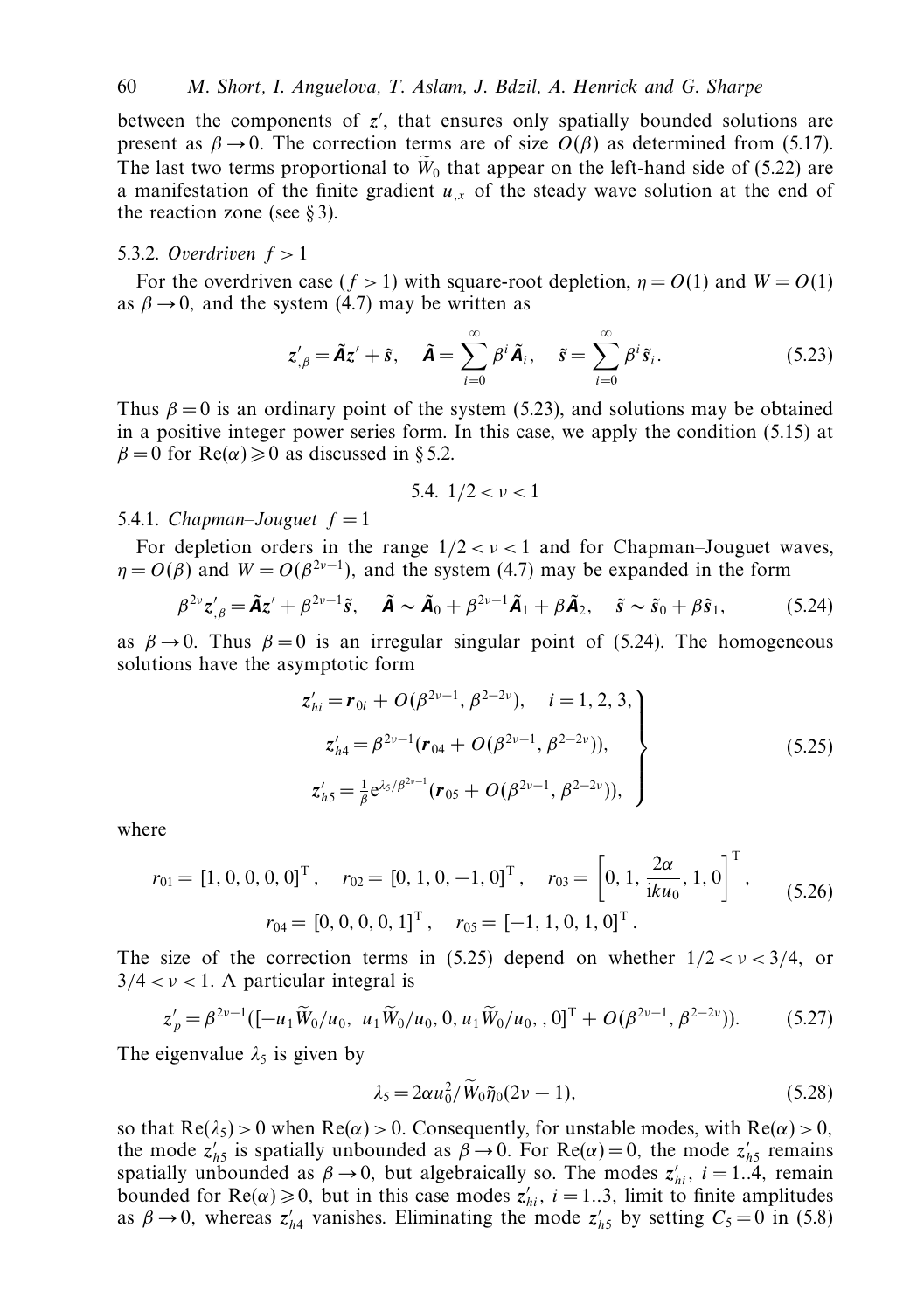results in the leading-order compatibility relation

$$
u' + p' - \frac{iku_0}{\alpha}w' + O(\beta^{2\nu - 1}, \beta^{2 - 2\nu}) = 0,
$$
\n(5.29)

between the components of *z* , that ensures only spatially bounded solutions exist as  $\beta \rightarrow 0$ . In this case, it is of interest to write the  $O(\beta^{2\nu-1})$  correction terms explicitly for  $1/2 < v < 3/4$ , so that (5.29) becomes

$$
u' + p' - \frac{iku_0}{\alpha}w' + \beta^{2\nu-1} \left[ \frac{W_0 u_1}{\alpha u_0} \left( v' - 2\alpha + \frac{(3-\gamma)}{2}u' + \frac{(\gamma-1)}{2}p' + ik\frac{(\gamma+1)}{2\alpha}u_0w' \right) \right] + o(\beta^{2\nu-1}) = 0. \quad (5.30)
$$

As  $\nu \rightarrow 1/2$ , the correction terms increase in importance, enabling a smooth matching with the boundedness condition for  $v = 1/2$  (5.22).

# 5.4.2. Overdriven *f >* 1

For the overdriven case with a depletion order in the range  $1/2 < v < 1$ ,  $n = O(1)$ and  $W = O(\beta^{2\nu-1})$ , and the system (4.7) may be expanded as

$$
\beta z'_{,\beta} = \tilde{\mathbf{A}} z' + \beta \tilde{s}, \quad \tilde{\mathbf{A}} \sim \tilde{\mathbf{A}}_0 + \beta^{2-2\nu} \tilde{\mathbf{A}}_1 + \beta \tilde{\mathbf{A}}_2, \quad \tilde{s} \sim \tilde{s}_0 + \beta \tilde{s}_1. \tag{5.31}
$$

Nominally it appears that  $\beta = 0$  is a regular singular point of (5.31). However, the homogeneous solutions take the form

$$
z'_{hi} \sim r_{0i} + O(\beta^{2-2\nu}), \quad i = 1, 2, 3, 4; \quad z'_{h5} \sim r_{05}\beta^{2\nu-1} + O(\beta), \tag{5.32}
$$

where

$$
r_{01} = [1, 0, 0, 0, 0]^{\mathrm{T}}, \quad r_{02} = [0, 1, 0, 0, 0]^{\mathrm{T}}, \quad r_{03} = [0, 0, 1, 0, 0]^{\mathrm{T}},
$$
  

$$
r_{04} = [0, 0, 0, 1, 0]^{\mathrm{T}}, \quad r_{05} = [0, 0, 0, 0, 1]^{\mathrm{T}}.
$$
 (5.33)

A particular integral can be obtained in the form

$$
z_p' = \beta \left( [0, 0, 0, 0, \alpha / u_0]^T / (2 - 2\nu) + O(\beta^{2\nu - 1, 2 - 2\nu}) \right). \tag{5.34}
$$

Thus all the solution components are in fact spatially bounded as  $\beta \rightarrow 0$ , and thus the apparent singularity in (5.31) was removable. In this case, we again apply the condition (5.15) at  $\beta = 0$  for  $\text{Re}(\alpha) \ge 0$ .

5.5.  $\nu = 1$ 

# 5.5.1. Chapman–Jouguet  $f = 1$

For simple depletion  $(v=1)$  and Chapman–Jouguet waves  $(f=1)$ ,  $\eta = O(\beta)$ ,  $W = O(\beta)$ , and the system (4.7) may be expanded in the form

$$
\beta^2 z'_\beta = \tilde{\mathbf{A}} z' + \beta \tilde{s}, \quad \tilde{\mathbf{A}} = \sum_{i=0}^{\infty} \beta^i \tilde{\mathbf{A}}_i, \quad \tilde{s} = \sum_{i=0}^{\infty} \beta^i \tilde{s}_i,
$$
 (5.35)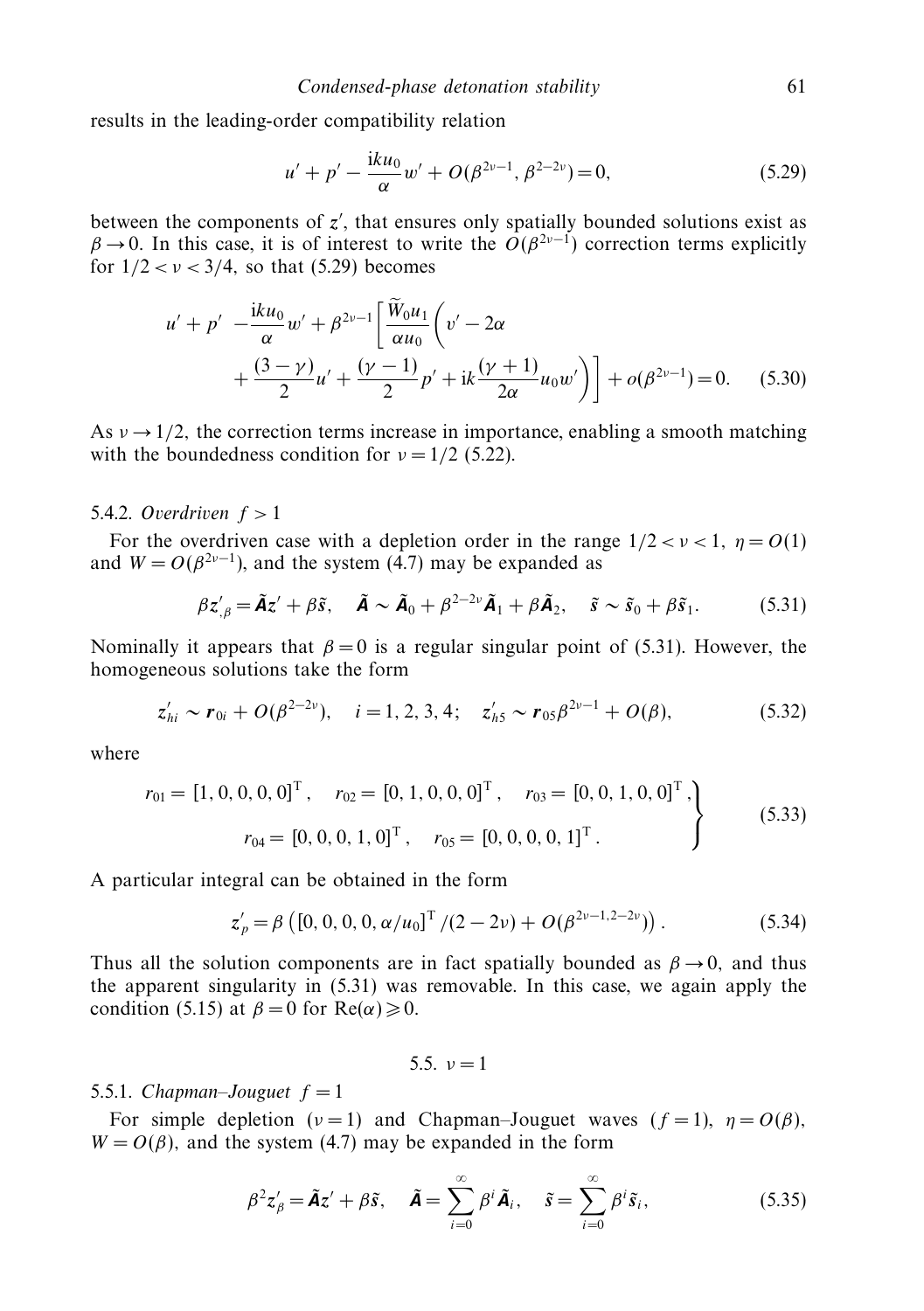as  $\beta \rightarrow 0$ . Thus  $\beta = 0$  is an irregular singular point of (5.35). The homogeneous solutions take the asymptotic form

$$
z'_{h1} \sim \beta^{-\alpha/\tilde{W}_0} \left( \mathbf{r}_{01} + O(\beta) \right) + c_1 \beta^{1-\alpha/\tilde{W}_0} \log \beta \left( \mathbf{r}_{11} + O(\beta) \right),
$$
  
\n
$$
z'_{h2} \sim \beta^{\lambda_1} (\mathbf{r}_{02} + O(\beta)),
$$
  
\n
$$
z'_{h3} \sim \beta^{-\alpha/\tilde{W}_0} \left( \mathbf{r}_{03} + O(\beta) \right) + c_2 \beta^{1-\alpha/\tilde{W}_0} \log \beta \left( \mathbf{r}_{13} + O(\beta) \right),
$$
  
\n
$$
z'_{h4} \sim \beta^{1-\alpha/\tilde{W}_0} (\mathbf{r}_{04} + O(\beta)), \quad z'_{h5} \sim \beta^d e^{\lambda_2/\beta} (\mathbf{r}_{05} + O(\beta)),
$$
\n(5.36)

as  $\beta \rightarrow 0$ , where the right eigenvectors are

$$
r_{01} = [1, 0, 0, 0, 0]^{\mathrm{T}}, \quad r_{02} = [a + b, a - b, 2\mathrm{i}\alpha b/u_0 k, -a - b, 0]^{\mathrm{T}},
$$
  

$$
r_{03} = [0, 1, -\mathrm{i}\alpha/u_0 k, 0, 0]^{\mathrm{T}}, \quad r_{04} = r_{11} = r_{13} = [0, 0, 0, 0, 1]^{\mathrm{T}}, \quad r_{05} = [1, -1, 0, -1, 0]^{\mathrm{T}},
$$
  
(5.37)

with

$$
a = -\alpha/\widetilde{W}_0, \quad b = -u_0^2 k^2 / 2\alpha, \quad c_1 = \theta/u_0^2 p_0, \quad c_2 = -1/u_0,
$$
  

$$
d = -1 + \frac{4\alpha^2 u_0 \widetilde{W}_1 - \widetilde{W}_0 u_1 (\alpha^2 (3 - \gamma) - k^2 u_0^2 (\gamma + 1))}{2(\gamma + 1) u_1 \widetilde{W}_0^2 \alpha}.
$$
 (5.38)

A particular integral can be found in the form

$$
z_p' = \beta [-u_1 \widetilde{W}_0/u_0, u_1 \widetilde{W}_0/u_0, 0, u_1 \widetilde{W}_0/u_0, 0]^{\mathrm{T}} + O(\beta^2). \tag{5.39}
$$

The eigenvalues  $\lambda_1$  and  $\lambda_2$  are given by

$$
\lambda_1 = -\left(\alpha^2 + u_0^2 k^2\right) / 2\alpha \widetilde{W}_0, \quad \lambda_2 = 2\alpha u_0^2 / \widetilde{W}_0 \widetilde{\eta}_0,\tag{5.40}
$$

so that for  $\text{Re}(\alpha) > 0$ ,  $\text{Re}(\lambda_1) > 0$  and  $\text{Re}(\lambda_2) > 0$ . For  $\text{Re}(\alpha) = 0$ ,  $\text{Re}(d) < 0$ , and consequently only the mode  $z'_{h5}$  is unbounded as  $\beta \to 0$  for Re( $\alpha$ )  $\geq 0$ . Modes  $z'_{hi}$ ,  $i = 1..4$ , all vanish as  $\beta \to 0$  for Re( $\alpha$ ) > 0, while modes  $z'_{h1}$  and  $z'_{h3}$  remain finite as  $\beta \rightarrow 0$  for Re( $\alpha$ ) = 0. Upon elimination of the mode  $z'_{h5}$ , by setting  $C_5 = 0$  in (5.8), we arrive at the compatibility condition

$$
u' + p' - \frac{iku_0}{\alpha}w' + O(\beta \log \beta^{-1}) = 0,
$$
\n(5.41)

that ensures spatially bounded eigenfunction solutions as  $\beta \rightarrow 0$ .

#### 5.5.2. Overdriven *f >* 1

For simple depletion,  $\nu = 1$ , and overdriven waves,  $\eta = O(1)$  and  $W = O(\beta)$ . The system (4.7) can then be expanded as

$$
\beta z'_{\beta} = \tilde{\mathbf{A}} z' + \beta \tilde{s}, \quad \tilde{\mathbf{A}} = \sum_{i=0}^{\infty} \beta^i \tilde{\mathbf{A}}_i, \quad \tilde{s} = \sum_{i=0}^{\infty} \beta^i \tilde{s}_i,
$$
 (5.42)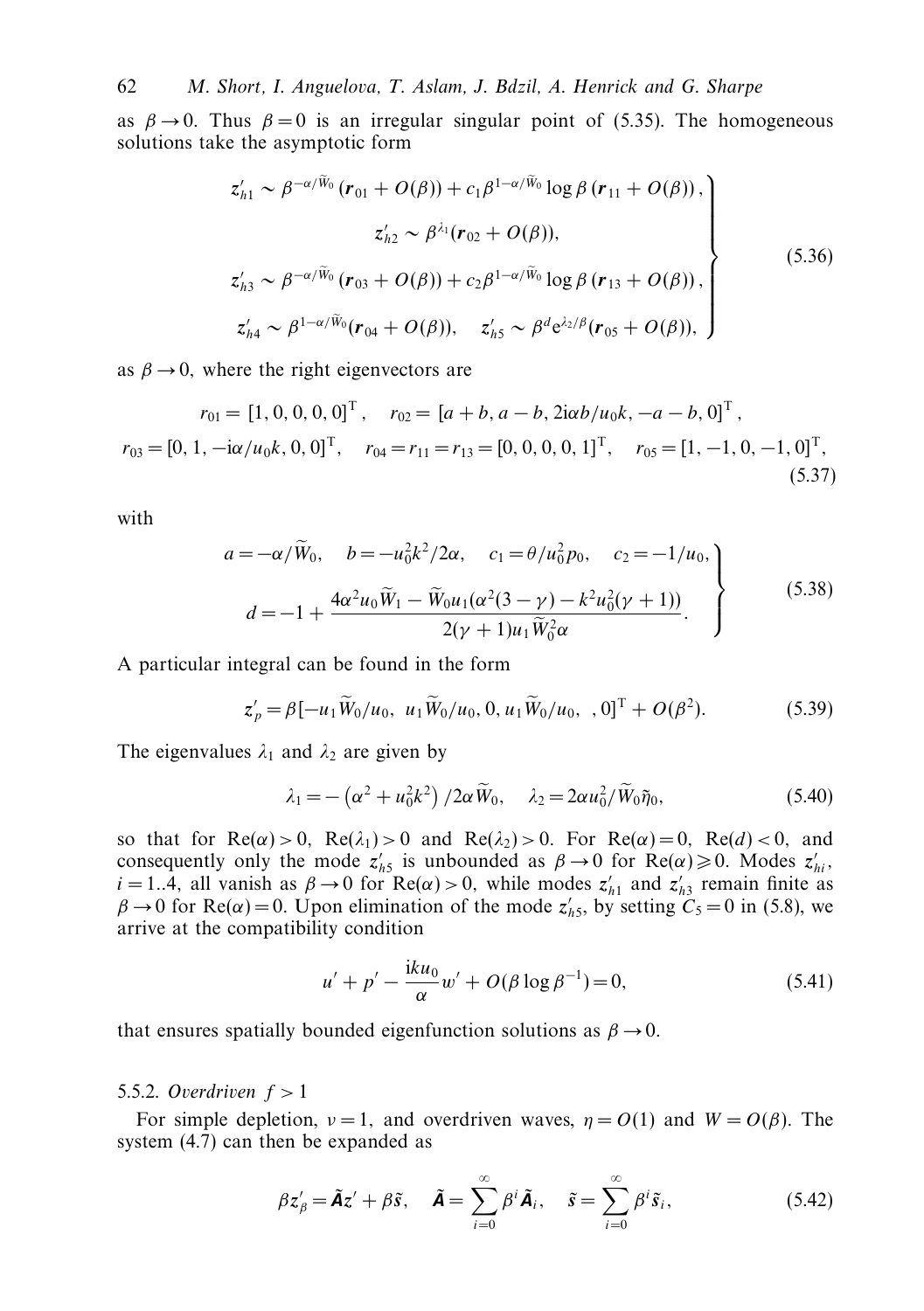as  $\beta \rightarrow 0$ . Thus  $\beta = 0$  is a regular singular point of (5.42). The homogeneous solutions take the form

$$
z'_{h1} = \beta^{-\alpha/\widetilde{W}_0} (r_{01} + O(\beta)) + c_1 \beta^{1-\alpha/\widetilde{W}_0} \log \beta (r_{11} + O(\beta)),
$$
  
\n
$$
z'_{h2} = \beta^{-\alpha/\widetilde{W}_0} (r_{02} + O(\beta)) + c_2 \beta^{1-\alpha/\widetilde{W}_0} \log \beta (r_{12} + O(\beta)),
$$
  
\n
$$
z'_{h3} = \beta^{1-\alpha/\widetilde{W}_0} (r_{03} + O(\beta)), \quad z'_{hi} \sim r_{0i} \beta^{\lambda_i} + O(\beta), i = 4, 5,
$$
\n(5.43)

as  $\beta \rightarrow 0$ , where the right eigenvectors  $r_{01}$ ,  $r_{02}$  and  $r_{03}$  are

$$
r_{01} = [1, 0, 0, 0, 0]^{\mathrm{T}}, \quad r_{03} = r_{11} = r_{12} = [0, 0, 0, 0, 1]^{\mathrm{T}}, \quad r_{02} = [0, 1, -\mathrm{i}\alpha/u_0k, 0, 0]^{\mathrm{T}}, \tag{5.44}
$$

and where the eigenvectors  $r_{04}$  and  $r_{05}$ , and the constants  $c_1$  and  $c_2$ , can be obtained in terms of the ZND state. A particular integral can be found in the form

$$
z_p' = \beta [0, 0, 0, 0, W_0 / u_0]^{\mathrm{T}} + O(\beta^2). \tag{5.45}
$$

The eigenvalues  $\lambda_4$  and  $\lambda_5$  are given by

$$
\lambda_4 = -\frac{u_0 \alpha}{\eta_0 \widetilde{W}_0} (u_0 + c_0 \omega), \quad \lambda_5 = -\frac{u_0 \alpha}{\eta_0 \widetilde{W}_0} (u_0 - c_0 \omega), \quad \omega = \sqrt{1 - \eta_0 k^2 / \alpha^2}, \tag{5.46}
$$

so that for  $\text{Re}(\alpha) > 0$ ,  $\text{Re}(\lambda_4) > 0$  and  $\text{Re}(\lambda_5) < 0$ . Consequently only the mode  $z'_{h5}$  is unbounded at  $\beta = 0$  for  $\text{Re}(\alpha) > 0$ . Upon elimination of this mode, we arrive at the compatibility condition

$$
u' - \frac{u_0 \omega}{c_0} p' - \frac{ik u_0}{\alpha} v' + O(\beta \log \beta^{-1}) = 0,
$$
\n(5.47)

that ensures spatially bounded eigenfunction solutions as  $\beta \rightarrow 0$  for Re( $\alpha$ ) > 0. Modes  $z'_{hi}$ ,  $i = 1..4$ , again all vanish as  $\beta \to 0$  for Re( $\alpha$ ) > 0. For Re( $\alpha$ ) = 0, the mode  $z'_{h5}$ is now spatially bounded along with the modes  $z'_{hi}$ ,  $i = 1..4$ , and no boundedness condition can be applied. For consistency, we impose the radiation condition (5.15) that eliminates upstream propagating waves at the point  $\beta = 0$ .

#### 5.6. Boundedness conditions for Chapman–Jouguet waves revisited

Further insights into the origin of the single spatially unbounded mode found for Chapman–Jouguet waves can be obtained by extracting from the system  $(2.1)$ – $(2.8)$ an equation which describes any forward travelling plane wave in the *x*-direction (Roe 1998). When specialized to the shock frame (4.1), this is

$$
p_{,t} + (u + c)p_{,x} + c\rho(u_{,t} + (u + c)u_{,x}) = \Psi_{,t}(p_{,x} + c\rho u_{,x}) - c\rho w(u_{,z} - \Psi_{,z}u_{,x})
$$

$$
- w(p_{,z} - \Psi_{,z}p_{,x}) - c^2\rho(w_{,z} - \Psi_{,z}w_{,x}) - 2(\gamma - 1)\beta\rho QW. \quad (5.48)
$$

Linearizing according to (4.3) and (4.5) and employing the coordinate transformation (4.6) gives, at  $O(\epsilon)$ ,

$$
W\left(1+\frac{c}{u}\right)(p'_{,\beta}+c\rho u'_{,\beta})=-\alpha(p'+c\rho u')-\frac{W}{u}(u'+c'-\alpha)(p_{,\beta}+c\rho u_{,\beta})-(c'\rho+\rho'c)\left(1+\frac{c}{u}\right)Wu_{,\beta}-ikc^2\rho w'-2(\gamma-1)QW(\beta'\rho+\beta\rho')-2(\gamma-1)\beta\rho Q(W_{,\rho}p'+W_{,\nu}v'+W_{,\beta}\beta'),
$$
(5.49)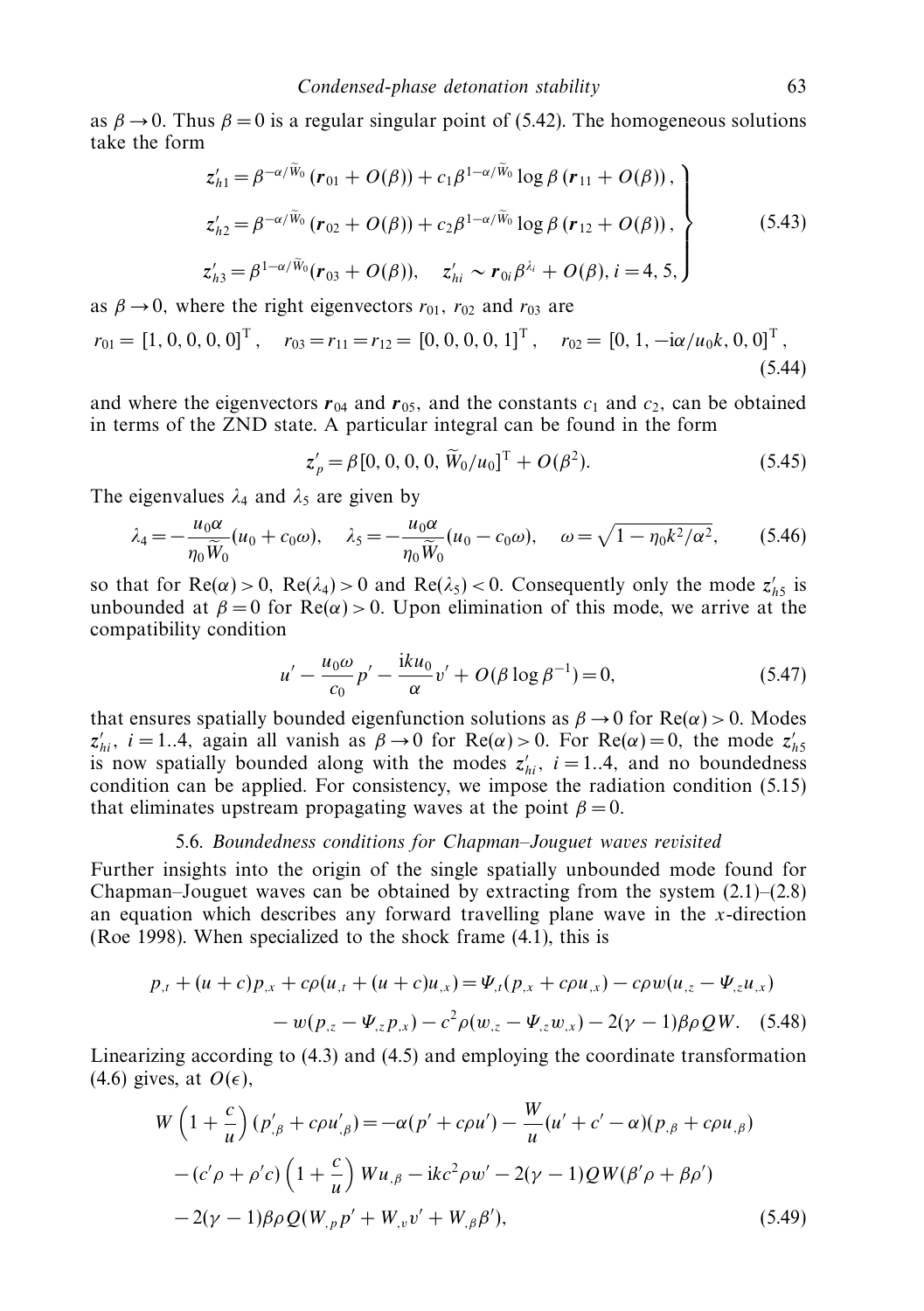which describes the behaviour of the perturbations along any forward acoustic characteristic defined by the steady wave solution when  $0 \le \beta \le 1$ . Note that the coefficient of the derivative term on the left-hand side of (5.49) vanishes for the Chapman–Jouguet wave since  $c \rightarrow -\mu$  as  $\beta \rightarrow 0$ . It is easy to demonstrate, from the solutions developed in § 5.3.1, § 5.4.1 and § 5.5.1, that the left-hand side of  $(5.49)$  vanishes for each of the spatially bounded modes (i.e. those in (5.17), (5.25) and (5.36)). It is also easy to demonstrate that the single unbounded mode calculated in each of (5.17), (5.25) and (5.36) as  $\beta \rightarrow 0$  has its origin in the vanishing of the coefficient on the left-hand side of (5.49). Thus, given our prior knowledge of the spatial structure of the modal solutions determined in  $\S 5.3.1$ ,  $\S 5.4.1$  and  $\S 5.5.1$ , the boundedness condition for each case could be simply derived by setting the left-hand side of (5.49) to zero as  $\beta \rightarrow 0$ , where  $u \rightarrow -c$ . This gives, to leading-order,

$$
p' + u' - \frac{iku_0}{\alpha}w' - 2Q(\gamma - 1)\frac{\widetilde{W}_0}{\alpha u_0}\beta' + \frac{\widetilde{W}_0u_{,\beta}}{\alpha u_0}(v' + \gamma p' + 2(u' - \alpha)) = 0, \qquad (5.50)
$$

which coincides with the leading-order conditions  $(5.22)$ ,  $(5.29)$  and  $(5.41)$  for the appropriate *ν* in the range  $1/2 \le v \le 1$ . Comments regarding the appropriateness of linearization of the flow equations around a sonic flow point are given in § 6.

#### 5.7. Evaluation of *α*

The eigenvalue  $\alpha$ , for a given parameter set, is formally obtained by the integral solution of (4.7) that satisfies the shock conditions (4.11) at  $\beta = 1$  and, depending on the parameter values of *f* and *ν,* one of the above boundedness conditions (or radiation condition in the case of  $f > 1$ ,  $1/2 \le v \le 1$ ,  $\text{Re}(\alpha) = 0$ ) as  $\beta \to 0$ . In practice, this is done by a shooting algorithm, similar, for example, to that described in Short & Stewart (1998). For the calculations shown in  $\S 6$ , the leading-order boundedness conditions are typically applied at  $\beta = 10^{-7}$ . For this small value of  $\beta$ , further decreases in  $\beta$  are found to not change  $\alpha$  at the accuracy calculated for the present paper (see tables 1) and 2). To summarize, the boundedness condition for  $f = 1$ ,  $v = 1/2$ , is given by (5.22), provided Re( $\alpha$ ) > -(1 -  $\delta$ )W<sub>0</sub>/2*u*<sub>0</sub>( < 0); by (5.29) for  $f = 1$ , 1/2 < *v* < 1, provided Re( $\alpha$ ) > 0, by (5.47) for  $f = 1$ ,  $\alpha$  $\text{Re}(\alpha) \geq 0$ ; by (5.41) for  $f = 1$ ,  $\nu = 1$ , provided  $\text{Re}(\alpha) \geq 0$ ; by (5.47) for  $f > 1$ ,  $\nu = 1$ , provided  $\text{Re}(\alpha) > 0$ ; and by (5.15) for  $f > 1$ ,  $1/2 \le v < 1$  for  $\text{Re}(\alpha) > 0$ . The radiation condition that is applied for  $f > 1$ ,  $1/2 \le v \le 1$  for  $Re(\alpha) = 0$  is given by (5.15).

## *6. Additional comments on the linear stability analysis*

#### 6.1. Influence of the transonic layer for Chapman–Jouguet waves

In this section, we address questions concerning the validity of the linearization of unsteady flow perturbations in a transonic flow region for the case of Chapman– Jouguet detonations. First, we recall the premise behind our analysis: this involves an  $O(\epsilon)$  perturbation uniformly applied to the steady detonation structure (4.3). Secondly, we recognize that the structure of a CJ detonation can be characterized by two smoothly merging flow regimes: a main reaction layer (or MRL), where most of heat is released, and a transonic layer (or TSL), where the flow is near-sonic (Klein 1991). The main reaction layer is defined as the region where  $\beta = O(1)$ , while, for reasons noted below, the transonic layer is defined as the region where  $\beta = O(\epsilon)$ . The potential problem with the linear approximation lies with the long-time shape of the upstream acoustic wave characteristic paths initially in the region  $\beta = O(\epsilon)$ . For example, the upstream characteristic through  $\beta = 0$ , i.e. through the steady sonic point, remains at  $\beta = 0$  in the linear approximation. In practice, we should expect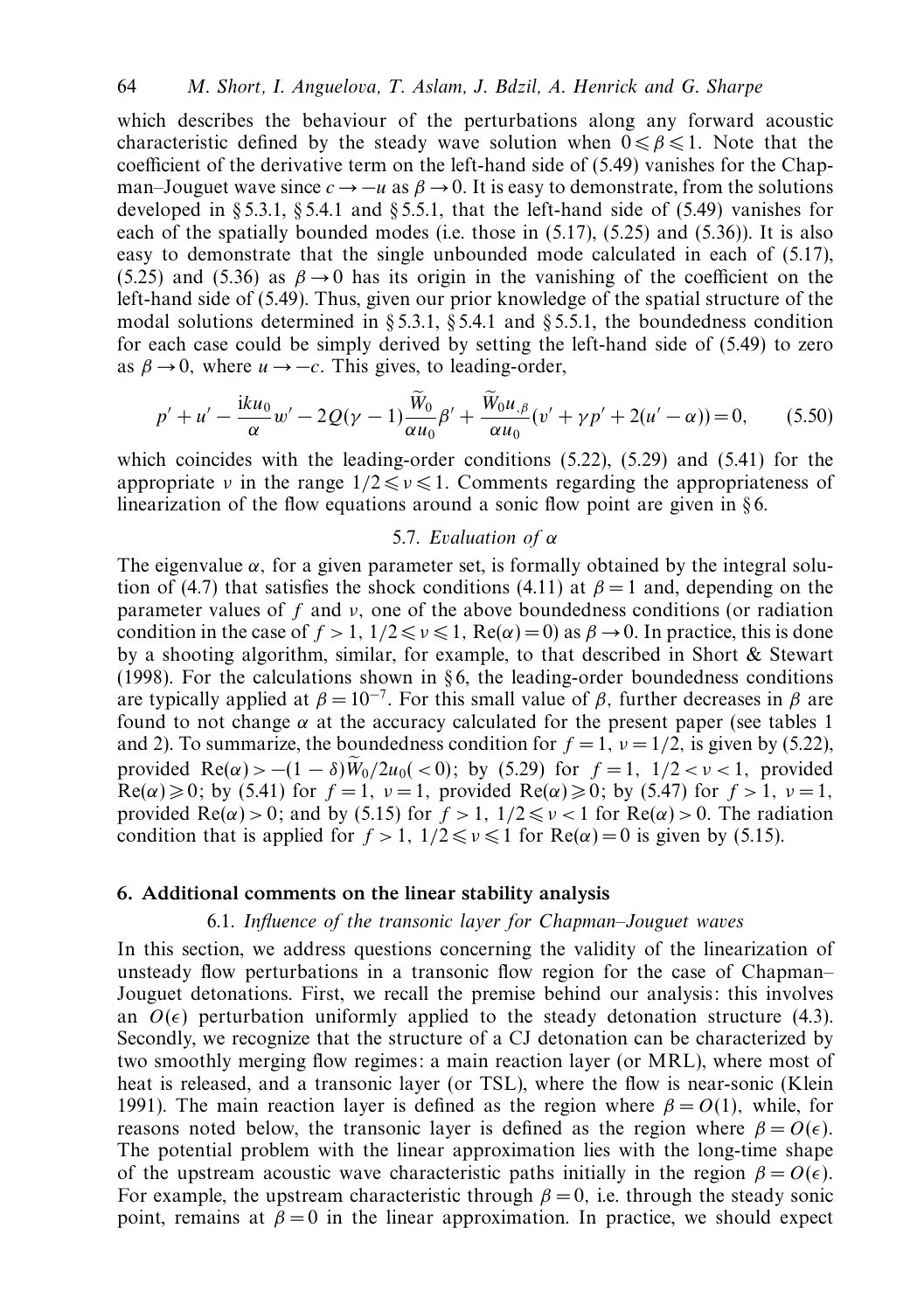that accumulative nonlinear effects on an appropriately defined time scale in the transonic layer will modify the shape of the characteristics in the region  $\beta = O(\epsilon)$ by an  $O(\epsilon)$  amount. We will now obtain the time scale for the breakdown of the linear approximation in the transonic layer, and discuss the implications for a linear stability analysis.

The time scales that characterize the unsteady evolution in the transonic and main reaction layers can be extracted from a scaling argument similar to that given in Klein (1991) and Bdzil *et al.* (2006) (upon omitting the curvature terms). The characteristic width of the two regions is defined by the distance a reacting particle would travel in each region over the change in reactant mass fraction. Since the main reaction layer is the region defined for  $\beta = O(1)$ , the fluid velocity (3.1) is  $O(1)$  based on the dimensional scales defined in §2, while the reaction rate  $W = O(1)$ , the characteristic MRL length scale is

$$
l_{\text{MRL}} = O\left(\frac{\beta}{W}u\right) = O(1). \tag{6.1}
$$

Consequently, given that the three characteristic (particle  $u$ , upstream  $u + c$ , and downstream acoustic  $u - c$ ) velocities are  $O(1)$  as defined by the scales in §2, the MRL time scale is

$$
t_{\text{MRL}} = O(1). \tag{6.2}
$$

Thus, it is important to recognize that the time scale *t* associated with the linearization (4.3) is that of the characteristic time scale of the evolution of disturbances in the main reaction layer. For the transonic layer, an examination of (5.48) shows that an  $O(\epsilon)$  disturbance has the ability to influence the leading-order path of the upstream, near-sonic characteristics in a region where  $\beta = O(\epsilon)$ . This is the region we define as the transonic layer. Since the flow velocity in the TSL is *O*(1) through (5.1), while  $W = O(\epsilon^{2\nu-1})$  (see (5.7)), the characteristic length scale of the transonic layer is

$$
l_{\text{rsl}} = O\left(\frac{\beta}{W}u\right) = O(\epsilon^{2-2\nu}).\tag{6.3}
$$

In the TSL, both the flow velocity *u* and downstream acoustic wave speed  $u - c$  are *O*(1)*.* Thus the time scale associated with the movement of these two wave families through the transonic layer is then  $O(\epsilon^{2-2\nu})$ . On the other hand, in the region where  $\beta = O(\epsilon)$ , the upstream acoustic wave speed in the TSL is  $u + c = O(\epsilon)$ . Thus the time scale associated with the motion of forward acoustic wave disturbances through the transonic layer is

$$
t_{\text{TSL}} = O(\epsilon^{1-2\nu}).\tag{6.4}
$$

It is the nonlinear TSL evolution on the time scale  $t_{\text{TSL}}$  that is relevant to our problem.

The relevant length and time scales in the MRL and TSL can now be compared for a reaction order in the range  $1/2 \le v \le 1$ . We first note that  $t_{\text{rst}}/t_{\text{MRL}} = O(\epsilon^{1-2\nu})$ , so that  $t_{\text{TSL}}/t_{\text{MRL}} \gg 1$  for a reaction order in the range  $1/2 < v \le 1$ , while  $t_{\text{TSL}}/t_{\text{MRL}} = O(1)$  for  $\nu = 1/2$ . For the length scales,  $l_{\text{TSL}}/l_{\text{MRL}} = O(\epsilon^{2-2\nu})$ , so that  $l_{\text{TSL}}/l_{\text{MRL}} \ll 1$  for  $1/2 \le \nu < 1$ , while  $l_{\text{tsL}}/l_{\text{MRL}} = O(1)$  for  $\nu = 1$ . Consequently, a formal analysis of the transonic layer evolution would require introduction of the scales

$$
\hat{t} = \epsilon^{2\nu - 1}t, \quad \hat{x} = \epsilon^{2\nu - 2}x, \quad \hat{\beta} = \epsilon^{-1}\beta,
$$
\n(6.5)

combined with the perturbation expansion (4.3). The nonlinear evolution along the forward characteristic in the TSL can be obtained from (5.48) and is defined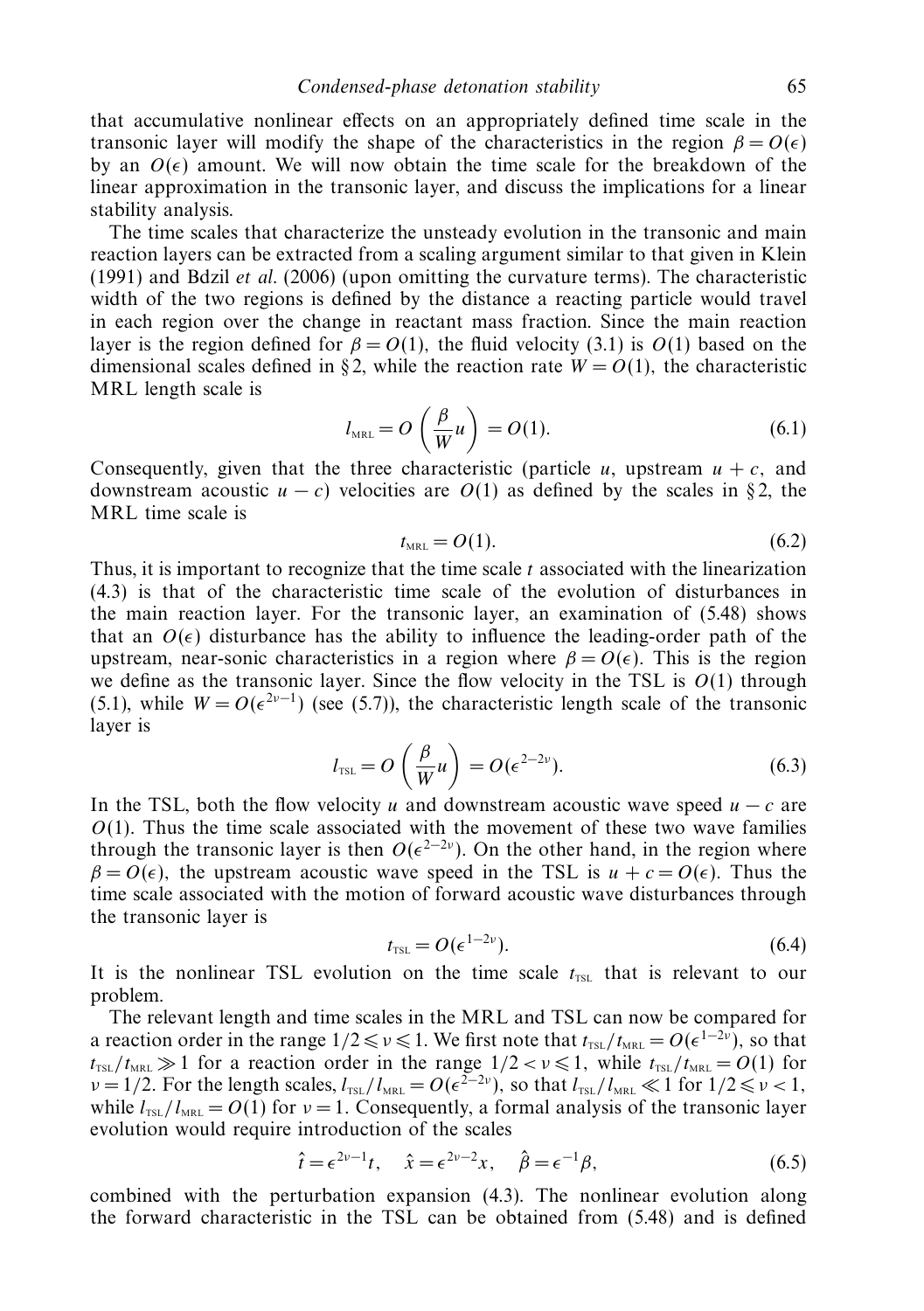by

$$
\bar{p}_{,\hat{i}} + \bar{u}_{,\hat{i}} + \left(\frac{\hat{\beta}}{2} + \bar{u} + \bar{c}\right) \left[\bar{p}_{,\hat{x}} + \bar{u}_{,\hat{x}} - 2\frac{\widetilde{W}_0}{\gamma} \hat{\beta}^{2\nu - 1}\right] = -\frac{\widetilde{W}_0}{\gamma} \hat{\beta}^{2\nu - 1} [\hat{\beta} + (2\nu - 1)\bar{\beta}] \n+ \epsilon^{2\nu - 1} \bar{\Psi}_{,\hat{i}} \left[\bar{p}_{,\hat{x}} + \bar{u}_{,\hat{x}} - 2\frac{\widetilde{W}_0}{\gamma} \hat{\beta}^{2\nu - 1}\right] - \epsilon^{2 - 2\nu} \frac{\gamma}{(\gamma + 1)} \left[\frac{\bar{w}_{,\hat{z}}}{\epsilon} - \epsilon^{2\nu - 2} \bar{\Psi}_{,\hat{z}} \bar{w}_{,\hat{x}}\right] \n- \epsilon^{2 - 2\nu} \bar{w} \left[\bar{p}_{,\hat{z}} + \bar{u}_{,\hat{z}} - \bar{\Psi}_{,\hat{z}} \epsilon^{2\nu - 1} \left(\bar{p}_{,\hat{x}} + \bar{u}_{,\hat{x}} - 2\frac{\widetilde{W}_0}{\gamma} \hat{\beta}^{2\nu - 1}\right)\right].
$$
\n(6.6)

Several comments can now be made regarding the role of the transonic layer in the linear stability analysis. For a reaction order in the range  $1/2 < v \le 1$ ,  $t_{\text{rst}} \gg t_{\text{MRL}}$ for  $\epsilon \ll 1$ , i.e. the defining disturbance evolution time in the transonic layer is much greater than that in the main reaction layer. Thus, on the shorter main reaction layer time scale, the linear analysis described in  $\S 4$  and  $\S 5$  for  $f = 1$  is valid for the transonic layer  $\beta = O(\epsilon)$ . In particular, this implies that if the detonation is unstable  $(Re(\alpha) > 0)$  on the MRL time scale, as for the cases shown in §7, the TSL cannot influence this outcome. The only potential source of difficulty occurs for square-root depletion,  $\nu = 1/2$ , where  $t_{\text{TSL}} = O(t_{\text{MRL}})$ . For the MRL region  $O(\epsilon) < \beta \le 1$ ,  $\epsilon \to 0$ , the linear analysis in § 4 and § 5 remains valid. In particular, the spatial growth of the mode  $z'_{h5}$  (5.17) is unbounded  $(z'_{h5} \sim r_{05} \beta^{\lambda_5}, \lambda_5 = -1 - 2\alpha u_0/(1 - \delta)W_0$ ) as  $\beta \to 0$ .<br>Based on the applyis in Klain (1001) and Bdzil at al. (2006) we surmise that an Based on the analysis in Klein (1991) and Bdzil et al. (2006), we surmise that an  $O(\epsilon)$  disturbance in the nonlinear TSL (where  $\beta = O(\epsilon)$ ) cannot be matched to the unbounded spatial growth of the eigenfunction  $z'_{h5}$  in the MRL. Consequently, the boundedness condition (5.22) must still be applied at the end of the MRL, where  $\beta = O(\epsilon)$ , making the disturbances uniformly of size  $O(\epsilon)$  at the end of MRL. Most importantly, this condition completely isolates the linear evolution of the MRL from the TSL, so that the influence of the TSL on the MRL will be  $o(\epsilon)$  as in Klein (1991) and Bdzil *et al.* (2006). In short, for  $\nu = 1/2$ , the TSL dynamics does not affect the linear evolution of the MRL region, and so the linear stability analysis described in § 4 and § 5 remains valid. The outstanding agreement between the numerical simulations shown in § 7 and the linear stability theory justifies this argument.

# 6.2. Decay dynamics of linearly perturbed stable waves

In the linear analysis described in  $\S 4-5$ , and the calculations presented in  $\S 7$ , we have only been concerned with the calculation of either neutrally stable  $\text{Re}(\alpha) = 0$ , or unstable,  $Re(\alpha) > 0$ , modal solutions of the exponential form (4.5). The possible existence and decay rate of modal solutions of the form  $(4.5)$  with  $Re(\alpha) < 0$  has not been explicitly studied. In many cases, problematic issues arise and these are highlighted below.

Modal solutions of the form (4.5) are only valid for  $Re(\alpha) < 0$  if they remain spatially bounded, i.e. if either the asymptotic solution (5.8) as  $\beta \rightarrow 0$  or solution (5.13) as  $x \rightarrow -\infty$  is spatially bounded, depending on the value of f and *ν*. This is the situation for  $\text{Re}(\alpha) \geq 0$  that has already been studied. We now return to each of the cases studied in  $\S 5$ , and re-examine the spatial behaviour of the solution (5.8) or (5.13) for  $Re(\alpha) < 0$ . Before proceeding, we note that for  $Re(\alpha) < 0$ , the particular solution  $z_p'$  in (5.8) is always spatially bounded (§ 5.3–5.5), and thus only the spatial behaviour of the homogeneous terms needs to be considered.

For  $f = 1$  and  $v = 1$  (§ 5.5.1), we have that for  $\text{Re}(\alpha) < 0$ ,  $\text{Re}(\lambda_1) < 0$  and  $\text{Re}(\lambda_2) < 0$ . Thus the modes  $z'_{hi}$ ,  $i = 1..3$ , are unbounded as  $\beta \rightarrow 0$  for Re( $\alpha$ ) < 0, while the mode  $z'_{h4}$  is unbounded for  $\text{Re}(\alpha) < W_0(<0)$ . Only the mode  $z'_{h5}$  is bounded for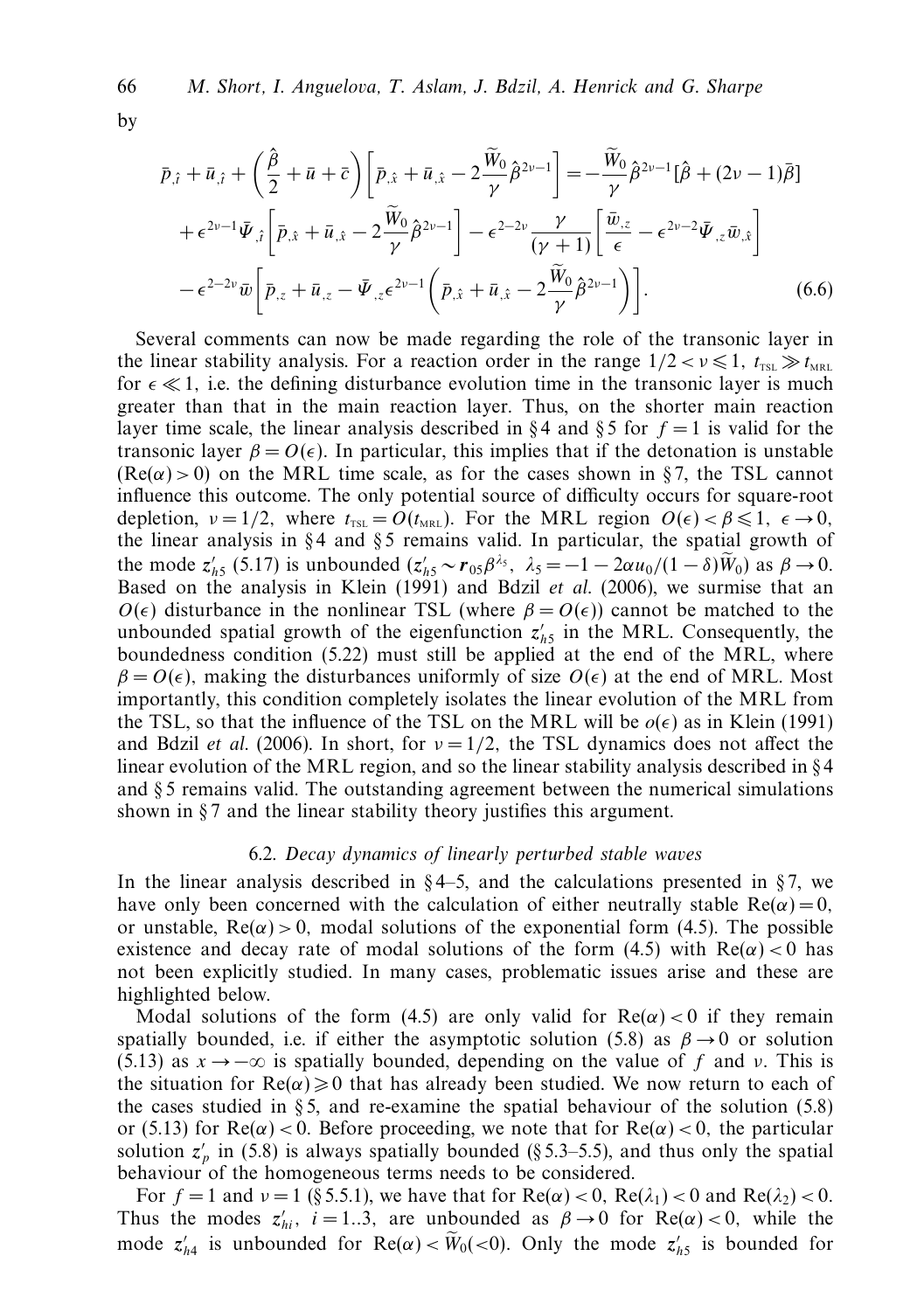$\text{Re}(\alpha) < 0$ . Consequently, there will be a minimum of three modes that are spatially unbounded for  $\text{Re}(\alpha) < 0$ . A spatially bounded form of (5.8) would then require having  $C_1$ ,  $C_2$ ,  $C_3$  and possibly  $C_4$  in (5.8) all be zero for a given eigenvalue  $\alpha$ . This presents an overdetermined problem for  $\alpha$ , since only one of the coefficients  $C_i$ can be eliminated for any one value of  $\alpha$ . For  $\nu = 1$  and  $f > 1$  (§ 5.5.2), we have for  $\text{Re}(\alpha) < 0$ ,  $\text{Re}(\lambda_4) < 0$ , while  $\text{Re}(\lambda_5) > 0$ . Consequently,  $z'_{h1}$ ,  $z'_{h2}$  and  $z'_{h4}$  are all spatially unbounded for  $\text{Re}(\alpha) < 0$  as  $\beta \to 0$ ,  $z'_{h3}$  is unbounded for  $\text{Re}(\alpha) < W_0$ , while  $z'_{h5}$  is having all of the  $C_1 \neq 1, 2, 4$  and possibly  $C_n$  would bounded for  $\text{Re}(\alpha) < 0$ . As above, all of the  $C_i$ ,  $i = 1, 2, 4$ , and possibly  $C_3$  would need to be set to zero for (5.8) to have bounded solutions, which again represents an overdetermined system for the eigenvalue  $\alpha$ . Consequently for  $f \ge 1$ ,  $\nu = 1$ , as also noted by Sharpe (1997), it appears that formally there are no modal solutions of the form (4.5) with  $\text{Re}(\alpha) < 0$  that remain spatially bounded as  $\beta \rightarrow 0$ .

It should be noted, however, that attempts have been made to compare the temporal decay behaviour of a perturbed stable detonation under the idealized gas phase model with  $f \ge 1$  and  $v = 1$ , calculated via a direct numerical simulation of (2.1)–(2.4), with an exponential modal solution of the form (4.5) (Bourlioux, et al. 1991*a*; Short & Blythe 2002). The boundary condition that has been applied in the linear stability analysis for  $\text{Re}(\alpha) < 0$  in these studies is that of no incoming acoustic modes as  $\beta \to 0$ , i.e. a radiation condition that equivalently sets  $C_5 = 0$  in (5.8) for  $f \ge 1$  and  $\nu = 1$ . Formally, the structure (5.8) then must involve spatially unbounded modes as  $\beta \rightarrow 0$ (§ 5.5.1 and § 5.5.2). Nevertheless, the agreement between the  $\text{Re}(\alpha) < 0$  exponential decay rate evaluated from the linear analysis and that fitted to apparent exponentially decaying shock perturbation amplitudes identified in the numerical simulations was found to be excellent. One plausible explanation for this has been given by Short  $\&$ Blythe (2002); the simulations are typically conducted on a finite, not infinite, domain, with a non-reflecting boundary condition applied downstream of the detonation. Formally, this prevents acoustic disturbances entering the numerical domain from downstream of the detonation, which is effectively the boundary condition applied in the linear analysis. That said, as pointed out by Bourlioux, Majda & Roytburd (1991*b*), the interpretation of  $\alpha$  as an eigenvalue is problematic due to the unbounded spatial growth that formally exists as  $\beta \rightarrow 0$  in the modal solutions (4.5).

For  $f > 1$  and  $1/2 \le v < 1$ , the spatial behaviour of the eigenfunction solutions in the uniform subsonic region downstream of the detonation reaction zone is given by (5.13). For  $\text{Re}(\alpha) < 0$ ,  $\text{Re}(\lambda_1) > 0$ , but  $\text{Re}(\lambda_i) < 0$ ,  $i = 1..3$ . Thus only the mode corresponding to  $r_1$  in (5.13), i.e. that associated with upstream acoustic wave propagation, is spatially bounded as  $x \rightarrow -\infty$ , while the other three that are associated with downstream acoustic wave propagation, entropy and vorticity variations are spatially unbounded. Consequently, it again appears that formally there are no modal solutions of the form (4.5) with  $Re(\alpha) < 0$  that remain spatially bounded as  $x \to -\infty$ *.* In their analysis of overdriven detonations, Clavin *et al.* (1997) and Daou & Clavin (2003) choose  $\alpha$ , with Re( $\alpha$ ) < 0, to suppress the downstream propagating acoustic mode. This equates to setting  $C_2 = 0$  in (5.13), thereby assuring that the acoustic pressure mode is bounded. However, this is also problematic as it leaves the  $\rho_a^{\prime}$ ,  $u_a^{\prime}$ and  $w'_a$  modes spatially unbounded as  $x \to -\infty$ .

For  $f = 1$  and  $1/2 < v < 1$  (§ 5.4.1), we have that  $\text{Re}(\lambda_5) < 0$  for  $\text{Re}(\alpha) < 0$ . In contrast to the cases discussed above, now all the modes  $z'_{hi}$ ,  $i = 1..5$ , are spatially bounded as  $\beta \rightarrow 0$  for Re( $\alpha$ ) < 0. Since the main reaction layer perturbation solutions through (5.25) are spatially bounded, the question of the existence of exponential modal solutions of the form (4.5) would require an examination of perturbations in the attached transonic flow zone for  $\beta = O(\epsilon)$ , utilizing the scales identified in §6.1. We do not pursue such an analysis here. The final case we need to examine occurs for  $f = 1$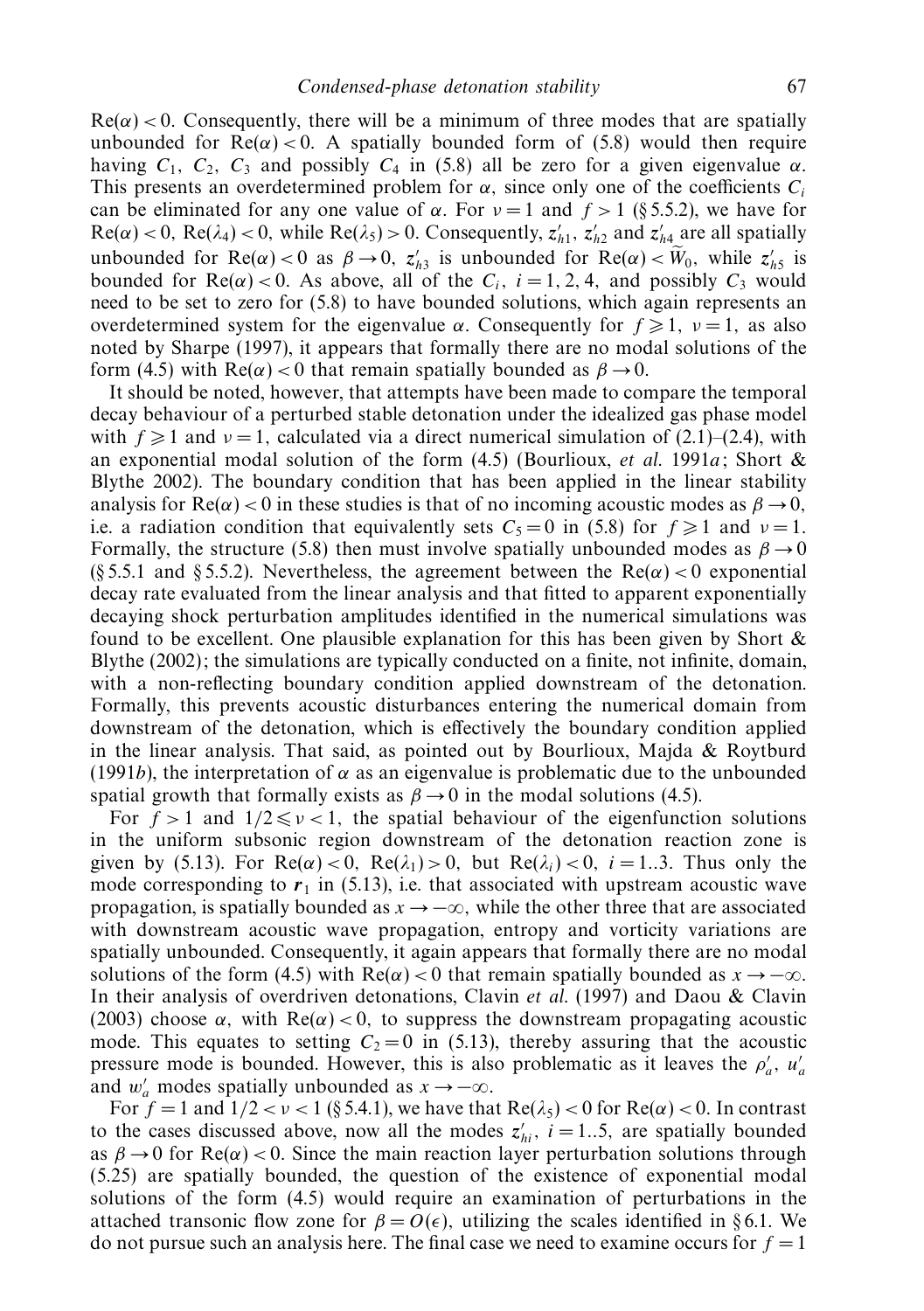

FIGURE 5. (a) Neutral stability boundaries in the  $n-k$  plane for  $k < 2$  with  $f = 1$  when  $\nu = 1/2$ (dotted),  $v = 2/3$  (dashed) and  $v = 1$  (solid). Only the part for  $n < 3$  is calculated for  $v = 1$  due to numerical stiffness difficulties in calculating the larger-*n* cases. The circles mark the point of two-dimensional neutral stability in the (*n, k*) plane for each *ν.* (b) Corresponding frequency variation along the neutral stability boundaries over the extent shown in (a).

and  $\nu = 1/2$  (§ 5.3.1). In this case,  $Re(\lambda_5) < 0$  for  $Re(\alpha) > -(1 - \delta)W_0/2u_0(< 0) = K_p$ .<br>Thus for  $Re(\alpha) \rightarrow K$ , all modes  $\alpha'$ , i.e. 1.5, are appliedly haveded, as above. Havenus, Thus for  $\text{Re}(\alpha) < K_p$ , all modes  $z'_{hi}$ ,  $i = 1..5$ , are spatially bounded, as above. However, for  $K_p < \text{Re}(\alpha) < 0$ ,  $\text{Re}(\lambda_5) < 0$ , and thus the mode  $z'_{h5}$  is spatially unbounded while modes  $z'_{hi}$ ,  $i = 1..4$ , are spatially bounded. Eliminating the single unbounded mode  $z'_{h5}$  as  $\beta \rightarrow 0$  leads to the boundedness condition (5.22) for  $K_p < \text{Re}(\alpha) < 0$ . This is the only case for  $f \ge 1$  and  $1/2 \le v \le 1$  for which the calculation of stable modal solutions of the exponential form (4.5) is not potentially problematic. A similar situation also arises in the study of the stability of pathological detonations (Sharpe 1999). It remains to suggest that for  $f = 1$ ,  $1/2 < v \le 1$ , and  $f > 1$ ,  $1/2 \le v \le 1$ , the precise form of the damping behaviour of linearly perturbed detonations, and clarification on the existence of modal solutions of the form (4.5), can likely be obtained through a method of characteristics approach such as that examined for inert step-shock waves (Roberts 1945).

#### *7. Linear stability of detonations for the idealized condensed-phase model*

In the following, solutions of the above linear stability formulation for ZND detonations described by the idealized condensed-phase model are presented. Thus, unless noted otherwise, the parameter values  $\theta = 0$ ,  $\delta = 0$  and  $\gamma = 3$  will be assumed.

Figure 5 shows the neutral stability boundaries for two-dimensional perturbations to a CJ detonation in the wavenumber *k* and pressure sensitivity *n* space for three values of the depletion order  $v = 1/2$ ,  $v = 2/3$  and  $v = 1$ . For all the CJ detonation parameter sets that have been studied, only a single unstable mode has been identified, and thus each of the boundaries shown in figure  $5(a)$  is the neutral stability curve for that mode. This in contrast to our usual experience with the stability characteristics of ZND detonations defined by the idealized gas phase model, where, for example, the boundary defining detonation stability to two-dimensional disturbances in activation energy–wavenumber space is typically defined by the presence of fundamental and higher harmonic modes (e.g. Short & Stewart 1998). For one-dimensional disturbances, the CJ detonation is unstable for  $n > 5.904$  when  $\nu = 1/2$  ( $\alpha_i = 0.0629$ ), for  $n > 7.397$ when  $\nu = 2/3$  ( $\alpha_i = 0.0774$ ), and for  $n > 10.151$  when  $\nu = 1$  ( $\alpha_i = 0.1204$ ). For a value of *n* less than the one-dimensional neutral stability point for a given *ν,* there is a finite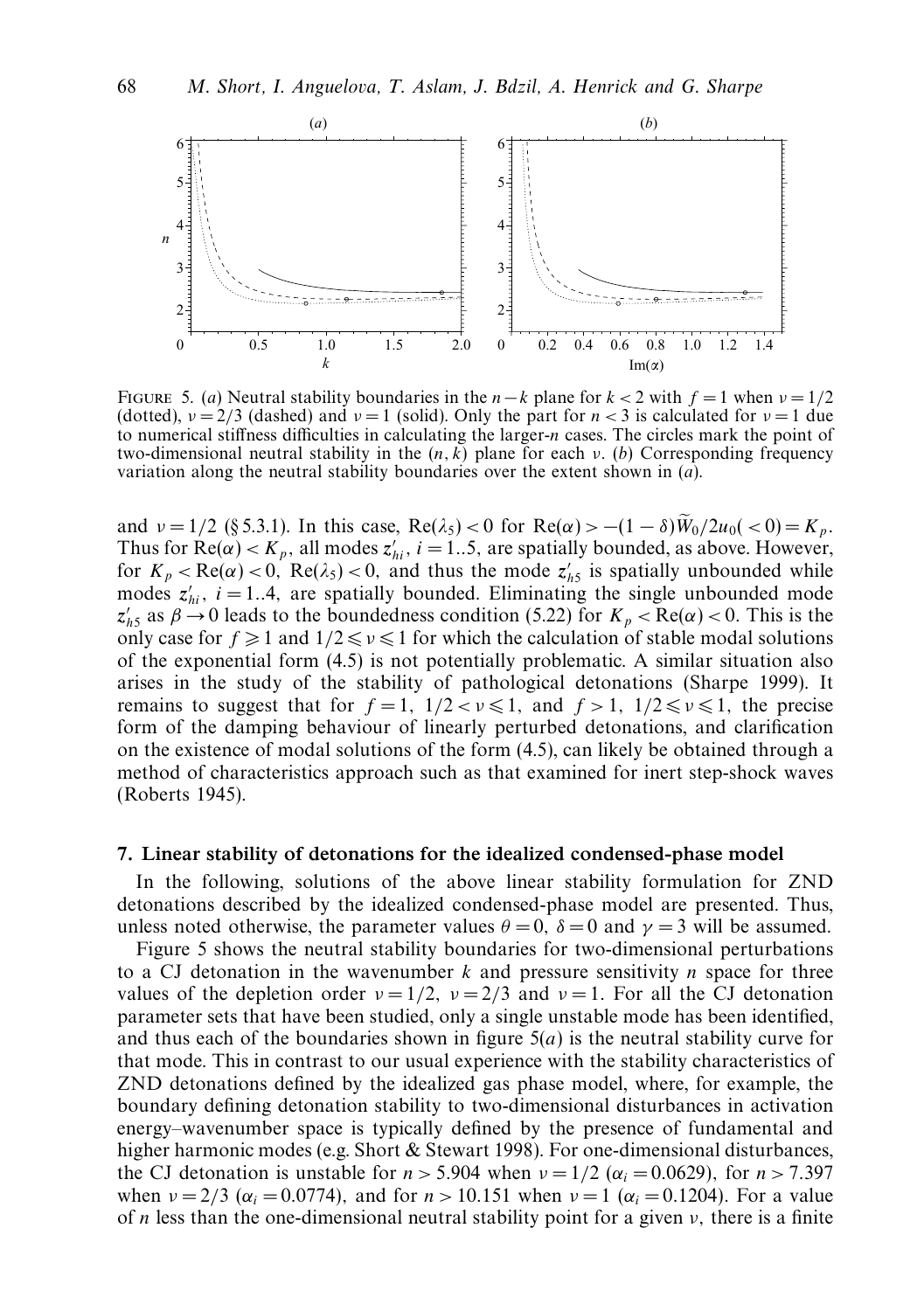

FIGURE 6. Variation of (a) the growth rate  $\text{Re}(\alpha)$  and (b) the frequency Im( $\alpha$ ) of the unstable CJ mode with *k* for  $f = 1$ ,  $v = 1/2$  and  $n = 2.2$  (dotted),  $n = 2.4$  (solid).

band of wavenumbers for which the detonation is unstable to transverse disturbances. The two-dimensional CJ detonation neutral stability points occur at  $n = 2.168$  when *ν* = 1*/*2 (where *k* = 0*.*851*, αi* = 0*.*592), at *n* = 2*.*267 when *ν* = 2*/*3 (where *k* = 1*.*152*, α<sub>i</sub>* = 0.803), and at *n* = 2.424 when *ν* = 1 (where *k* = 1.855,  $α<sub>i</sub>$  = 1.296). Thus decreasing the reaction order *ν* tends to render the ZND detonation less stable, i.e. a lower value of the pressure sensitivity exponent *n* is required for instability. Of particular note is that for *n* slightly larger than the two-dimensional neutral stability point, the band of wavenumbers for which the detonation is unstable increases rapidly. For example, when  $\nu = 1/2$  and  $n = 2.2$ , this band of wavenumbers is given by  $0.578 < k < 1.320$ , whereas for  $n = 2.4$  the band is given by  $0.325 < k < 3.018$ . The growth rates and frequencies associated with the unstable mode when  $\nu = 1/2$  for  $n = 2.2$  and  $n = 2.4$ are shown in figure 6. For  $n = 2.4$ , the maximum growth rate  $\alpha_r = 0.00915$  occurs at  $k = 1.134$  where  $\alpha_i = 0.791$ , which translates to an initial detonation cell width  $C_w = 5.54$  and cell length  $C_L = 7.94$ . Thus the initial detonation cell spacing and length are both comparable to, but smaller than, the total length  $L_{ZND} = 8.1$  (i.e. shock to final point) of the underlying ZND wave. From a practical viewpoint, when the idealized condensed-phase detonation model is used to model real explosives, such as liquid nitromethane or solid PBX-9501, a choice of  $\nu = 1/2$  and a pressure sensitivity in the range  $n = 1 - 3$  is normally taken (Bdzil *et al.* 2003). In this case, a planar CJ detonation would only be stable to multi-dimensional disturbances when the pressure sensitivity  $n < 2.168$ . We should also point out that the location of the neutral stability boundary calculated for  $v \rightarrow 1/2$  using (5.29) limits smoothly to that calculated for  $\nu = 1.2$  using (5.22). As noted above, the additional leading-order terms appearing in (5.22) are a simple manifestation of the change in steady structure as  $v \rightarrow 1/2$ , where *u<sub>x</sub>* and *W* are  $O(\beta^{2\nu-1})$  as  $\beta \to 0$ . Thus, for any  $\nu > 1/2$ , both *u<sub>x</sub>* and *W* are *o*(1) as  $\beta \rightarrow 0$ , but remain *O*(1) for  $\nu = 1/2$ . However, the transition between (5.22) and (5.29) as  $v \rightarrow 1/2$  is a smooth continuous one (see (5.30)), and consequently, we should not expect any discontinuity in the stability spectra between  $v = 1/2$  and  $v \rightarrow 1/2$ . This has been verified through a series of calculations that are not shown here.

As noted above, although  $\gamma = 3$  is a good choice for most liquid and solid explosives under the equation of state assumption (2.2), it is nevertheless of interest to examine the variation in the ZND neutral stability boundaries that occur in response to a change in *γ*. For a CJ detonation, the effect of increasing *γ* is to decrease the shock pressure, consequently reducing the magnitude of the reaction rate at the shock.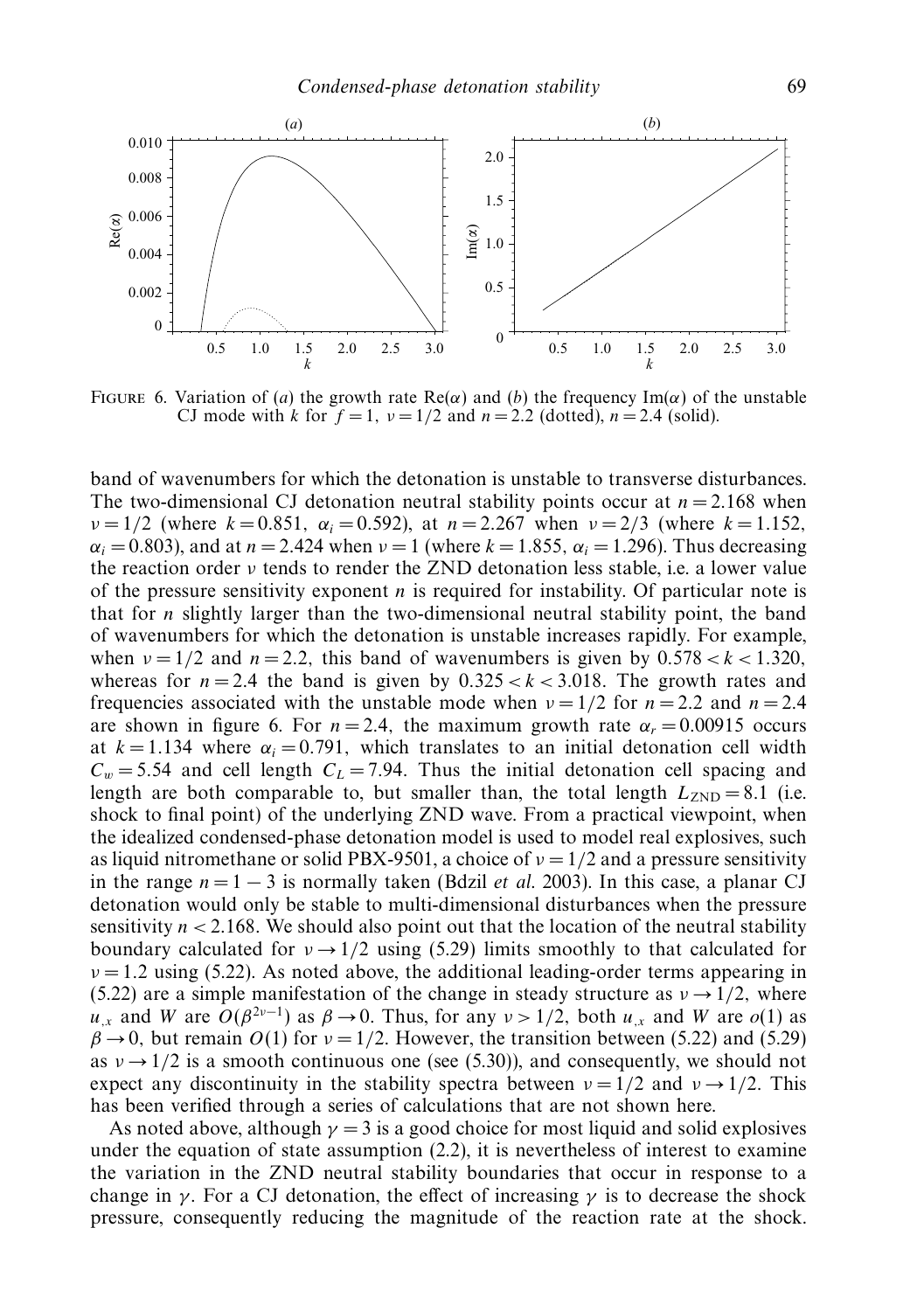

FIGURE 7. (a) Neutral stability boundaries in the  $n - k$  plane for  $k < 3$  with  $f = 1$  & *v* = 1/2 when *γ* = 2 (solid), *γ* = 3 (dotted) and *γ* = 4 (dashed). The circles mark the point of two-dimensional neutral stability in the (*n, k*) plane. (b) Corresponding frequency variation along the neutral stability boundaries over the extent shown in (a).



FIGURE 8. (a) Neutral stability boundaries in the  $n - f$  plane for one-dimensional modes of different frequency identified for *ν* = 1*/*2*.* Modes 1 (dashed), 2 (dotted) and 3 (dash-dot) are shown. The circle indicates the single point of neutral stability present for  $f = 1$ . The corresponding frequency variation along the extent of the neutral stability boundaries shown in  $(a)$  is given in  $(b)$ .

Figure 7 shows the two-dimensional neutral stability boundaries for a CJ detonation with  $\nu = 1/2$  when  $\gamma = 2$ ,  $\gamma = 3$  and  $\gamma = 4$ . There is a finite band of wavenumbers for which the CJ detonation is unstable for  $n > 1.335$  when  $\gamma = 2$ ,  $n > 2.168$  when  $\gamma = 3$ , and  $n > 2.516$  when  $\gamma = 4$ . Thus, within the confines of the idealized condensed-phase model, a detonation in a liquid or solid explosive is rendered more stable by increasing *γ*. Similar to the behaviour found for  $\gamma = 3$ , it can be seen that for both  $\gamma = 2$  and  $\gamma = 4$ , small increases in *n* above the value for neutral stability results in a rapid increase in the range of wavenumbers that render the ZND detonation unstable.

Figure 8(*a*) shows the one-dimensional neutral stability boundaries in pressure sensitivity (*n*) and overdrive (*f*) space for three modes that are unstable for  $f > 1$  and  $\nu = 1/2$ . The modes are labelled by the sequence in which they become unstable as *n* is increased for the range of *f* shown, i.e. for  $f < 1.2$ . For  $f = 1.2$ , the detonation becomes unstable to a single mode (mode 1) at  $n = 4.675$ , and this is the only mode that is unstable for  $4.675 < n < 6$ . The behaviour beyond  $n = 6$  was not calculated. For  $f = 1.05$ , mode 1 becomes unstable at  $n = 4.173$ , a second mode (mode 2) becomes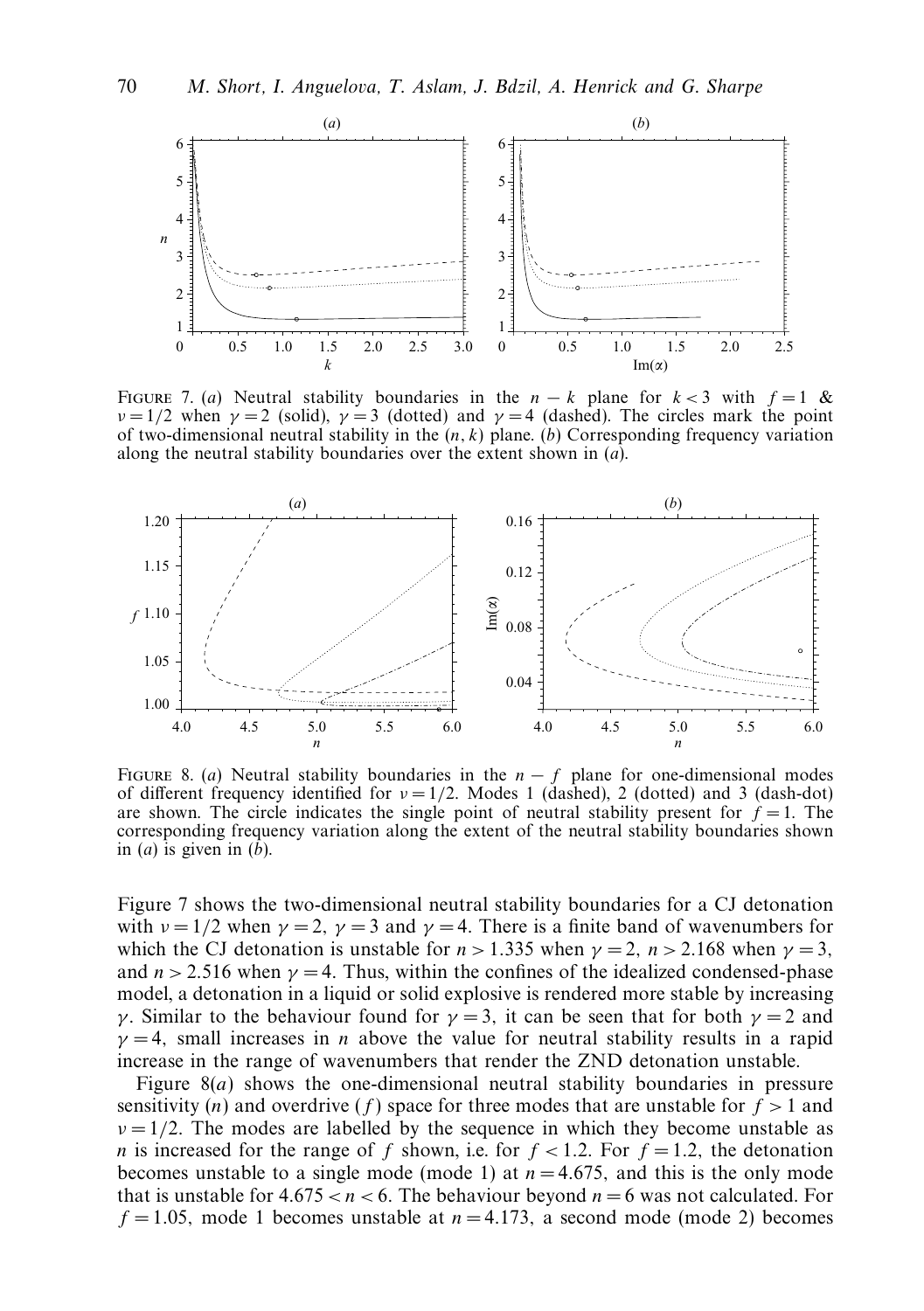

FIGURE 9. (a) Neutral stability boundaries in the  $n - k$  plane for  $f = 1.05$  and  $\nu = 1/2$ , for the first three unstable modes identified for  $k = 0$ . (b) Continuation of the second mode for larger *k*. Also shown is the neutral stability boundary for  $f = 1$  and  $v = 1/2$  (solid line).

unstable at  $n = 4.976$ , and a third mode (mode 3) becomes unstable at  $n = 5.714$ . The corresponding frequencies of each of the modes along the neutral stability boundaries for the ranges shown in figure 8(*a*) are shown in figure 8(*b*). Of particular interest, though, is the behaviour of the neutral stability boundaries for each of the modes 1–3 as *f* is decreased. Concentrating first on mode 1, this mode becomes unstable for smaller values of *n* as *f* is first decreased from  $f = 1.2$ , in common with the known stability trends of the idealized gas phase model, i.e. decreasing overdrive tends to destabilize a detonation. However, beginning with the turning point at  $f = 1.056$  and  $n = 4.170$ , the mode now becomes unstable for progressively increasing values of *n* as *f* is decreased further. Even more interesting is that the boundary does not intersect the  $f = 1$  line, i.e. this mode is not unstable for CJ detonations, but rather reaches a minimum at  $f = 1.017$  when  $n = 5.422$ . All the neutral stability boundaries associated with modes 1–3 have a similar structural behaviour. The complex behaviour that occurs close to  $f = 1$  associated with the bunching of multiple modes in the region  $f - 1 \ll 1$ , that is apparent in figure 8(*a*), will be detailed in a future article. In summary, for CJ detonations and  $v = 1/2$ , the neutral stability point occurs when  $n = 5.904$ , while figure  $8(a)$  shows that the detonation is more unstable as the overdrive is increased away from  $f = 1$ . In fact, for  $v = 1/2$ , the ZND detonation first becomes unstable to one-dimensional disturbances for  $f = 1.056$  when  $n = 4.170$ . This stability characteristic was also observed in the context of pathological detonations (Sharpe 1999). It is in contrast to the observed linear stability behaviour of ZND detonations in the idealized gas phase model, for which increasing overdrive tends to have a stabilizing effect. We also note that similar behaviour to that shown in figure 8 for *ν* = 1*/*2 also occurs for *ν >* 1*/*2*.*

Figure  $9(a)$  shows the two-dimensional neutral stability boundaries traced out in the  $(n, k)$  plane by modes 1–3 for  $\nu = 1/2$  and  $f = 1.05$ . For mode 1 and  $n > 2.213$ , there is a finite band of wavenumbers which renders the overdriven detonation unstable. The largest wavenumber for which the detonation is unstable to mode 1 is  $k = 0.240$  and occurs when  $n = 2.397$ . A similar behaviour is observed for mode 3. The behaviour for mode 2 is different. The neutral stability boundary for mode 2 for  $0 < k < 0.3$  is shown in figure  $9(a)$ , and for  $0.3 < k < 3$  in figure  $9(b)$ . Also shown in figure  $9(b)$  is the two-dimensional neutral stability for the CJ ( $f = 1$ ) detonation. For  $k > 0.3$ , the neutral stability boundary for mode 2 with  $f = 1.05$  oscillates close to that for  $f = 1$ .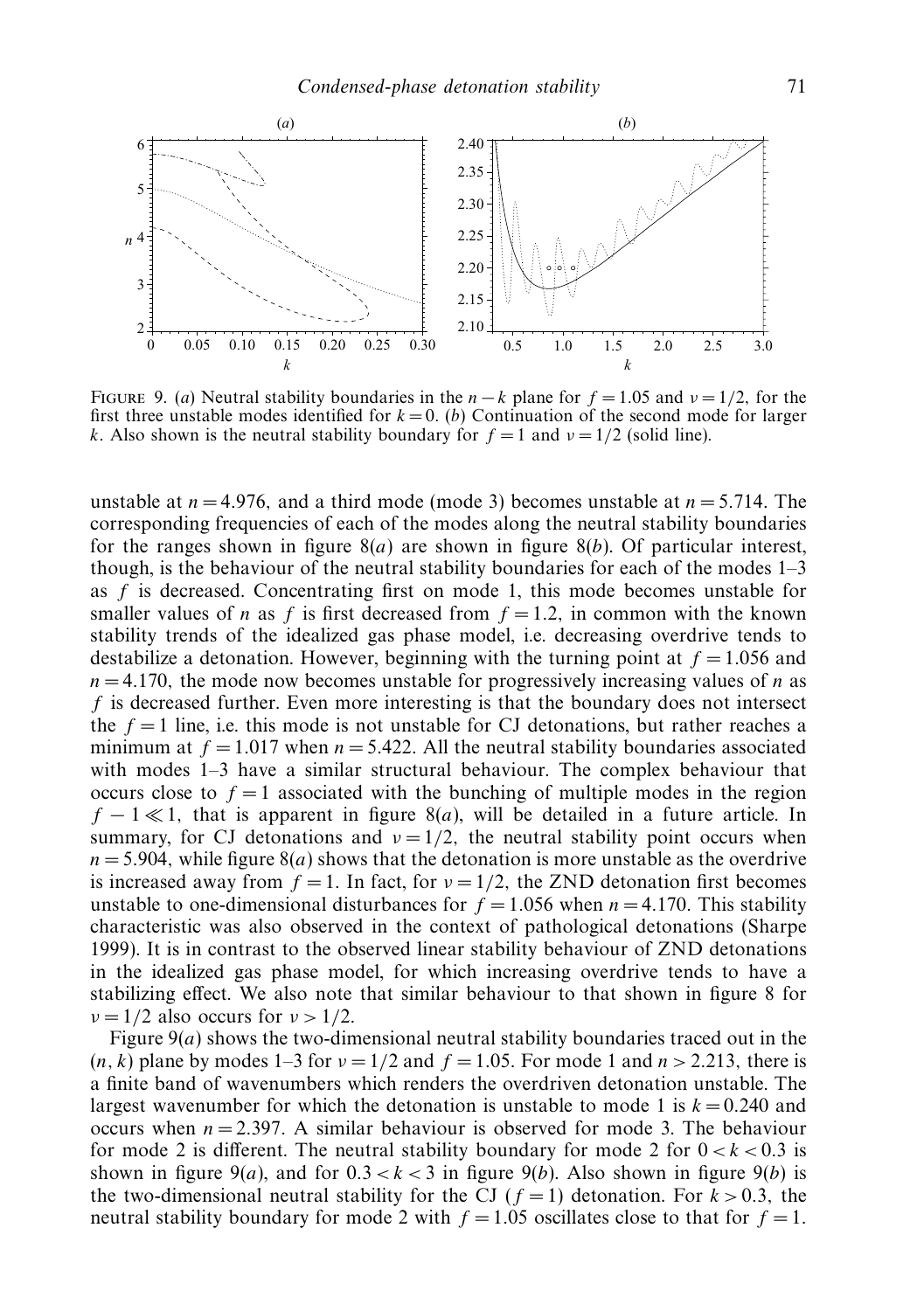It can also be seen that for sufficiently low *n* there will, in general, be several distinct regions of wavenumbers where  $Re(\alpha) > 0$ .

## *8. Comparison with numerical solutions: linear growth*

Some comparisons between the growth rates of unstable one- and two-dimensionally perturbed ZND detonations calculated by the normal-mode analysis and those calculated from a direct numerical integration (DNI) of the reactive Euler system  $(2.1)$ – $(2.4)$  for early times are shown below. The simulations were conducted using a new, high-order, shock-attached solution methodology described by Henrick et al. (2006) for one-dimensional evolutions and by Henrick (2007) for two-dimensional systems. For one-dimensional systems, the technique uses a shock-fitting strategy involving a shock-attached coordinate system. In this approach, equations  $(2.1)$ – $(2.4)$ are solved with a method of lines formulation, employing a fifth-order Runge– Kutta temporal integration with a fifth-order mapped weighted essentially nonoscillatory (WENO) spatial scheme. Except at the shock grid point, the scheme is fully conservative. The motion of the shock is determined from an equation for the shock acceleration, given as a function of the momentum flux gradient at the shock. All other variables at the shock are then calculated in turn as functions of the shock speed through the standard shock jump conditions. At the shock, and the adjacent 2 points, special biased stencils are used to calculate flux gradients. The shock-attached strategy for two-dimensional systems is described by Henrick (2007). The shock-attached solution methodology offers some favourable advantages over standard shock-capturing algorithms for accurately capturing the evolution of unstable detonations, especially for the idealized condensed-phase model. In particular, it avoids shock 'clipping', which can dramatically affect the reaction rate *W* at the shock. In certain cases, the shock-capturing strategies can lead to inaccurate predictions of stability boundaries for the idealized condensed-phase model. A demonstration of this numerical issue will be presented in a future article.

All the calculations shown below were performed on a uniform spatial grid, and the resolution in each case is indicated by the number of points (pts) per half-reaction length (hrl) that are placed in the initial ZND wave. The initial conditions for the DNI solutions consisted of the ZND detonation structure for a supported CJ or overdriven detonation structure. A small-amplitude quadratic perturbation in the reaction progress variable  $\lambda$  is added to the ZND structure, and the system allowed to evolve in time.

# 8.1. One-dimensional evolution

Figure 10 shows the early-time evolution of the detonation shock speed  $D_n$  calculated by DNI for  $f = 1$ ,  $v = 1/2$  and for  $n = 5.95$  and  $n = 6$ . Each shows a form of oscillatory, exponential growth. The growth rates and frequencies of the evolution are extracted by fitting a function of the form  $D_n = a_0 + a_1 \exp(a_2 t) \sin(a_3 t + a_4)$  to the data shown in figure 10. The results of this fitting are shown in table 1 for the two cases in figure 10 as well as for  $n = 5.906$ . Also shown in table 1 are the corresponding predictions of the normal-mode analysis. In all cases, the agreement is excellent. Similarly good agreement is obtained for moderately overdriven waves. Cases for  $v = 1/2$ ,  $f = 1.1$ ,  $n = 4.28$  and  $f = 1.05$ ,  $n = 4.5$  are shown in table 1.

# 8.2. Two-dimensional evolution

Table 2 shows a comparison between the growth rate of a two-dimensional unstable detonation for  $f = 1$ ,  $v = 1/2$  and  $n = 2.4$ , characterized by a wavelength  $L = 6$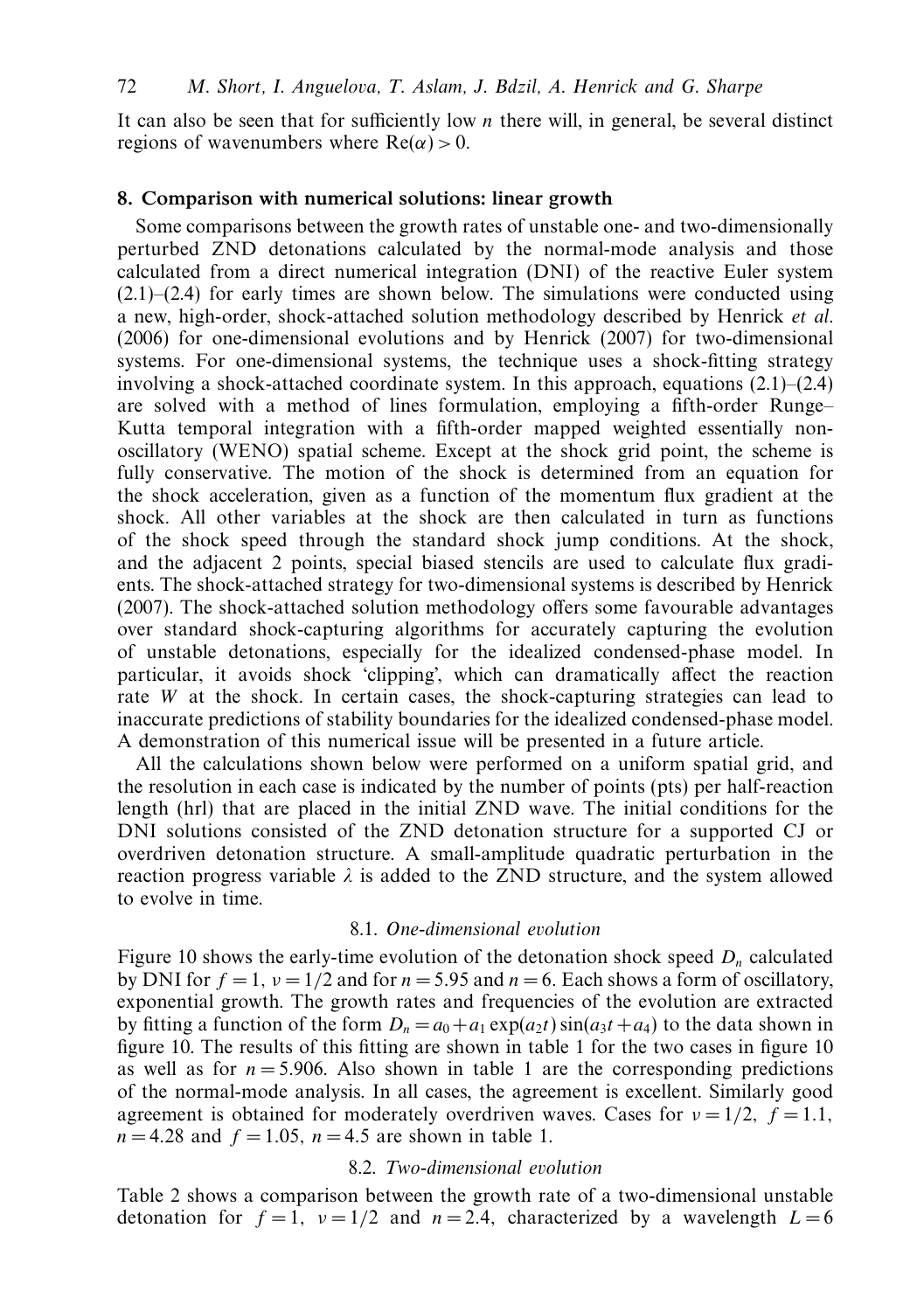

FIGURE 10. Evolution of the detonation front speed  $D_n$  for early time calculated by DNI for  $f = 1$ ,  $v = 1/2$ , and (a)  $n = 5.95$  and (b)  $n = 6$ . The grid resolution was 80 pts/hrl.

|              | n           | Normal-mode analysis   |                      | DNI                    |                      |          |
|--------------|-------------|------------------------|----------------------|------------------------|----------------------|----------|
|              |             | $Re(\alpha)$           | $Im(\alpha)$         | growth rate            | frequency            | res.     |
| 1            | 5.906       | 0.0000503              | 0.062878             | 0.0000502              | 0.062877             | 80       |
| 1            | 5.95        | 0.0010547              | 0.062870             | 0.0010546              | 0.062867             | 80       |
| $\mathbf{1}$ | 6           | 0.0022082              | 0.062837             | 0.0022082              | 0.062834             | 80       |
| 1.1<br>1.05  | 4.28<br>4.5 | 0.0001348<br>0.0024044 | 0.087987<br>0.063625 | 0.0001352<br>0.0024013 | 0.087981<br>0.063624 | 40<br>40 |

Table 1. A comparison of the growth rates and frequencies of the unstable modes predicted by the linear analysis and those calculated by high-resolution DNI. The resolution (points per half-reaction length) used in the DNI is also shown.

|      | $\boldsymbol{n}$ | L   | Normal-mode analysis |              | DNI         |           |      |
|------|------------------|-----|----------------------|--------------|-------------|-----------|------|
|      |                  |     | $Re(\alpha)$         | $Im(\alpha)$ | growth rate | frequency | res. |
|      | 2.4              | 6   | 0.00908726           | 0.731900     | 0.00908759  | 0.731917  | 80   |
| 1.05 | 2.4              | 6   | 0.00869689           | 0.730839     | 0.00882749  | 0.731175  | 10   |
|      |                  |     |                      |              | 0.00857121  | 0.730811  | 20   |
| 1.05 | 2.2              | 5.7 | 0.00152091           | 0.764230     | 0.00024641  | 0.763367  | 10   |
|      |                  |     |                      |              | 0.00076171  | 0.763886  | 20   |
|      |                  |     |                      |              | 0.00125331  | 0.764115  | 40   |
| 1.05 | 2.2              | 7.3 | 0.00244835           | 0.598937     | 0.00147256  | 0.598540  | 10   |
|      |                  |     |                      |              | 0.00210797  | 0.598732  | 20   |

Table 2. A comparison of the growth rates and frequencies of the unstable modes predicted by the two-dimensional linear analysis and those calculated by high-resolution DNI for  $v = 1/2$ along  $z = 0$  for a periodic channel  $0 \le z \le L$ . The resolution (points per half-reaction length) used in the DNI is also shown.

(wavenumber  $k = 2\pi/L = 1.0472$ ) as calculated via the normal-mode analysis and through a DNI using the shock-attached strategy outlined by Henrick (2007). The normal-mode growth rate variation with wavenumber for this case is given in figure 6. The direct numerical integration of the system  $(2.1)$ – $(2.4)$  is carried in a channel of width  $0 \le z \le L$  with periodic boundary conditions applied along  $z = 0$  and  $z = L$ . The time evolution of the detonation shock velocity  $(D_n)$  along the boundary  $z = 0$  is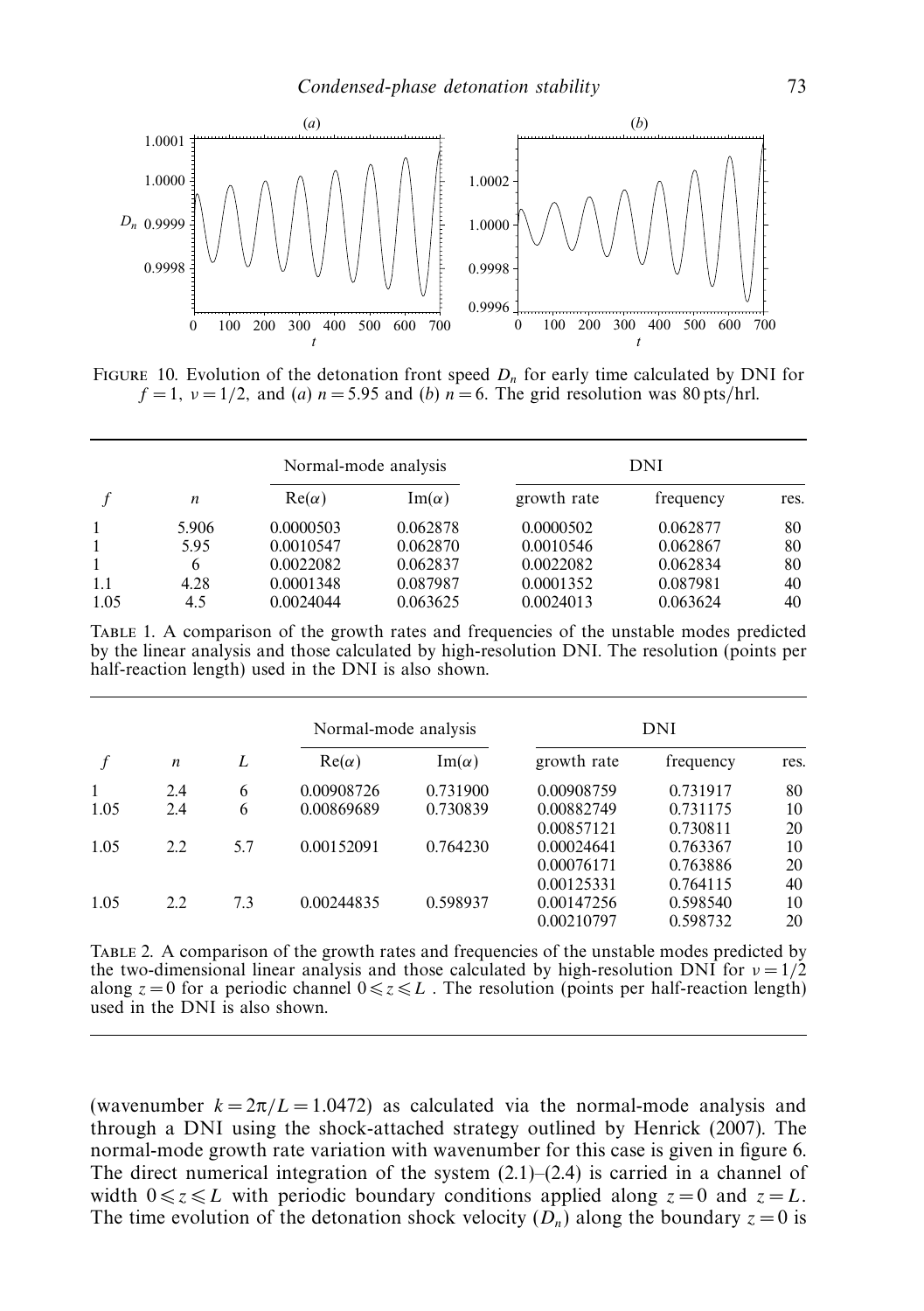

FIGURE 11. Evolution of the detonation front speed  $D_n$  for early time calculated by DNI along  $z = 0$  in a two-dimensional periodic channel for  $f = 1$ ,  $v = 1/2$ ,  $n = 2.4$  and  $L = 6$ . The grid resolution was 80 pts/hrl.

given in figure 11. The agreement between the growth rates and frequencies extracted from figures 6 and 11 and shown in table 2 is again excellent.

In addition, table 2 shows comparisons between a DNI of  $(2.1)$ – $(2.4)$  and the normal-mode solutions for three overdriven cases in a two-dimensional periodic channel  $(0 \le z \le L)$ . It should be noted that the resolution used in the overdriven cases is lower than that typically employed for the Chapman–Jouguet simulations. The overdriven detonation wave simulations are conducted on significantly larger domains to prevent any numerically spurious reflections of disturbances from the downstream outflow boundary over a given time span, which we have shown can affect the linear evolution of the wave. For the case with  $f = 1.05$ ,  $n = 2.4$  and  $L = 6$ , the agreement between the growth rates and frequencies is excellent given the 20 pts/hrl resolution. The two cases with  $f = 1.05$ ,  $n = 2.2$  and either  $L = 5.7$  or  $L = 7.3$  lie close to the two-dimensional neutral stability boundary (figure 9*b*). The agreement between the frequencies is excellent. It is also satisfactory for the growth rates, which are clearly converging towards the normal-mode results under increasing resolution. In particular, the two cases for  $f = 1.05$  and  $n = 2.2$  with channel widths of  $L = 5.7$  and  $L = 7.3$  lie within two neighbouring unstable regions of the oscillatory variation in the neutral stability boundary location (the locations of the two cases are marked by the circles in figure 9*b*). Moreover, a DNI for  $f = 1.05$ ,  $n = 2.2$  and  $L = 6.5$ (also marked by a circle in figure 9*b*) reveals that the detonation is linearly stable, a confirmation of the validity of the unusual wavy variation shown in figure 9(*b*) for  $f = 1.05$ . In summary, we have demonstrated an excellent agreement between the growth rates and frequencies of unstable disturbances obtained from a normalmode analysis and from a direct numerical integration for both Chapman–Jouguet and overdriven systems with square-root depletion  $(\nu = 1/2)$ . Other cases we have calculated for  $v > 1/2$  show similarly excellent agreement.

#### 8.3. Stable evolution for  $v = 1/2$

It was noted in §6.2 that stable modal solutions of the exponential form  $(4.5)$  can formally exist for the case of  $\nu = 1/2$  and  $f = 1$ . Figure 12(*a*) shows the evolution of the detonation shock speed in time for  $f = 1$ ,  $\nu = 1/2$  and  $n = 5.9$  calculated from a numerical simulation of  $(2.1)$ – $(2.4)$  using the methodology described above. For this case,  $K_p = -0.002892$  (see §6.2). A calculation from the linear stability analysis shows that  $\text{Re}(\alpha) = -8.60 \times 10^{-5}$  and  $\text{Im}(\alpha) = 0.062878$ , so that  $K_p < \text{Re}(\alpha) < 0$ . An exponential fit of the form described in  $\S 8.1$  to the slowly decaying amplitude of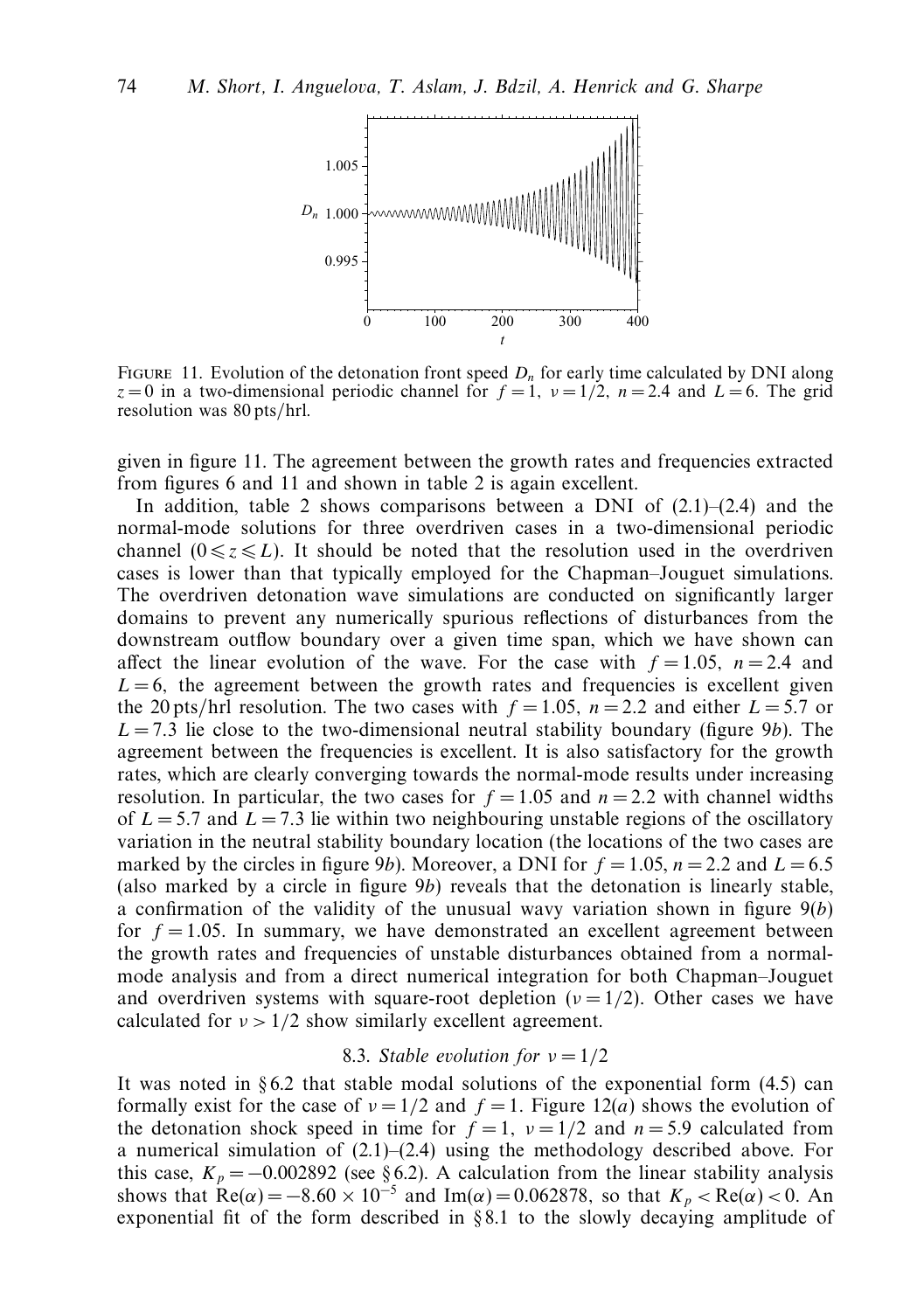

FIGURE 12. Detonation front speed  $D_n$  for early time calculated by DNI for  $f = 1$ ,  $v = 0.5$ : (a) one-dimensional evolution for  $n = 5.9$ ; (b) two-dimensional periodic channel evolution along  $z = 0$  for  $n = 2.4$  and  $L = 1.9$ . The grid resolution was 80 pts/hrl in each case.

*D<sub>n</sub>* in figure 12(*a*) gives Re( $\alpha$ ) = −8*.*61 × 10<sup>-5</sup> and Im( $\alpha$ ) = 0*.*062877, an excellent agreement between the two results. Figure  $12(b)$  shows the decay in amplitude of  $D_n$ along  $z = 0$  arising after a weak perturbation of the steady ZND wave for  $f = 1$ ,  $n = 2.4$  and  $v = 1/2$  in a periodic two-dimensional channel with  $L = 1.9$ . For this case,  $K_p = -0.024134$ . For a periodic channel of width  $L = 1.9$ , the wavenumber  $k = 3.3069$ . A linear stability analysis calculation gives Re( $\alpha$ ) = −0.0019355 and Im( $\alpha$ )=2.295462 for these parameters. A fit to the numerical solution shown in figure 12(*b*) gives  $Re(\alpha) = -0.0019365$  and  $Im(\alpha) = 2.295464$ . These results show that for  $f = 1$  and  $v = 1/2$ , modal solutions of the exponential form (4.5) are possible provided  $K_p < \text{Re}(\alpha) < 0$  and that the agreement between the linear stability analysis and a numerical simulation of the early-time damping behaviour of  $D_n$  is excellent.

# *9. Nonlinear evolution of unstable Chapman–Jouguet detonations for the idealized condensed-phase model*

In the final section, we discuss some long-time evolution calculations of onedimensional pulsating and two-dimensional unstable Chapman–Jouguet detonations for the idealized condensed phase model. Again, these are calculated by direct numerical integration of equations  $(2.1)$ – $(2.4)$  using the shock-fitting, shock-attached strategy (Henrick et al. 2006; Henrick 2007).

#### 9.1. Pulsating instabilities

Figures 13, 14 and 15 show the long-time evolution of the detonation shock speed of an initially supported, steady CJ detonation for  $\nu = 1/2$ , and  $n = 5.95$ ,  $n = 5.975$ and  $n = 6$ . For  $n = 5.95$  (figure 10), the linear stage of the growth persists over a long time, due to the slow growth rate of the unstable mode ( $Re(\alpha) = 0.00105$ ). The growth initially appears to saturate at around  $t = 4500$ , but there is a second growth stage for  $5500 < t < 6500$ , before the oscillatory amplitude of  $D_n$  saturates, and the detonation front enters a periodic limit cycle state with period  $T = 91.8$  and an amplitude of around 3*.*5% of the initial CJ velocity. The late-time periodic behaviour for (39000 <  $t$  < 40000) is shown in the  $(dD_n/dt, D_n)$  phase portrait in figure 16(*a*). The evolution of  $D_n$  for  $n = 5.975$  is shown in figure 14. The initial stages of the nonlinear saturation behaviour appear to indicate a 'beating' form of evolution, but the amplitude of the beating cycle decays in time and for  $t > 40000$ , the shock speed evolution appears to have limited to a single-mode periodic state. The phase portrait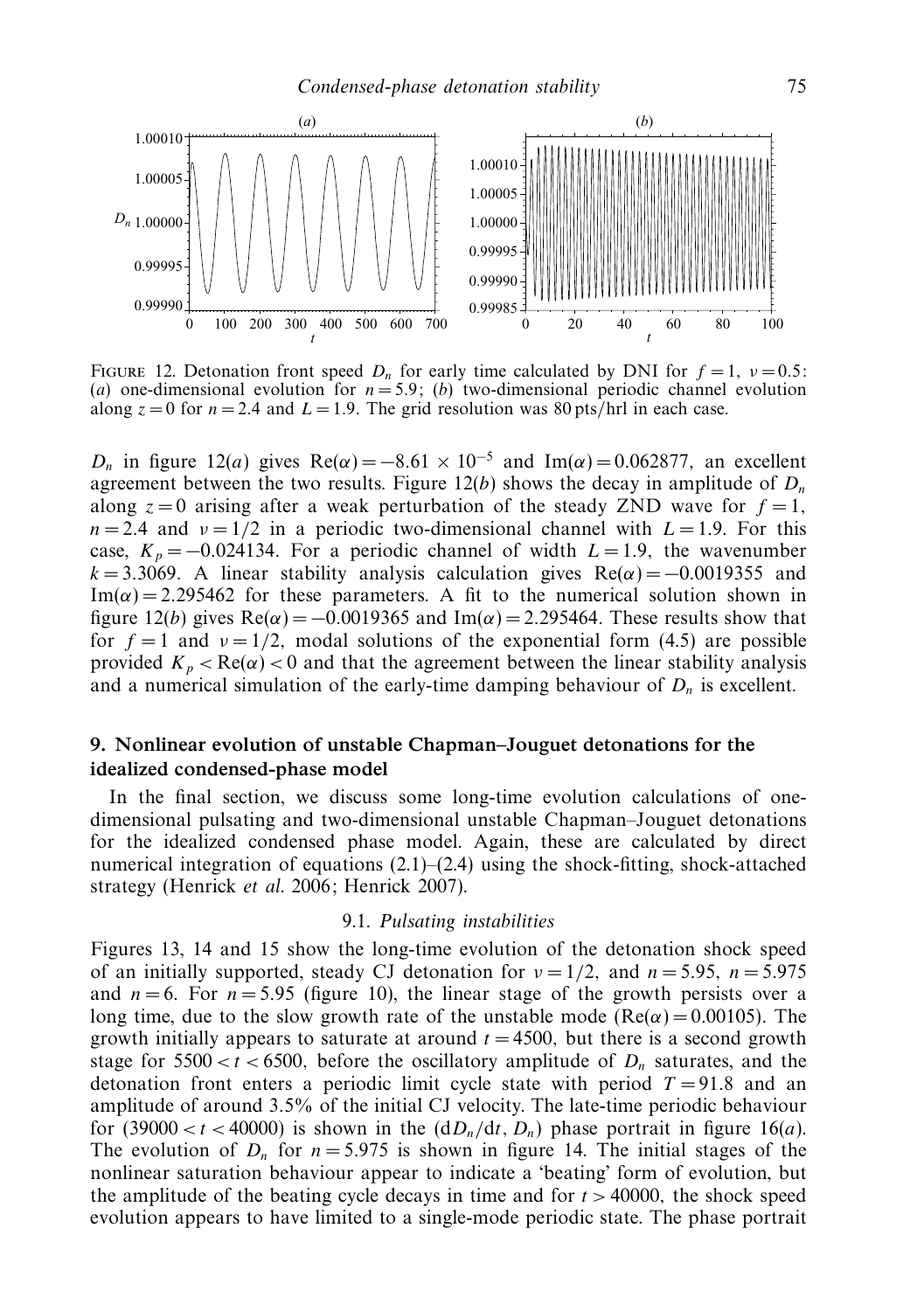

FIGURE 13. Long-time evolution of the detonation front speed calculated by DNI for  $f = 1$ ,  $\nu = 1/2$  and  $n = 5.95$ . The grid resolution was 40 pts/hrl.



FIGURE 14. Long-time evolution of the detonation front speed calculated by DNI for  $f = 1$ ,  $\nu = 1/2$  and  $n = 5.975$ . The grid resolution was 40 pts/hrl.

for  $n = 5.975$  where 39000  $< t < 40000$  is shown in figure 16b. The evolution of  $D_n$  for  $n = 6$  is shown in figure 14. After the nonlinear saturation point for  $t > 2500$ , there is a sustained 'beating' form of evolution in the amplitude variation of  $D_n$ . The total amplitude variations of the oscillation in  $D_n$  are approximately 4% of the initial CJ speed, with the beating oscillation having an amplitude of about 1% of the initial CJ speed. In this case, we do not observe any decay of the beating cycle, and there is no evidence of any periodic behaviour for  $t < 60000$ . This apparently multi-mode evolution is observed in the phase portrait shown in figure  $16(c)$  for  $39000 < t < 40000$ . A striking feature of the above nonlinear one-dimensional dynamics (which is repeated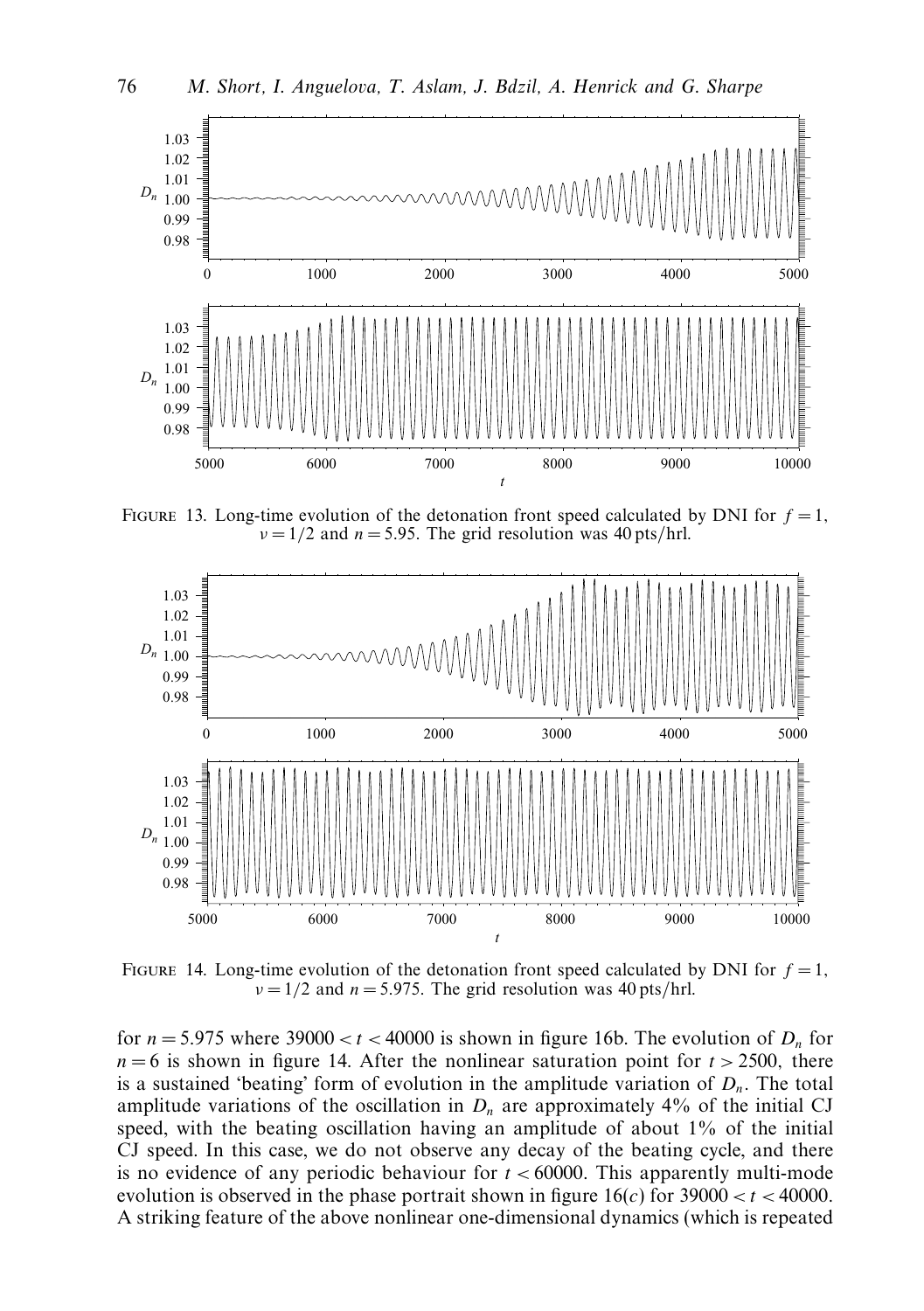

FIGURE 15. Long-time evolution of the detonation front speed calculated by DNI for  $f = 1$ ,  $\nu = 1/2$  and  $n = 6$ . The grid resolution was 40 pts/hrl.



FIGURE 16. Phase plane  $(dD_n/dt, D_n)$  representation of the detonation front evolution calculated by DNI for  $f = 1$ ,  $v = 1/2$  and (a)  $n = 5.95$ , (b)  $n = 5.975$  and (c)  $n = 6$ . The time interval over which each phase plane is shown is  $t \in [39000, 40000]$ . The grid resolution was 40 pts/hrl.

for a range of other simulations we have conducted) is the relatively small magnitude of the detonation shock velocity departures in the saturated nonlinear equilibrium state from the underlying ZND value  $(D_n = 1)$  as the pressure exponent  $(n)$  is increased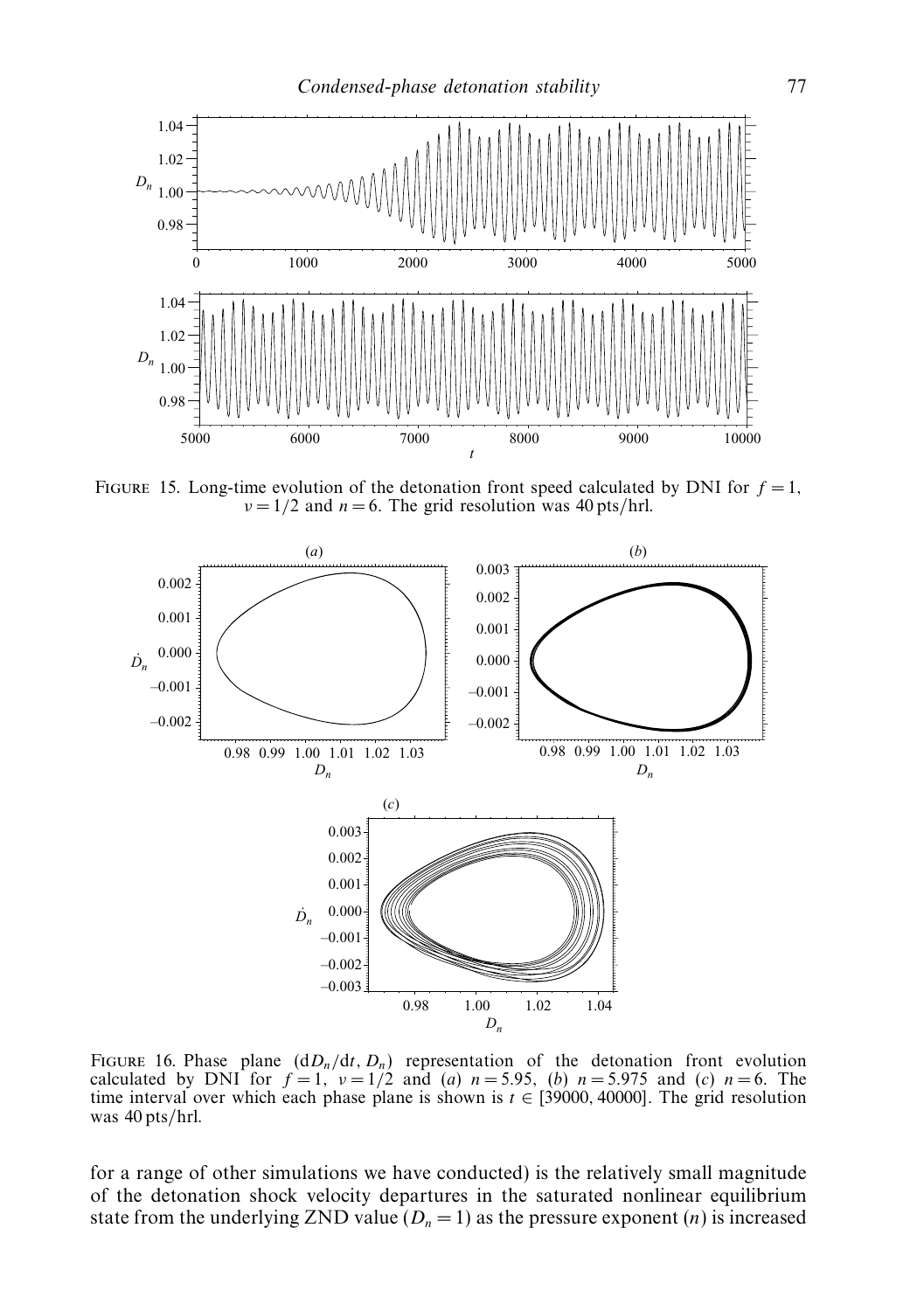

FIGURE 17. Evolution of the detonation front speed  $D_n$  in time for  $f = 1$ ,  $v = 0.5$  and  $n = 2.4$ in a periodic channel  $0 \le z \le L$ , where  $L = 6$ . The black lines are the locus of the incident shock.

significantly from its neutrally stable value. This property is markedly different to that previously observed for one-dimensional pulsating detonations in the idealized gas phase model.

# 9.2. Cellular instabilities

Figure 17 shows the long-time evolution of the detonation shock speed (*Dn*) corresponding to the case shown in figure 11, i.e. for a two-dimensional unstable detonation with  $f = 1$ ,  $n = 2.4$  and  $v = 1/2$  in a channel  $0 \le z \le 6$ , with periodic boundaries on  $z = 0$  and  $z = 6$ . A cellular, diamond-like, pattern is clearly evident in the channel that is reminiscent of the dynamics of cellular detonations formed under the idealized gas phase model. Along any line of fixed *z,* the evolution involves alternating periods of shock acceleration and deceleration. The black lines in figure 17 show the locus of the incident shock at various times in the evolution. There are several interesting features to this plot; the first is the relatively small deflections in the shock locus across the channel. The second is the relatively small departures of the detonation shock velocity from the steady CJ value  $D_n = 1$  (up to 7%). Finally, the time scale over which a complete detonation cell is formed is 8*.*6*,* as determined from figure 17. This compares to the linear analysis where the completion of a period in the detonation speed along any fixed *z,* occurs over a time scale of  $2\pi/\text{Im}(\alpha) = 2\pi/0.7319 = 0.858$  (table 2), almost identical to that recovered from the simulation. Further insights into the reason for the small deflections in the shock locus across the channel can be obtained from figure 18, which shows various snapshots of the density variation behind the incident shock during the cell cycle. Transverse shock waves and slip lines are clearly evident in a triple-point configuration; however, the gradient discontinuity in the incident shock locus is small at the shock intersection point. Figure 19 shows snapshots of density and pressure variations at one time superimposed with constant pressure and density contours, demonstrating that the transverse shock wave is weak in amplitude.

#### *10. Summary*

A linear stability analysis of CJ and moderately overdriven detonations ( $f > 1$ ,  $f 1 = O(1)$  of ZND type has been conducted within the context of a general model that incorporates the idealized gas phase and condensed-phase models. The idealized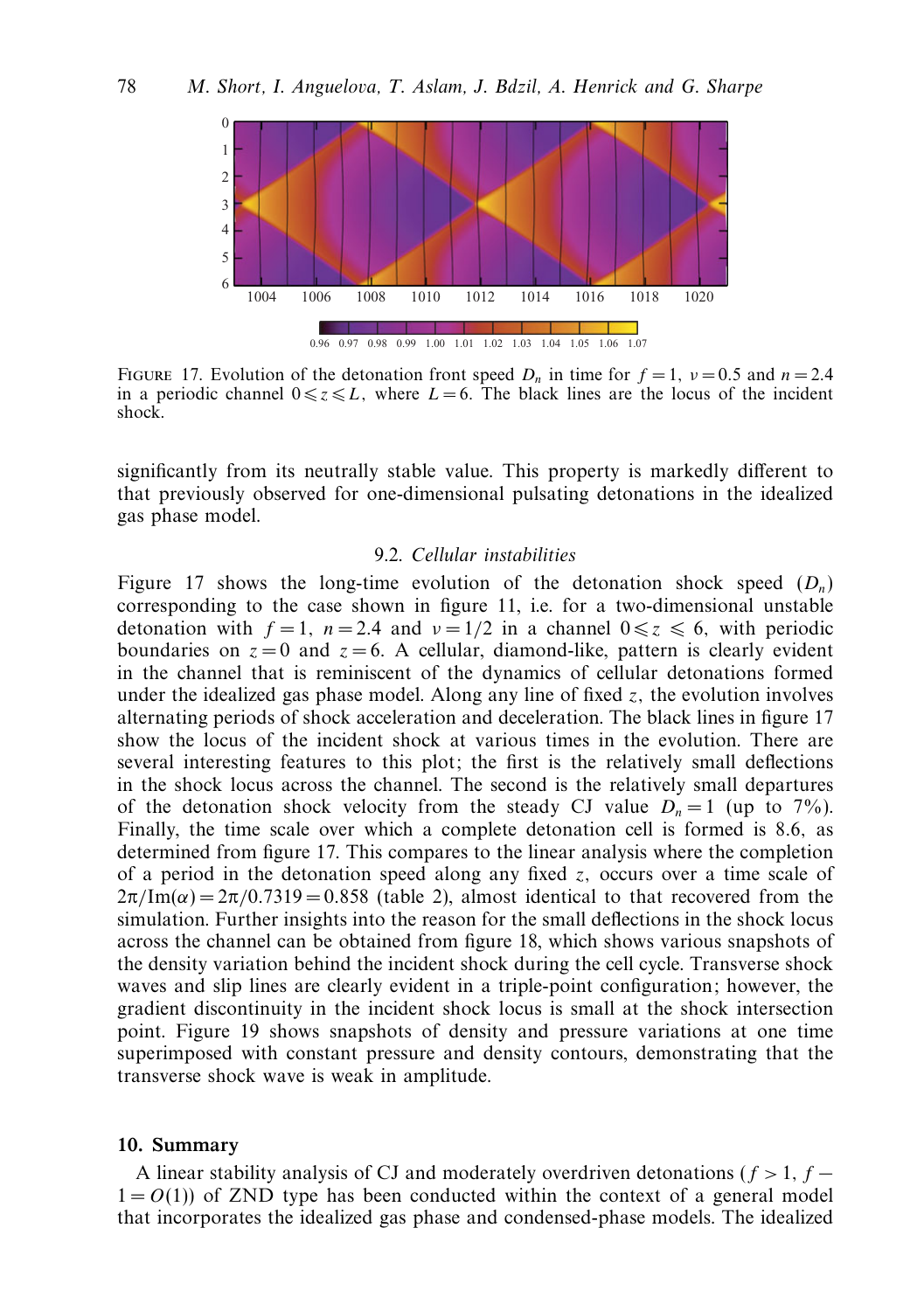

Figure 18. Snapshots of the density variation behind the detonation front in the periodic channel  $0 \le z \le 6$ . The variations are shown in the longitudinal coordinate frame  $x = x^l - Dt$ . The snapshots are taken at the times (*a*)  $t = 1003.40$ , (*b*)  $t = 1005.55$ , (*c*)  $t = 1007.71$  and  $(d) t = 1009.86.$ 



FIGURE 19. Snapshots of pressure (*a*) and density (*b*) variations at  $t = 1005.55$ . The black lines indicate contours of constant pressure (with values, from left to right, of 0.25 to 0.50 in steps of 0.05) and density (with values, from left to right, of 1.4 to 2.0 in steps of 0.1).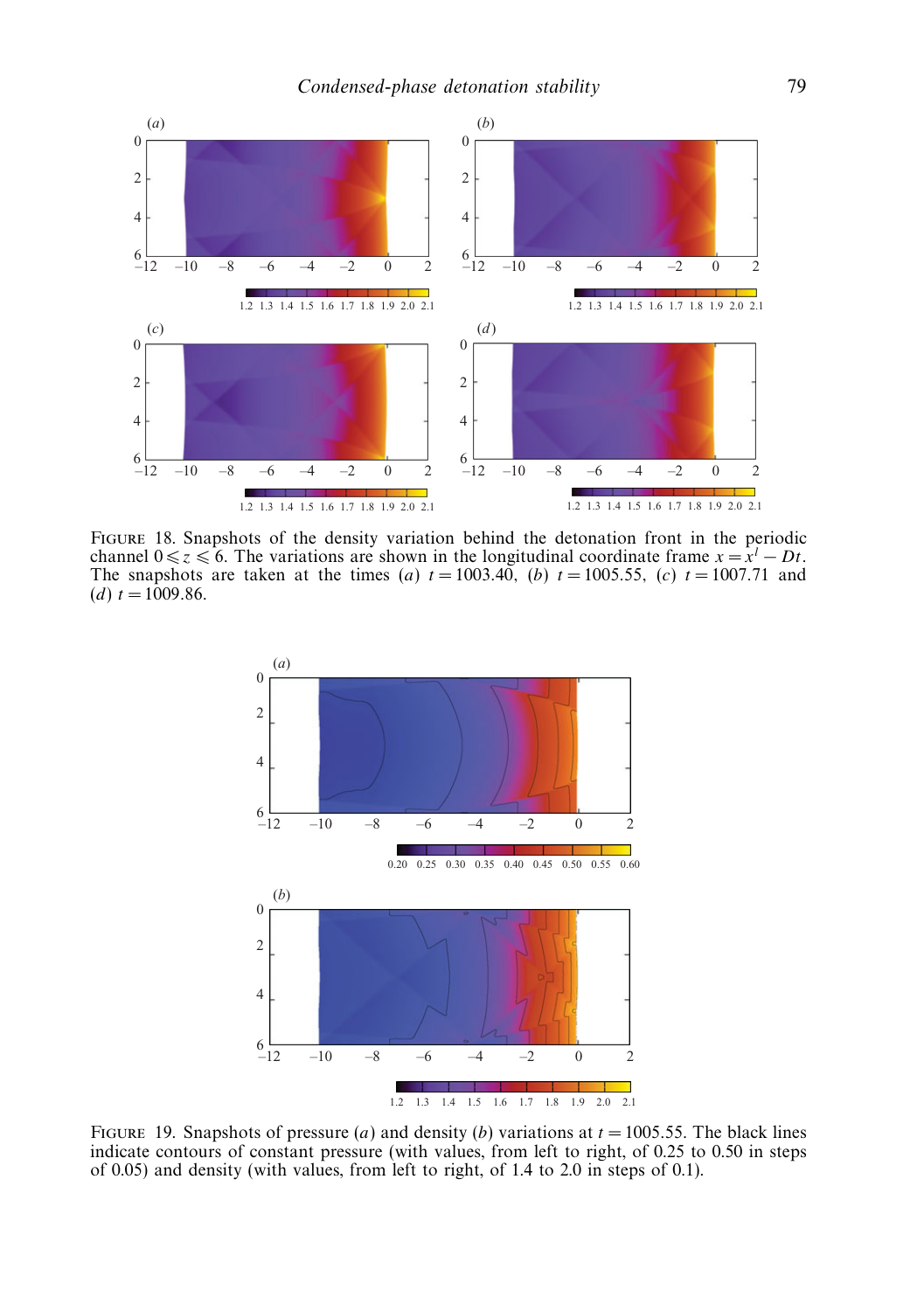condensed-phase model is a basic model that is often used for the purposes of mathematical analysis of detonation wave dynamics in condensed-phase systems. We have provided a detailed examination of the spatial boundedness closure conditions that are required for the linear stability analysis of the general model. These govern the behaviour of the perturbation quantities at the end of the reaction zone for reaction orders *ν* in the range  $1/2 \le v \le 1$ . The results of the linear analysis highlight several differences in the global properties of the stability spectra between idealized condensed and gas phase detonations. These include: the presence of only a single unstable mode for CJ waves, and overdriven ZND waves that are more unstable than the CJ waves. The results of the normal-mode analysis and those obtained from early-time direct numerical integrations of unstable detonations defined by the idealized condensed-phase model agree well. The case of weakly overdriven systems where  $f > 1$ ,  $f - 1 \ll 1$ , for which further difficulties arise in constructing the spatial boundedness conditions for the linear analysis, will be considered in a future article.

For the idealized condensed-phase model, long-time direct numerical integrations reveal that for unstable, one-dimensional CJ detonations, the evolution occurs in a form of pulsating instability, while for unstable two-dimensional detonations, detonation cells appear to form. However, although these dynamics are apparently similar to those observed for unstable detonations in the idealized gas phase model, in both the one- and two-dimensional cases for the idealized condensed-phase model, the amplitude of the shock velocity deviations from its ZND value are relatively small (typically of the order of a few per cent) even in the saturated long-time solution. Also, in the two-dimensional case, the deflection in the shock locus angle at a point of triple shock interaction is weak. These represent significant deviations from the nonlinear dynamics of unstable detonations for the idealized gas phase model. Finally, from a practical viewpoint, when the idealized condensed-phase model is used to mimic real explosive systems, such as liquid nitromethane or solid PBX-9501, where a choice of  $\nu = 1/2$  and a pressure sensitivity in the range  $n = 1 - 3$  is normally employed (Bdzil et al. 2003), a planar CJ detonation would only be stable to multi-dimensional disturbances when the pressure sensitivity *n <* 2*.*168*.*

MS and IIA were supported by DOE LANL and AFOSR, while TDA, JBB and GJS were supported by DOE LANL. GJS also received funding from EPSRC and DSTL.

#### REFERENCES

- Bdzil, J. B., Aslam, T. D., Henninger, R. & Quirk, J. J. 2003 High-explosive performance: Understanding the effects of finite-length reaction zone. Los Alamos Science **28**, 96–110.
- Bdzil, J. B., Short, M., Sharpe, G. J., Aslam, T. D. & Quirk, J. J. 2006 Higher-order DSD for detonation propagation: DSD for detonation driven by multi-step chemistry models with disparate rates. In Proc. Thirteenth Symposium (Intl) on Detonation. Office of Naval Research Rep. ONR 351-07-01, pp. 726–736.
- BOURLIOUX, A. & MAJDA, A. J. 1992 Theoretical and numerical structure for unstable twodimensional detonations. Combust. Flame **90**, 211–229.
- BOURLIOUX, A., MAJDA, A. J. & ROYTBURD, V. 1991a Theoretical and numerical structure for unstable one-dimensional detonations. SIAM J. Appl. Maths **51**, 303–343.
- BOURLIOUX, A., MAJDA, A. J. & ROYTBURD, V. 1991b Nonlinear development of low frequency one-dimensional instabilities for reacting shock waves. In Dynamical Issues in Combustion Theory (ed. P. C. Fife, A. Linan  $\&$  F. A. Williams). IMA Volumes in Mathematics and its Applications, vol. 35, pp. 63–82.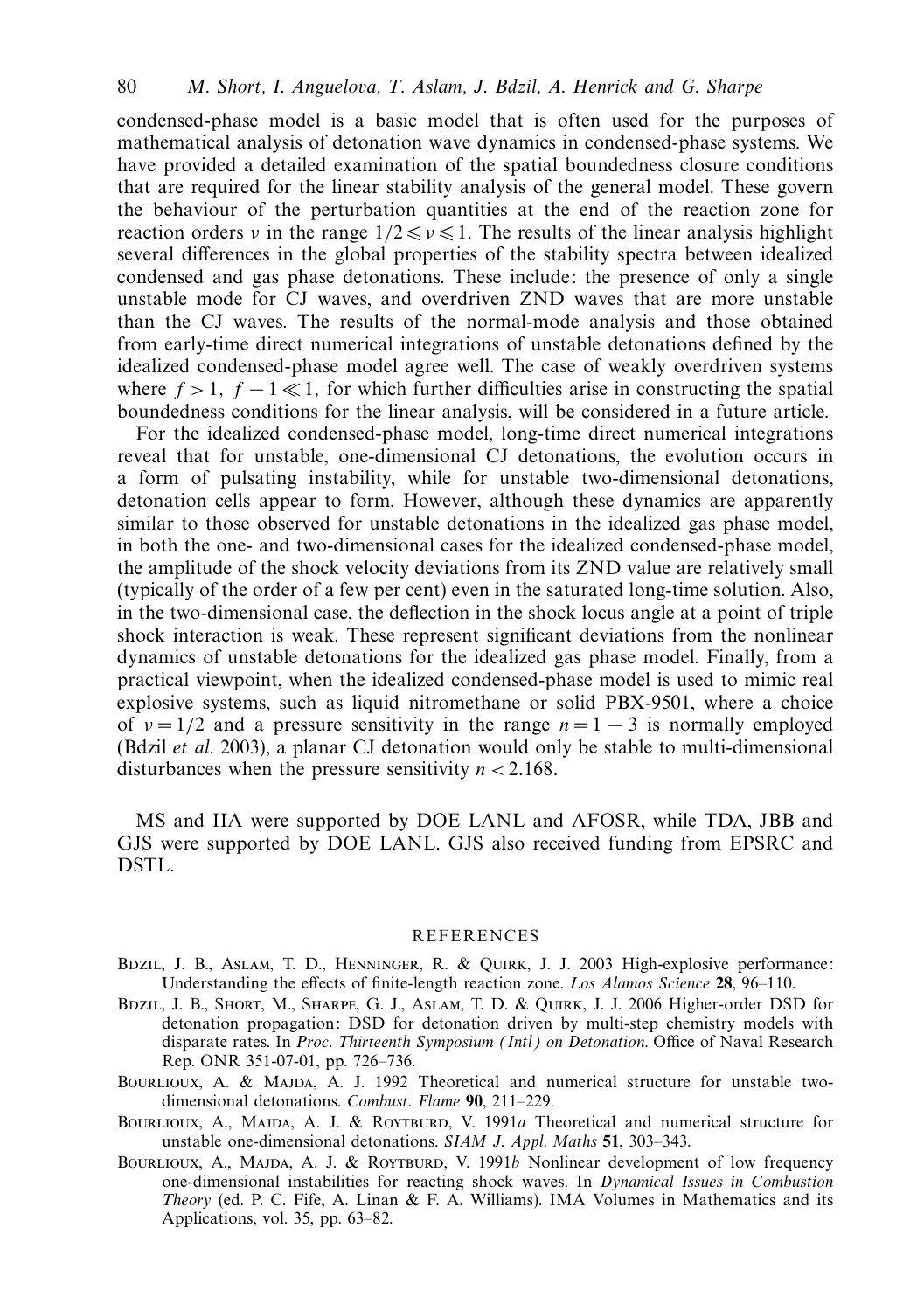- Clavin, P. & He, L. T. 1996 Stability and nonlinear dynamics of one-dimensional overdriven detonations in gases. J. Fluid Mech. **306**, 353–378.
- Clavin, P., He, L. T., & Williams, F. A. 1997 Multidimensional stability analysis of overdriven gaseous detonations. Phys. Fluids **9**, 3764–3785.
- Clavin, P. & Williams, F. A. 2002 Dynamics of planar gaseous detonations near Chapman–Jouguet conditions for small heat release. Combust. Theory Model. **6**, 127–139.
- Daou, R. & Clavin P. 2003 Instability threshold of gaseous detonations. J. Fluid Mech. **482**, 181–206.
- Davis, W. C. 1981 Fine structure in nitromethane/acetone detonations. In Proc. Seventh Symposium (Intl) on Detonation, pp. 958–964.
- D'yakov, S. 1954 The stability of shock waves: Investigation of the problem of the stability of shock waves in arbitrary media. Zh. Eksp. Teor. Fiz. **27**, 288.
- ENGELKE, R. & BDZIL, J. B. 1983 A study of the steady-state reaction-zone structure of a homogeneous and a heterogeneous explosive. Phys. Fluids **26**, 1210–1221.
- Erpenbeck, J. J. 1964 Stability of idealized one-reaction detonations. Phys. Fluids **7**, 684–696.
- FICKETT, W. & DAVIS, W. C. 1979 Detonation. University of California Press.
- Gamezo, V. N., Vasil'ev, A. A., Khokhlov, A. M. & Oran, E. S. 2000 Fine cellular structures produced by marginal detonations. Proc. Combust. Inst. **28**, 611–617.
- Gorchkov, V., Kiyanda, C. B., Short, M. & Quirk, J. J. 2007 A detonation stability formulation for arbitrary equations of state and multi-step reaction mechanisms. Proc. Combust. Inst. **31**, 2397–2405.
- Gustavsen, R. L., Sheffield, S. A., & Alcon, R. R. 2000 Progress in measuring detonation wave profiles in PBX-9501. In Proc. Eleventh Symposium (Intl) on Detonation. Office of Naval Research Rep. ONR 3330000-5, pp. 821–827.
- Henrick, A. K. 2007 Shock-fitted solutions for two-dimensional detonation. PhD Thesis, University of Notre Dame.
- Henrick, A. K., Aslam, T. D. & Powers, J. M. 2006 Simulations of pulsating one-dimensional detonations with true fifth order accuracy. J. Comput. Phys. **213**, 311–329.
- HILL, L. G., BDZIL, J. B & ASLAM, T. D. 2002 Front curvature rate stick measurements and detonation shock dynamics calibration for PBX-9502 over a wide temperature range. In Proc. Eleventh Symposium (Intl) on Detonation. Office of Naval Research Rep. ONR 33300-5, pp. 1029–1037.
- Klein, R. 1991. On the dynamics of weakly curved detonations. In Dynamical Issues in Combustion Theory (ed. P. C. Fife, A. Linan & F. A. Williams). IMA Volumes in Mathematics and its Applications, vol. 35, pp. 127–166.
- Kontorovich, V. 1957 Concerning the stability of shock waves. Zh. Eksp. Teor. Fiz. **33**, 1525.
- Lee, E. L. & Tarver, C. M. 1980 Phenomenological model of shock initiation in heterogeneous explosives. Phys. Fluids **23**, 2362–2372.
- Lee, H. I. & Stewart, D. S. 1990 Calculation of linear instability: One-dimensional instability of plane detonation. J. Fluid Mech. **216**, 103–132.
- MAJDA, A. & ROYTBURD, V. 1992 Low-frequency multidimensional instabilities for reacting shockwaves. Stud. Appl. Maths **87**, 135–174.
- Ng, H. D., Higgins, A. J., Kiyanda, C. B., Radulescu, M. I., Lee, J. H. S., Bates, K. R. & Nikiforakis, N. 2005 Nonlinear dynamics and chaos analysis of one-dimensional pulsating detonation. Combust. Theory Model. **9**, 159–170.
- Radulescu, M. I., Ng, H. D., Lee, J. H. S. & Varatharajan, B. 2002 Effect of argon dilution on the stability of acetylene-oxygen detonations. Proc. Combust. Inst. **29**, 2825–2831.
- Roberts, A. E. 1945 Stability of a plane steady shock. Los Alamos National Rep. 299. Los Alamos National Laboratory.
- Roe, P. 1998 Linear bicharacteristic schemes without dissipation. SIAM J. Sci. Comput. **19**, 1405– 1427.
- Sanchez, A. L., Carretero, M., Clavin, P. & Williams, F. A. 2001 One-dimensional overdriven detonations with branched-chain kinetics. Phys. Fluids **13**, 776–792.
- Seitz, W. L., Stacy, H. L., Engelke, R., Tang, P. K. & Wackerle, J. 1989 Detonation reaction zone structure of PBX9502. In Proc. Ninth Symposium (Intl) on Detonation. Office of Naval Research Rep. ONR 113291-7, pp. 657–669.

Sharpe, G. J. 1997 Linear stability of idealized detonations. Proc. R. Soc. Lond. A **453**, 2603–2625.

Sharpe, G. J. 1999 Linear stability of pathological detonations. J. Fluid Mech. **401**, 311–338.